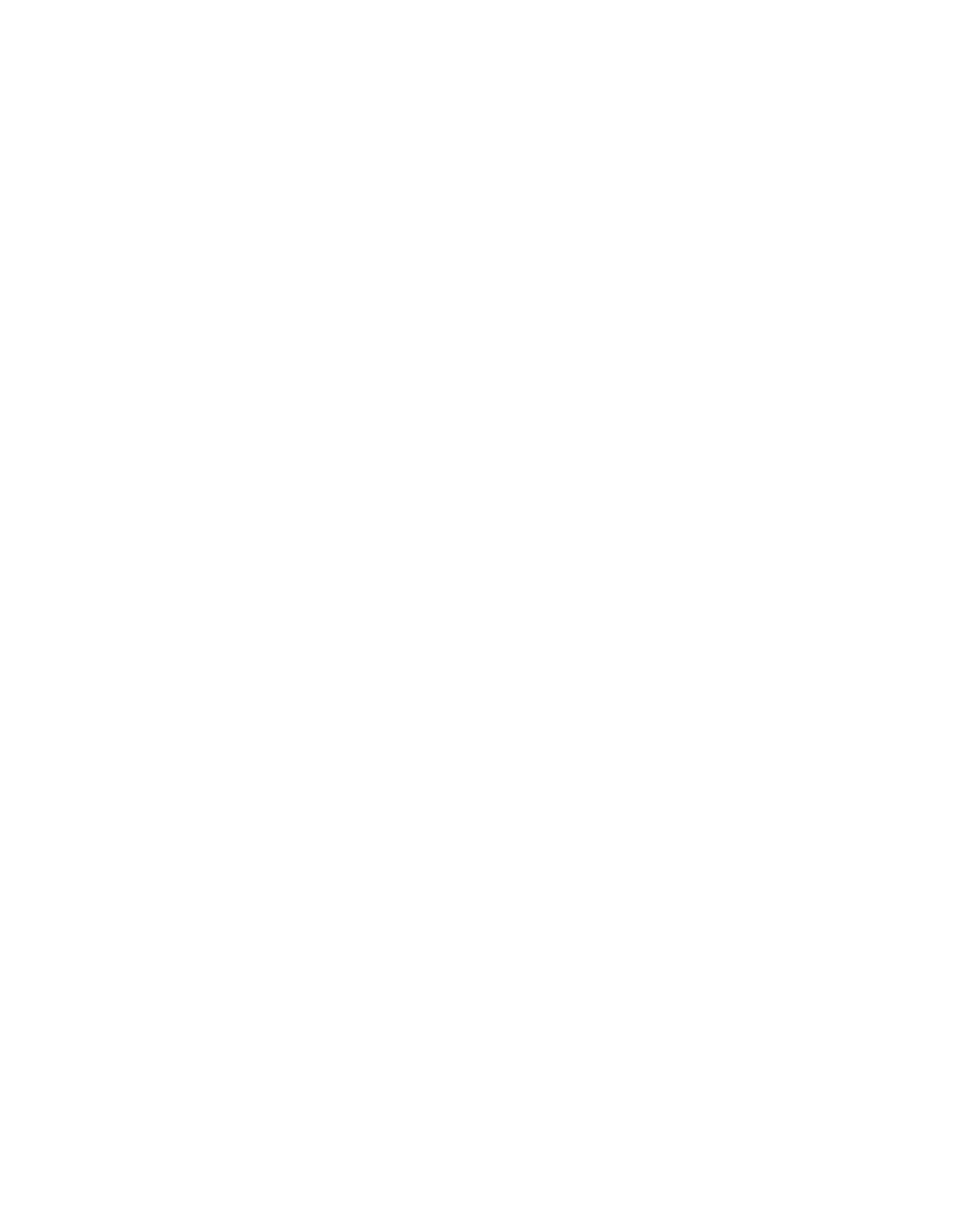Ribble Valley Borough Council is committed to the delivery of quality services and so needs to be responsive to the changing demands and expectations of its customers.

In support of this aim the Council has a sound financial management framework in place, which is relevant and flexible enough to meet the challenges ahead. For example the changes from the traditional accepted role of local government to one of community leader including the introduction of greater partnership working has a major influence on the delivery of local services. The establishment of Financial Regulations provides the financial controls and procedures necessary to address the modern demands on local government. They also provide clarity about the financial accountabilities of individuals - Members, the Chief Executive (the Head of Paid Service), the Monitoring Officer, the Director of Resources (Section 151 Officer) and other Directors, Heads of Service and staff generally. The Regulations are therefore formally endorsed by the Council as a key part of the Council's Constitution.

The Financial Regulations, as set out here, provide the overall key control framework to enable the organisation to exercise effective financial management and control of its resources and assets. Another key purpose of the Regulations is to support and protect Members and staff in the performance of their duties where financial issues are involved.

These Regulations need to be read in conjunction with the remainder of the Constitution and any other regulatory documents of the Council.

Please address queries or comments regarding the Council's Financial Regulations to the Head of Financial Services.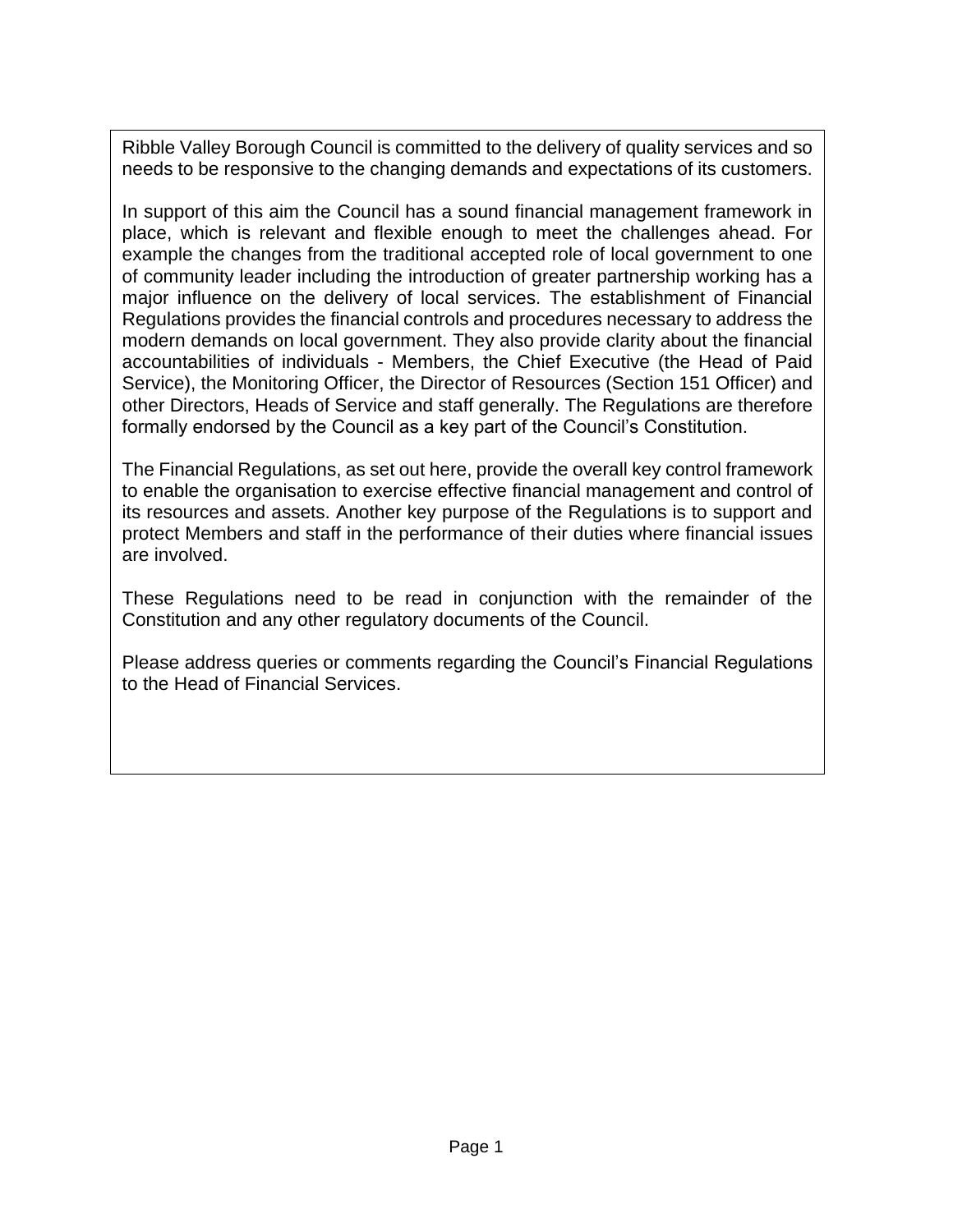### **RIBBLE VALLEY BOROUGH COUNCIL FINANCIAL REGULATIONS**

### **CONTENTS**

| Section 1: General                                               | 3  |
|------------------------------------------------------------------|----|
| Section 2: Internal Controls                                     | 5  |
| Section 3: Accounting                                            | 8  |
| Section 4: Revenue Budget                                        | 10 |
| Section 5: Capital Programme                                     | 12 |
| Section 6: Budgetary Control                                     | 14 |
| Section 7: Procuring and paying for Works, Supplies and Services | 19 |
| Section 8: Work carried out for others                           | 22 |
| Section 9: External funding and partnership arrangements         | 23 |
| Section 10: Income                                               | 26 |
| Section 11: Value Added Tax                                      | 29 |
| Section 12: Banking and Cheques                                  | 31 |
| Section 13: Assets                                               | 33 |
| Section 14: Computer Systems                                     | 35 |
| Section 15: Insurances                                           | 37 |
| Section 16: Risk Management                                      | 39 |
| Section 17: Internal Audit                                       | 40 |
| Section 18: External Audit and Inspection                        | 41 |
| Section 19: Treasury Management and Leasing                      | 42 |
| Section 20: Pay and Conditions of Employment                     | 44 |
| Section 21: Reports to Members                                   | 46 |
| Glossary                                                         | 49 |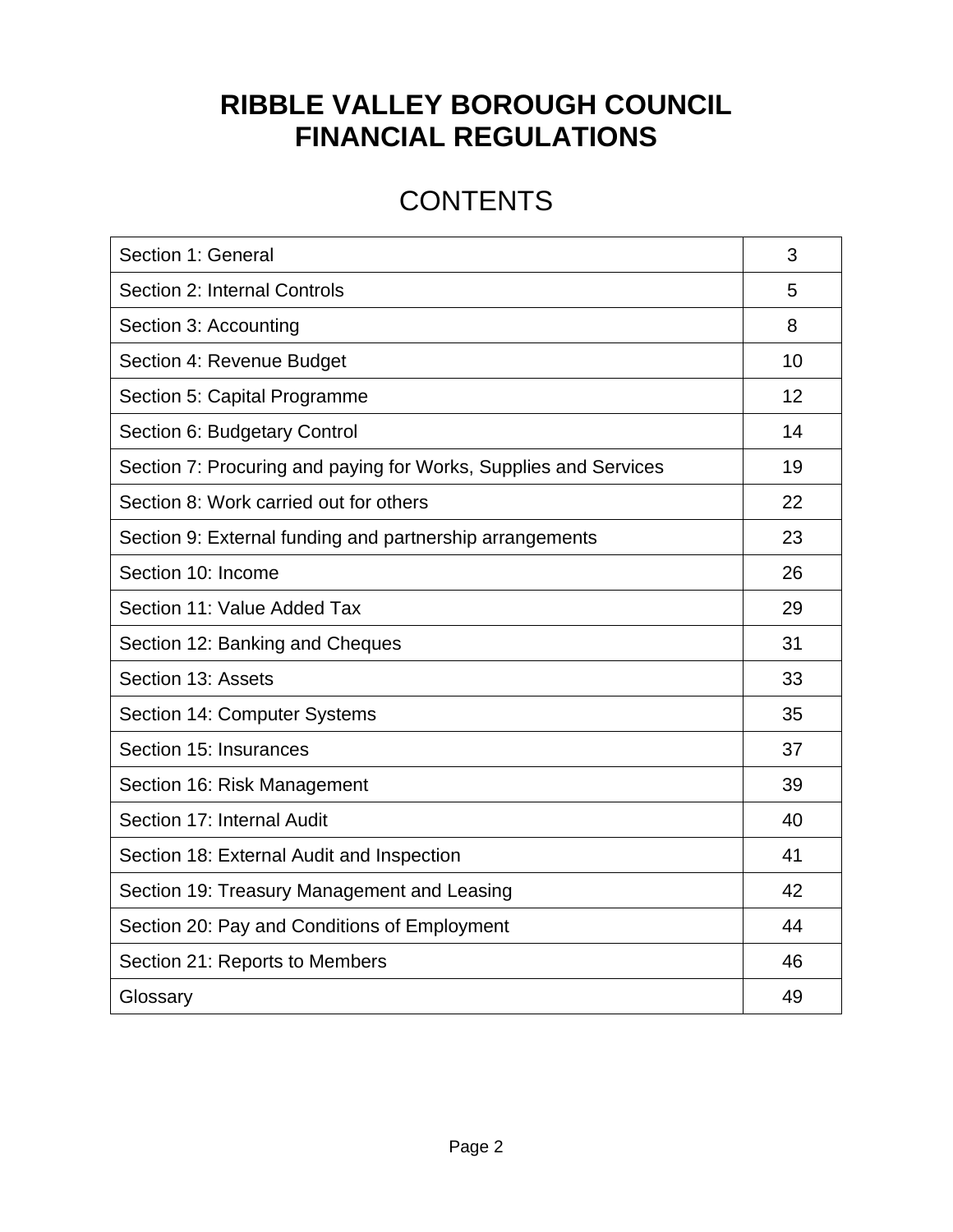### Section 1: General

#### WHY ARE THESE REGULATIONS IMPORTANT?

It is important that the Council has a sound and effective financial management framework in place to safeguard the organisation's financial arrangements and activities, to support staff and to minimise risk. The Local Government Act 1972 Section 151 requires the Council to nominate one of its Officers to be responsible for the proper administration of its financial affairs. The Officer so appointed is the Director of Resources. Financial Regulations form part of the Council's approach to corporate governance and provide a control framework through which the Director of Resources carries out their statutory duty on behalf of the Authority.

The Financial Regulations and their application also form part of the Council's performance framework and an assessment of their effectiveness will contribute to the result of any external assessment of the Council.

#### (1) Application of Financial Regulations

Financial Regulations are the framework for managing the authority's financial affairs. They apply to every Member and Officer of the authority and anyone acting on its behalf:

- (i) These Regulations identify the financial responsibilities of the Council, the Head of Paid Service, the Monitoring Officer, the Section 151 Officer and Directors generally. **References to Directors include the Chief Executive.** References to the Director of Resources refer to their role as Section 151 Officer.
- (ii) **References in these Regulations to Directors, including the Director of Resources, also apply to Heads of Service, and other senior staff and shall in every case be considered as referring to authorised persons acting on their behalf (whether authorised or not).** In certain cases as specified in these Regulations, Directors are required to maintain a written record where decision making has been delegated to members of their staff, including seconded and temporary staff, and to supply up-to-date copies to the Director of Resources.
- (iii) These Regulations apply equally to any service carried out by the Council on behalf of the County Council or any other authority, body or person, and to all external agencies and their employees incurring expenditure or receiving income on behalf of the Council. Accordingly, Directors shall ensure that partnership and other arrangements with external parties are not set up to operate in conflict with these Regulations as far as this Council's involvement is concerned.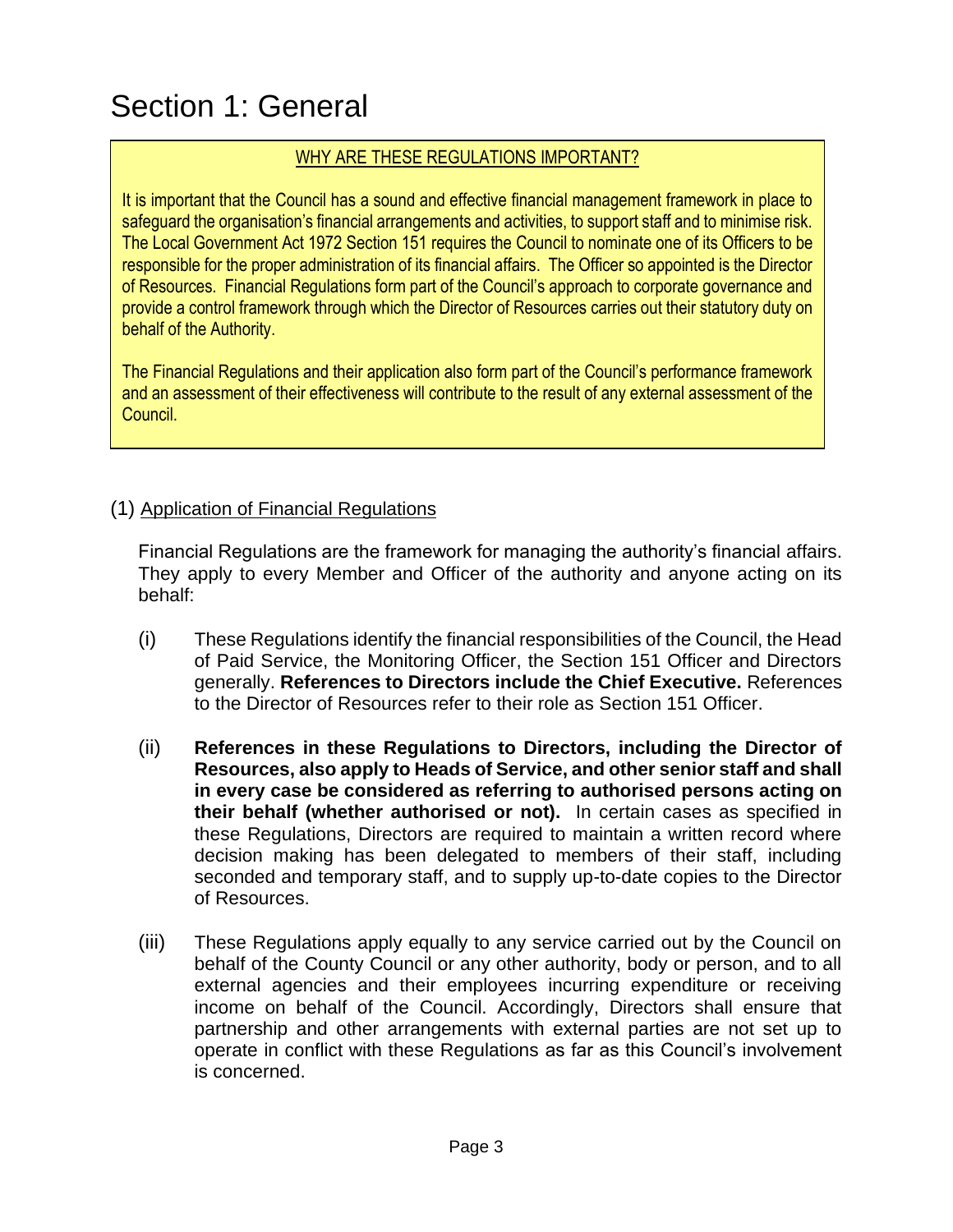- (iv) Any action which is an exception to these Regulations may only be approved in exceptional circumstances by the Director of Resources in consultation with the Chairman of the Policy and Finance Committee and a report setting out the reasons for such action shall be submitted to the next meeting of that Committee.
- (v) These Regulations shall apply until such time as they are rescinded, amended or suspended by the Council.

#### (2) General responsibility

- (i) All Members and staff have a general responsibility for taking reasonable action to provide for the security of any assets under their control, and for ensuring that the use of resources is legal, is properly authorised, provides value for money and achieves best value.
- (ii) Directors are responsible for informing the Director of Resources of any matter liable to materially affect the finances of the Council including negotiations with government departments, before any commitment is incurred or arrangements reached.

#### (3) Compliance

Directors are responsible for making all staff in their departments aware of the existence and content of these Financial Regulations and any related Financial Procedure notes and for their compliance with them. They must also make an adequate supply of copies available for reference within their departments.

#### (4) Review

- (i) The Director of Resources shall maintain a continuous review of the Financial Regulations and, except where provided in (ii) below, submit any necessary additions or changes in law or practice to the Policy and Finance Committee for approval by the Full Council. They shall also report to the Chief Executive and/or Policy and Finance Committee where they consider appropriate any breaches of the Financial Regulations.
- (ii) Any financial amounts referred to in these Regulations may be varied by the Director of Resources in line with general price inflation or otherwise as required by statute
- (iii) The Director of Resources may issue from time to time Financial Procedure Notes to support these Regulations. These will prescribe more-detailed financial controls and procedures consistent with these Regulations and such supplementary controls and procedures shall carry the same status as these Regulations.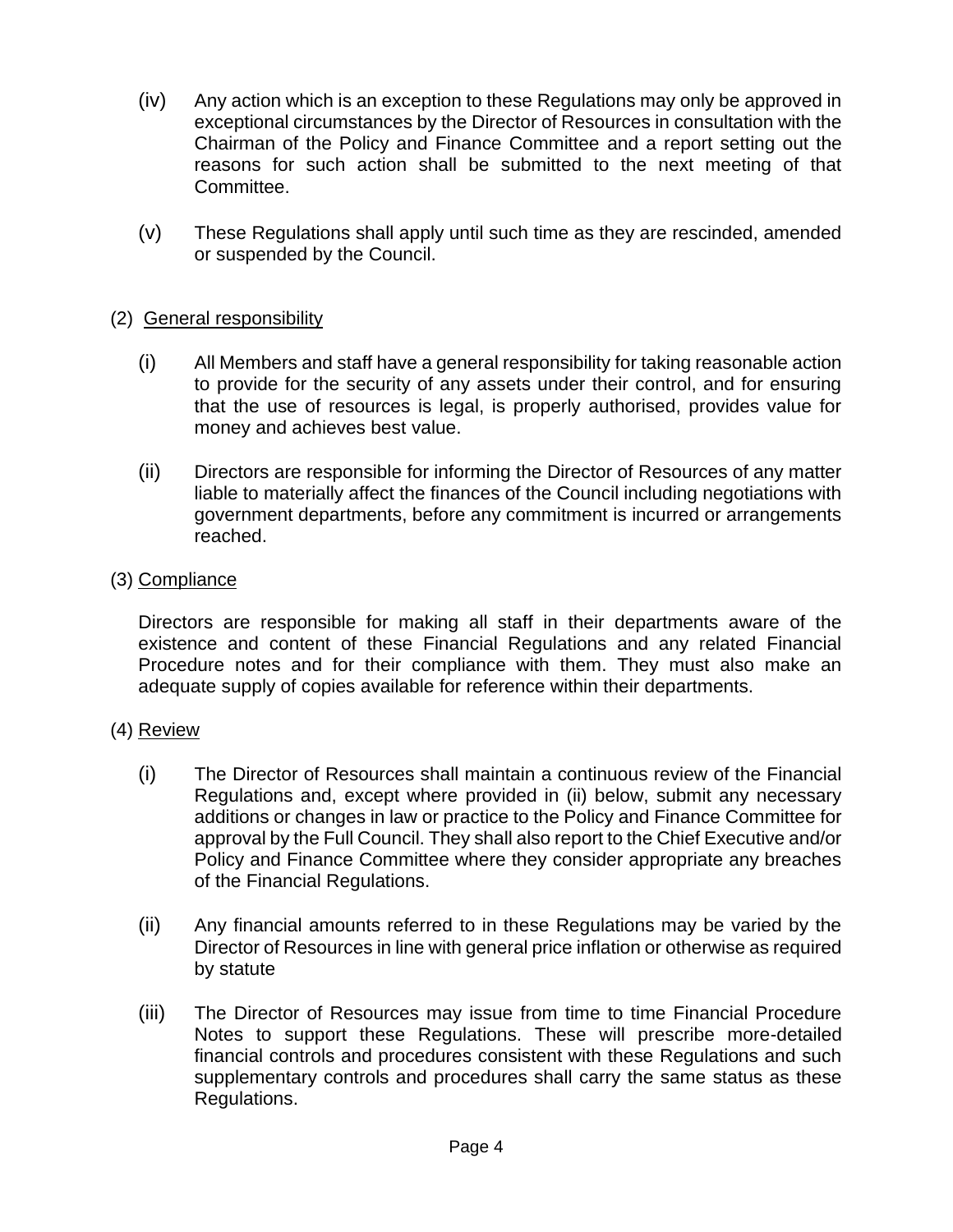### Section 2: Internal Controls

#### WHY ARE THESE REGULATIONS IMPORTANT?

The functions of the Authority are diverse and therefore to ensure delivery of the Council's strategic objectives, a framework of internal controls is required.

The Authority has statutory obligations and therefore requires internal controls to identify, meet and monitor compliance with these obligations. Moreover the Council is required to conduct an annual review of the effectiveness of its system of internal control and present an Annual Governance Statement alongside the Annual Statement of Accounts.

The Authority faces a wide range of financial, administrative and commercial risks, from both internal and external factors, which need to be managed to enable the Council to achieve its objectives. Internal controls are necessary to manage these risks.

A system of internal controls is established in order to provide measurable achievement of: (a) efficient and effective operations, (b) reliable financial information and reporting, (c) compliance with laws and regulations, and (d) risk management.

- (1) The Director of Resources has statutory duties in relation to the financial administration and stewardship of the authority. This responsibility cannot be overridden. The statutory duties arise from:
	- (i) Section 151 of the Local Government Act 1972
	- (ii) The Local Government Finance Act 1988
	- (iii) The Local Government and Housing Act 1989
	- (iv) The Accounts and Audit Regulations 2015
	- (v) The Local Government Act 2003.
- (2) The Director of Resources is responsible for:
	- (i) the proper administration of the authority's financial affairs
	- (ii) setting financial management standards and monitoring compliance with them
	- (iii) advising on the corporate financial position and on the key financial controls necessary to secure sound financial management
	- (iv) providing financial information
	- (v) preparing the revenue budget and capital programme
	- (vi) treasury management
	- (vii) reporting on the robustness of estimates made for the purposes of preparing budgets and the adequacy of the proposed financial reserves.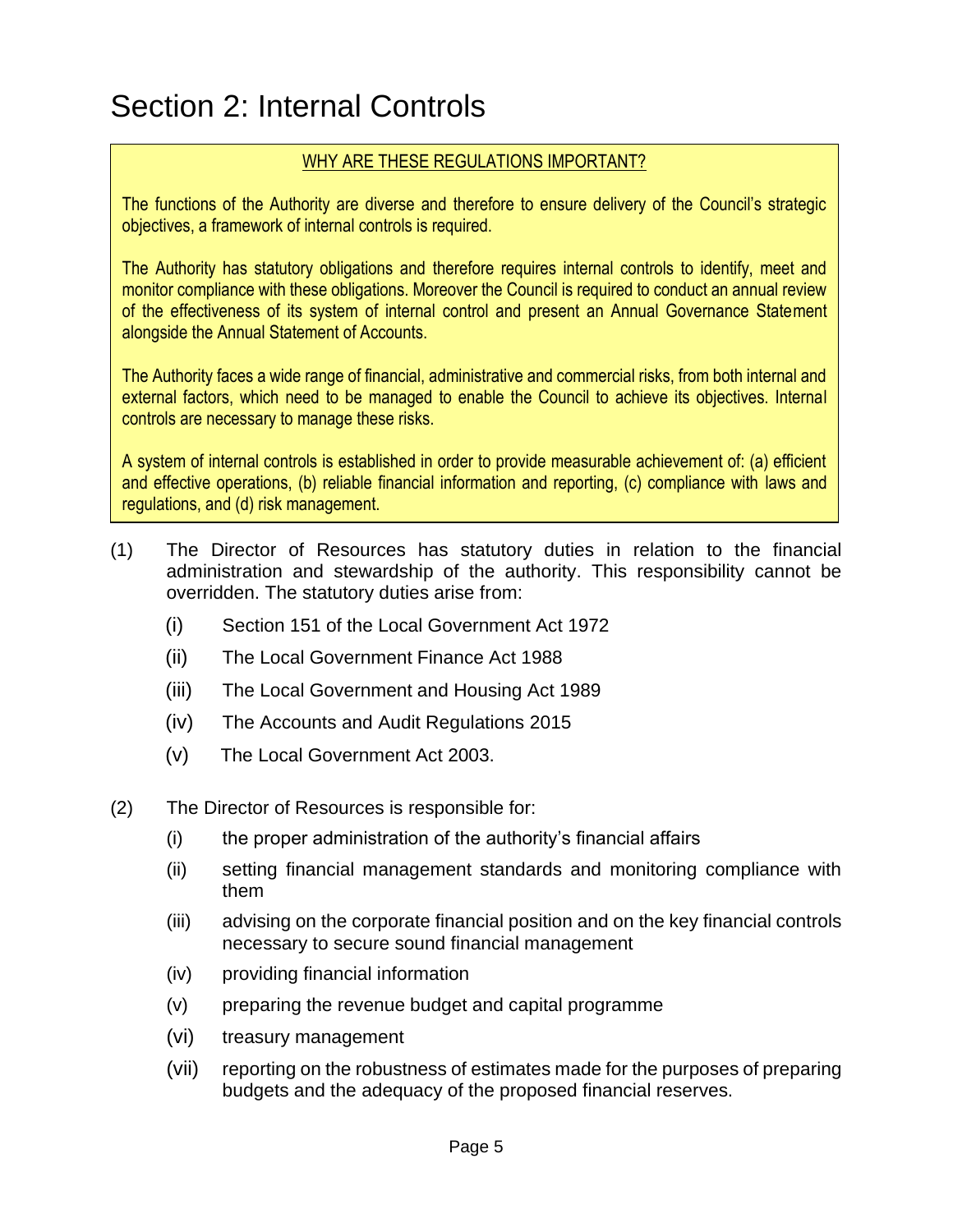- (3) The Director of Resources shall report to the Full Council and external auditor in fulfilment of their statutory obligations under Section 114 of the Local Government Finance Act 1988 or otherwise if the authority or any of its Officers:
	- (i) has made, or is about to make, a decision which involves incurring unlawful or unauthorised expenditure
	- (ii) has taken, or is about to take, an unlawful or unauthorised action which has resulted or would result in a loss or deficiency to the authority
	- (iii) has made or is about to make an unlawful or unauthorised entry in the authority's accounts.
- (4) Directors are responsible for ensuring that:
	- (i) Service Committees are advised of the financial implications of all proposals and that these have been previously agreed by the Director of Resources.
	- (ii) contracts are duly signed on behalf of the authority
	- (iii) the approval of the Director of Resources is sought on any matter liable to affect the authority's finances materially, before any commitments are incurred.
- (5) The Director of Resources shall assist the Council to put in place an appropriate control environment and effective internal controls which provide reasonable assurance of effective operations, financial stewardship, probity and compliance with laws and regulations.
- (6) Directors shall ensure that:
	- (i) managerial control systems operate effectively throughout their departments. These will include the defining of policies, the setting of objectives and plans, the monitoring of financial and other performance, and the taking of appropriate anticipatory and remedial action. The key objective of these systems is to promote ownership of the control environment by defining roles and responsibilities and ensuring staff have a clear understanding of the consequences of any lack of control
	- (ii) financial and operational control systems and procedures operate effectively throughout their departments. These will include physical safeguards for assets, segregation of duties, checking and authorisation procedures and information systems
	- (iii) key controls and control objectives for internal control systems are reviewed regularly in order to be confident as to the proper use of resources, achievement of objectives and management of risk.
	- (iv) processes are managed so as to check that established controls are being adhered to and are effective
	- (v) existing controls are reviewed in the light of changes affecting the authority and new controls are established and implemented in line with guidance from the Director of Resources.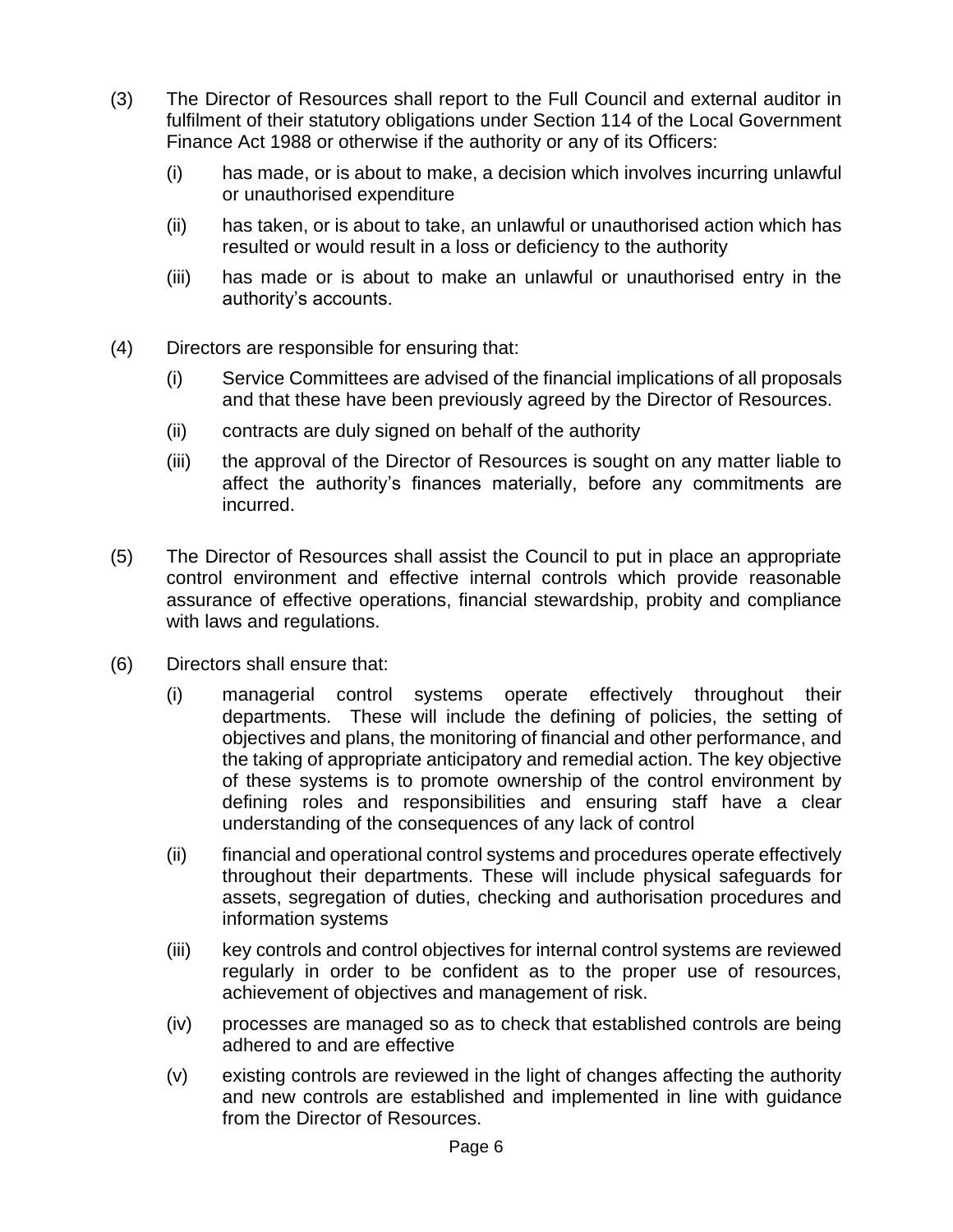- (vi) controls which are no longer necessary, or no longer cost or risk effective, are removed.
- (vii) where new services or processes are introduced, then adequate controls are put in to place immediately to ensure the proper use of resources, achievement of objectives and management of risk.
- (7) The Director of Resources shall ensure that there is an effective and properly resourced internal audit function. 8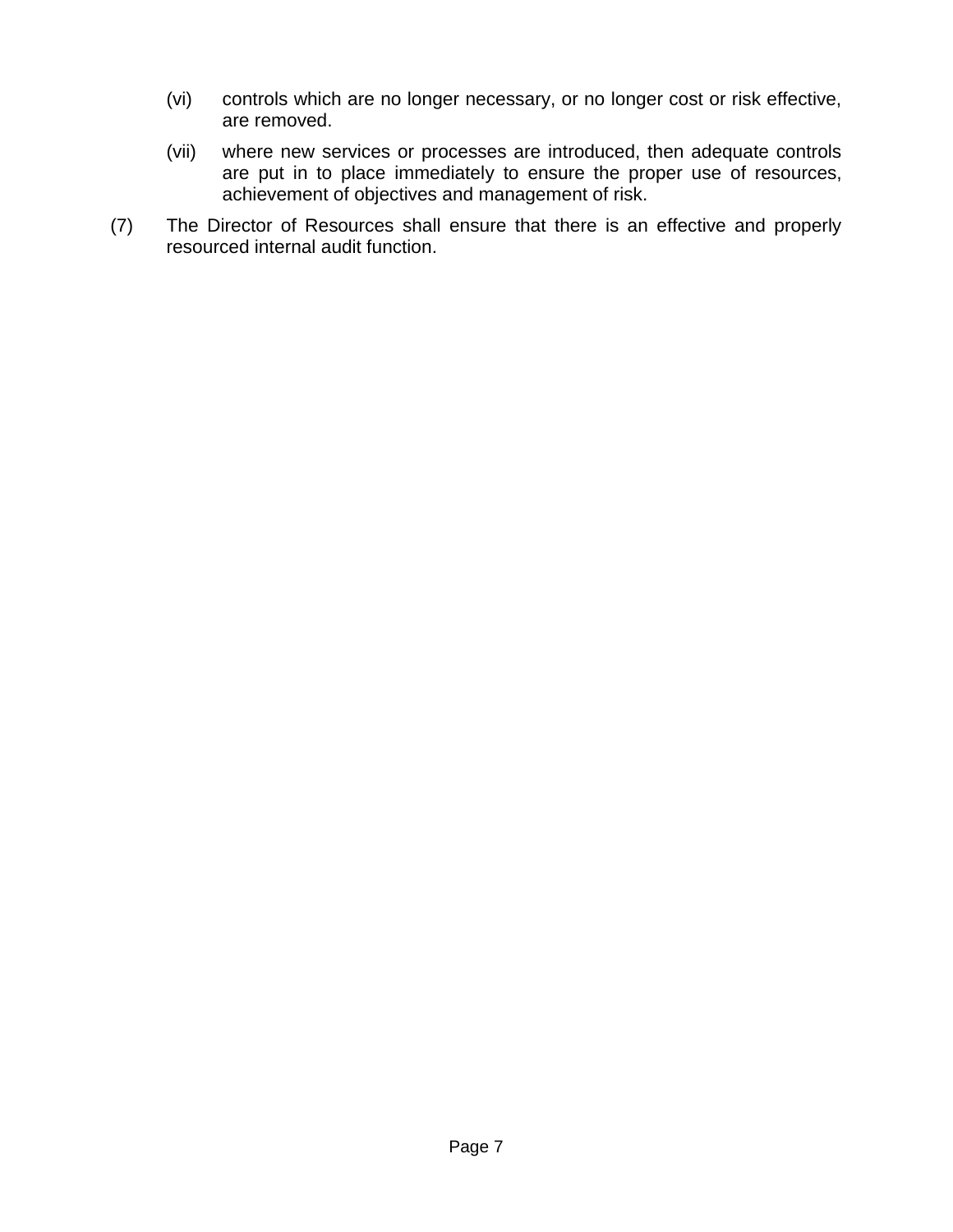### Section 3: Accounting

#### WHY ARE THESE REGULATIONS IMPORTANT?

Maintaining proper accounting records is one of the ways in which the authority discharges its responsibility for stewardship of public resources. The authority has a statutory duty to prepare its Annual Statement of Accounts in a way which gives a true and fair view of its operations during the year. The accounts are subject to external audit, which provides assurance that they have been prepared properly, that proper accounting practices and statutory requirements have been followed and that quality arrangements have been made for securing economy, efficiency and effectiveness in the use of the authority's resources. There is also a statutory right for members of the public to inspect the accounts and relevant supporting documentation.

- (1) The Director of Resources is responsible:
	- (i) for selecting and applying appropriate accounting policies
	- (ii) for determining accounting procedures and records.
- (2) The Director of Resources shall:
	- (i) make arrangements for the proper administration of the authority's financial affairs
	- (ii) apply accounting policies consistently
	- (iii) maintain proper accounting records
	- (iv) make an annual report to the Policy and Finance Committee on the financial outturn for the previous financial year
	- (v) ensure that the Statement of Accounts for that year is completed, approved by the Accounts and Audit Committee and published within the corporate and statutory timetable and in accordance with relevant Codes of Practice.
- (3) Directors shall ensure:
	- (i) that all the authority's transactions, material commitments, contracts and other essential accounting information are recorded completely, accurately and promptly.
	- (ii) that in the allocation of accounting duties of any kind:
		- (a) the duty of providing information, calculating, checking and recording sums due to or from the Council shall be separated as completely as possible from the duty of collecting or disbursing such sums.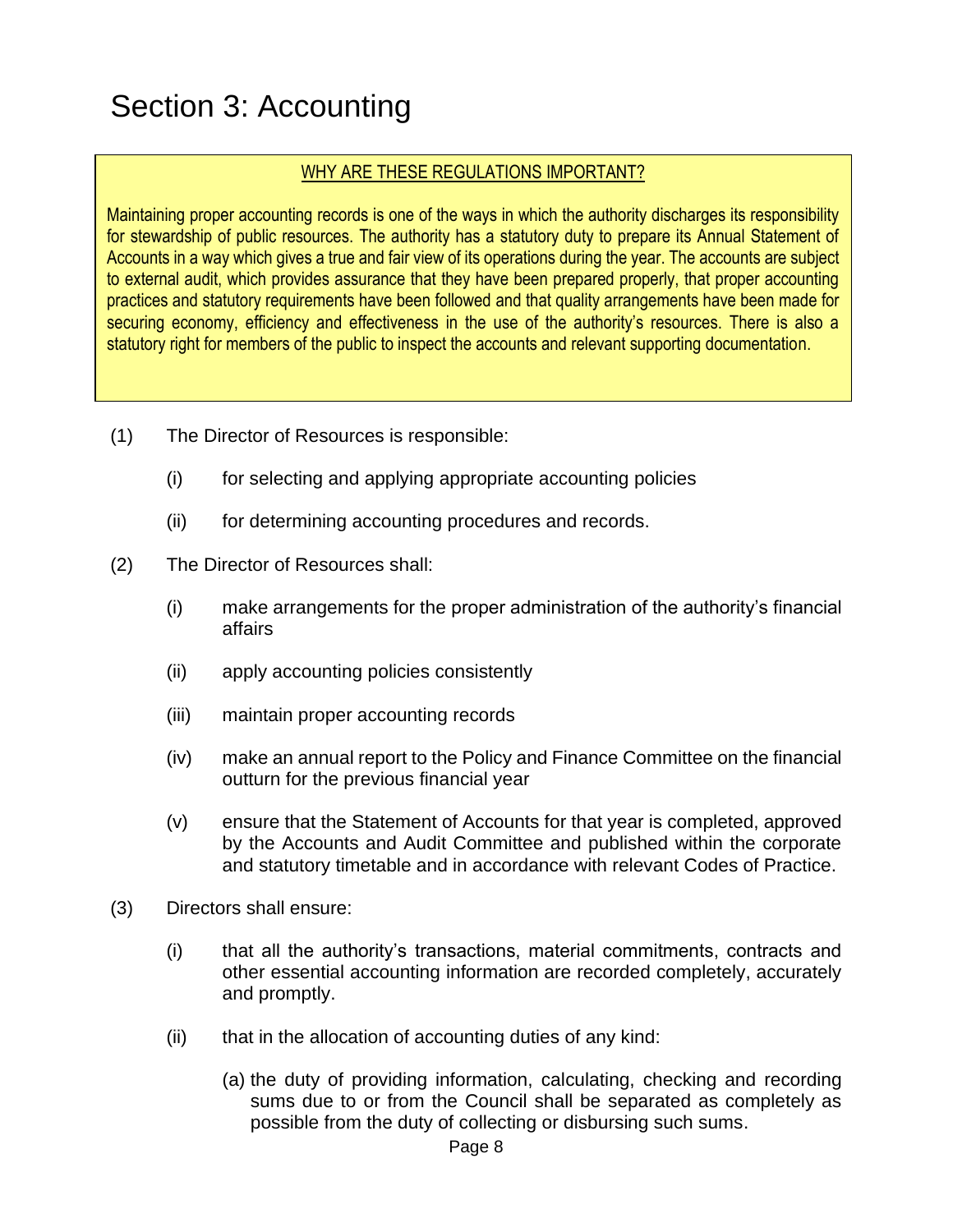- (b) Officers charged with the duty of examining and checking the accounts of cash or stores transactions shall not themselves be engaged in any of those transactions.
- (iii) that any Financial Procedure Notes prescribed by the Director of Resources are fully complied with.
- (iv) that the Director of Resources is supplied with such information as may be requested from time to time for the purpose of the proper administration of the Council's affairs.
- (v) that all returns or claims that request financial information shall be completed in consultation with the Director of Resources, who shall be satisfied as to their correctness before they are submitted.
- (vi) that the Director of Resources is provided with copies of all Government or other circulars, orders, sanctions, approvals and regulations which may have a financial implication.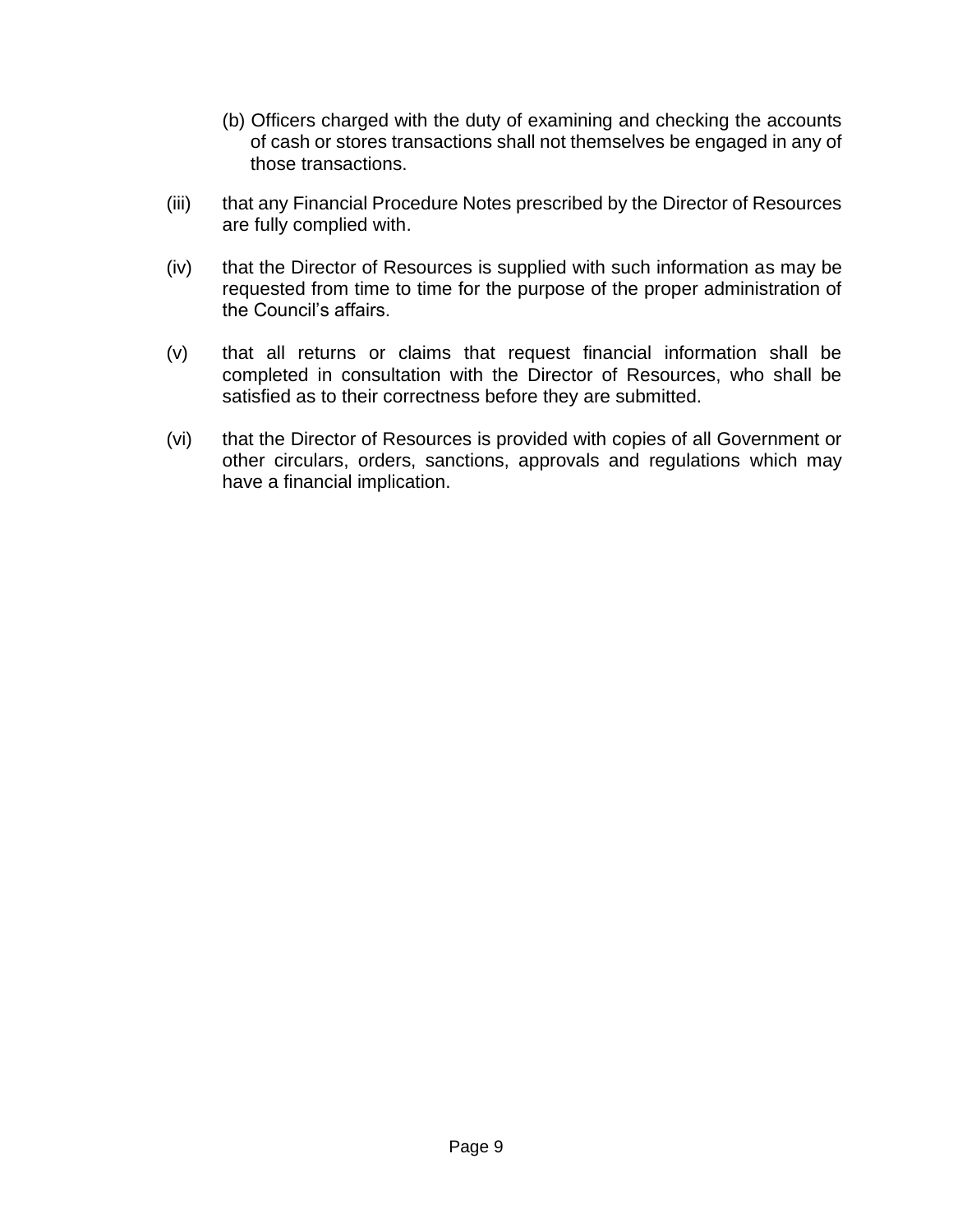### Section 4: Revenue Budget

#### WHY ARE THESE REGULATIONS IMPORTANT?

The Council is responsible for producing an overall policy framework. The purpose of the framework is to explain overall priorities and objectives, and ensure that resources follow the identified priorities, current performance and proposals for improvement. The revenue budget is important in this context because, together with the capital programme (see Section 5), it expresses the approved policies and service levels of the Council in financial terms.

Once approved, the revenue budget confers authority on managers to incur expenditure to achieve the aims and objectives of the Council. If expenditure plans cannot be met within the approved budget, then they can only proceed with an approval to divert funds (as provided for in Section 6(4)).

- (1) The Director of Resources shall:
	- (i) recommend to the Policy and Finance Committee appropriate guidelines for preparation of the annual budget and the financial forecast for at least the following two financial years
	- (ii) issue appropriate guidance to Directors and Members and prepare a corporate budget timetable
	- (iii) ensure the approved budget guidelines are complied with so that statutory and other deadlines can be met.
- (2) Directors shall:
	- (i) submit to the Director of Resources estimates in accordance with the budget guidelines and within agreed time scales
	- (ii) ensure that the estimates are prepared having regard to the Council's Corporate Strategy and other corporate aims and objectives
	- (iii) provide any other information the Director of Resources may require.
- (3) The Director of Resources shall report to the Policy and Finance Committee:
	- (i) on the detailed draft revenue estimates, ensuring that the content and format comply with legal requirements and relevant codes of practice
	- (ii) on the robustness of the estimates made for the purposes of calculations and the adequacy of the proposed financial reserves
	- (iii) the position on the Collection Fund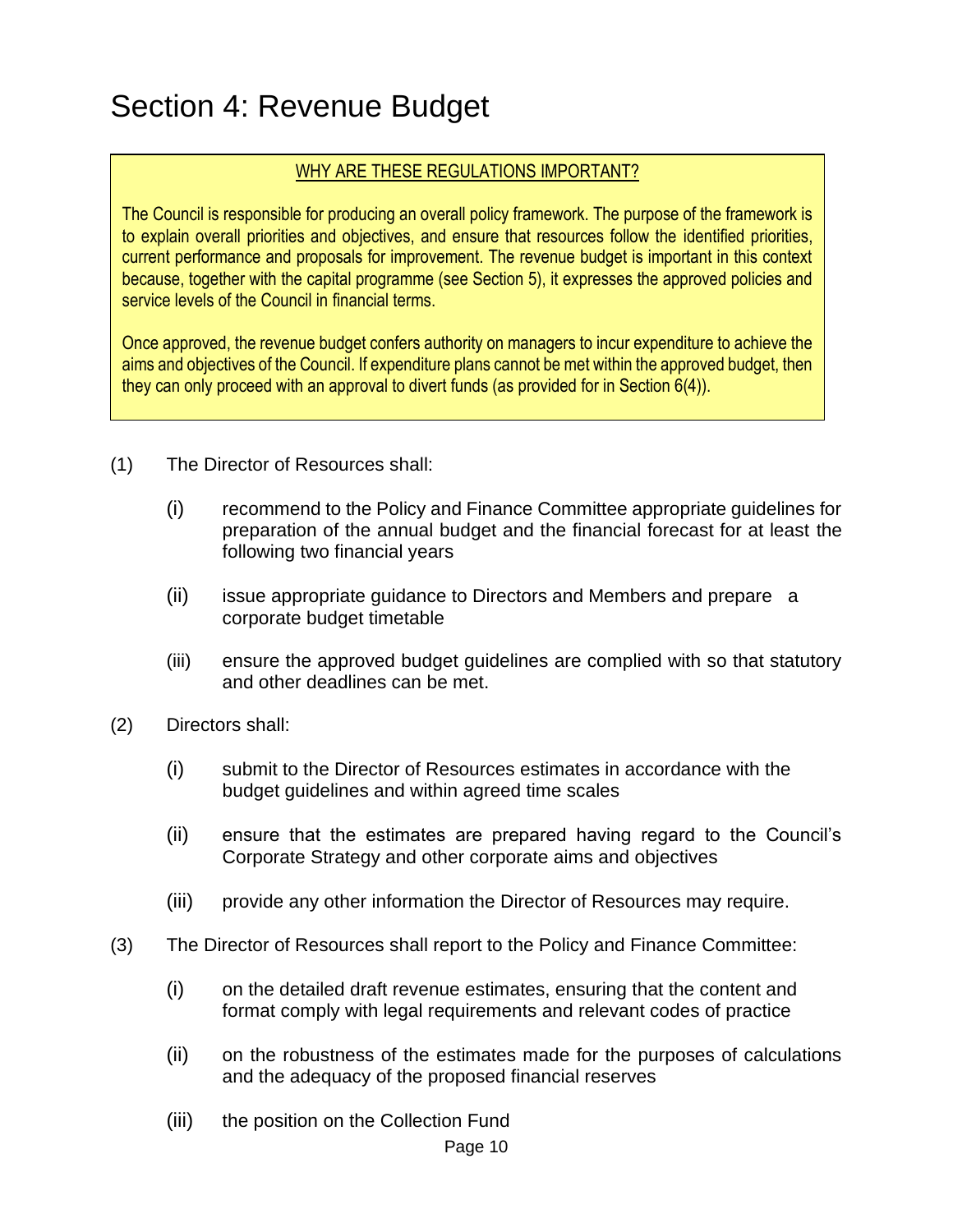- (iv) on the final proposed budget to enable the Policy and Finance Committee to make a recommendation to Full Council on the appropriate levels of contingencies and reserves, and on the levels of Council Tax for the year.
- (4) Subject to (5) below, the approval of a budget for the year by Full Council confers authority to spend in accordance with the budget for that year. Commitments affecting future financial years may only be made where the provisions of Section 6(6) are satisfied. Directors are responsible for coordinating programmes of expenditure and income that will achieve the objectives on which the budget was based.
- (5) Directors shall not enter into any new arrangements or other contractual commitments with long-term revenue consequences without the prior written consent of the Director of Resources. Such arrangements may be defined for this purpose as any lease, contract hire or other contract or series of contracts under which the use of an asset is obtained in exchange for a series of revenue payments which extend beyond the end of the following financial year.
- (6) If a Director wishes to incur expenditure outside the approved budget provision, or anticipates an overspend against an approved budget head, the procedures set out in Section 6(4) and (5) shall apply.
- (7) Directors shall notify the Director of Resources in writing of the names of any Officers in their department authorised to act on their behalf in relation to the specific responsibilities set out in this Section, together with specimen signatures and details of any limitation on the authority delegated to them.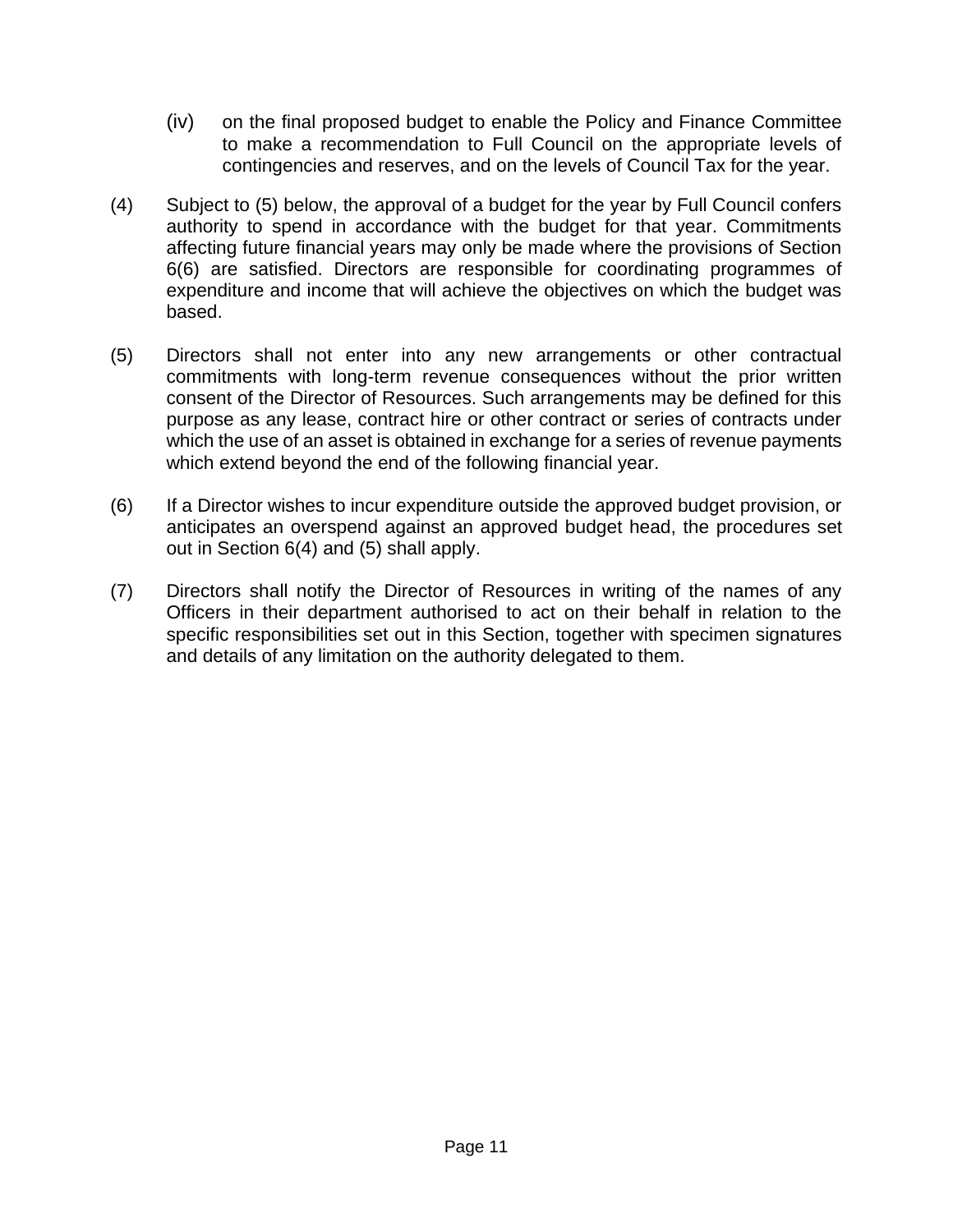### Section 5: Capital Programme

#### WHY ARE THESE REGULATIONS IMPORTANT?

The revenue budget (Section 4) and the capital programme together express the approved policies and service levels of the Council in financial terms. It is important to ensure that the Council achieves maximum economy, efficiency and effectiveness from the use of its capital resources and directs those resources into the agreed priority areas.

- (1) The Director of Resources shall:
	- (i) prepare current estimates of resources available to finance capital expenditure in the current year and over at least the following two financial years
	- (ii) prepare a capital programme and strategy for approval annually by the Policy and Finance Committee and Full Council based on the current Council's Corporate Strategy, and other relevant corporate plans and strategies.
- (2) Directors shall:
	- (i) submit to the Director of Resources upon request estimates of the cost of capital spending proposals and the estimated amount and timing of any capital receipts, commuted sums and other contributions receivable
	- (ii) ensure that the estimates submitted are prepared having regard to the Council's Corporate Strategy and other corporate aims and objectives.
	- (iii) provide any other information the Director of Resources may require for the review, monitoring or control of the capital programme.
- (3) In working up any capital scheme, Directors shall have regard to the risk of triggering clawback or breaching restrictive covenants or other contractual conditions in relation to land or otherwise.
- (4) The inclusion of a capital scheme within an approved capital programme shall confer authority to spend only on those schemes in year 1 of the capital programme, with any future schemes being subject to the annual review of the capital programme. Authority to spend is subject to:
	- (i) the provisions of the Council's Contract Procedure Rules
	- (ii) the provisions of (5) below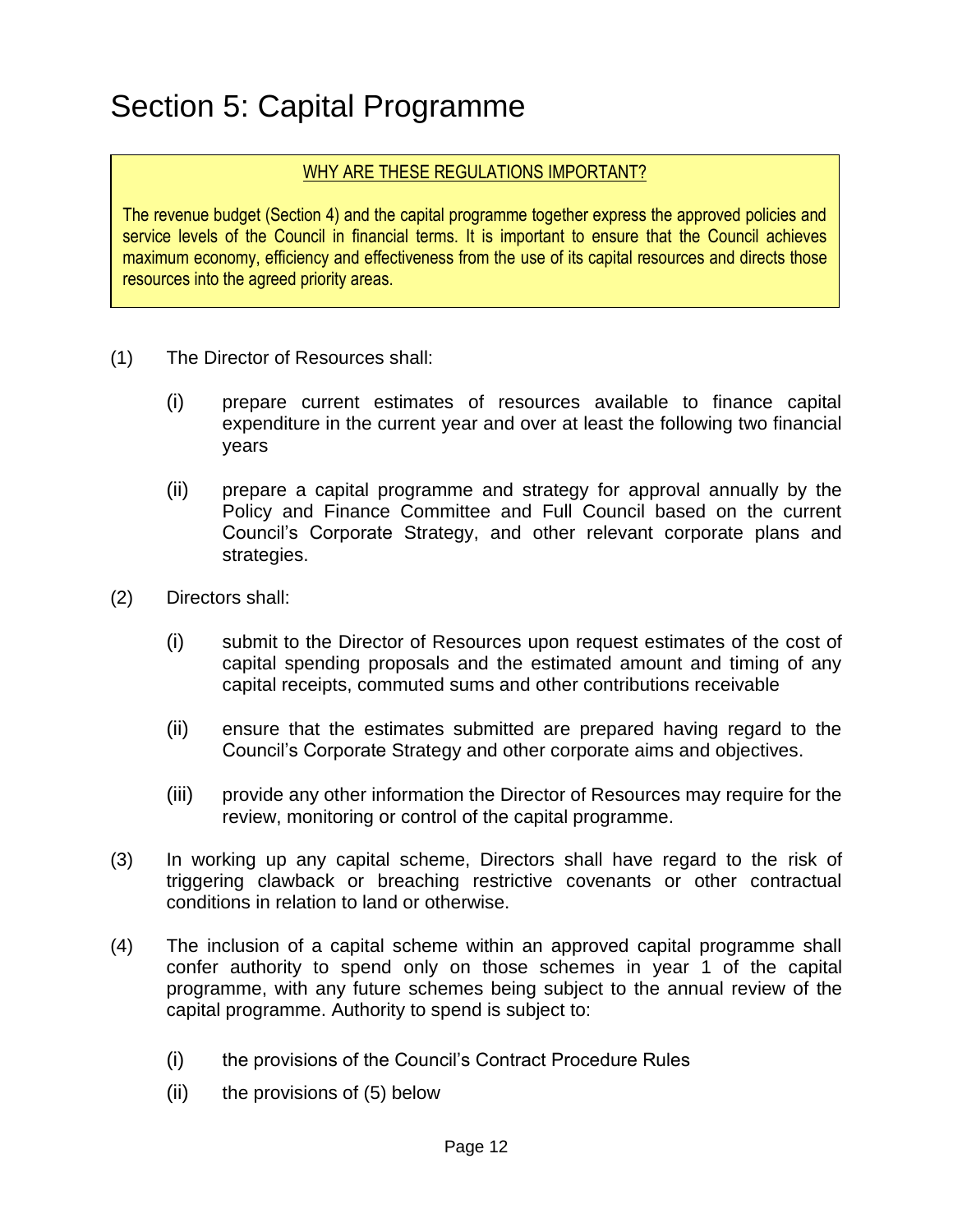- (iii) the Director of Resources having first confirmed in writing that sufficient resources are available for the purpose.
- (5) If a Director wishes to incur expenditure outside the approved capital programme provision, then following consideration initially at Corporate Management Team, a request must be submitted to the relevant service committee. The service committee must then make recommendation of approval of such in to the capital programme to Policy and Finance Committee
- (6) Directors shall give the Director of Resources early warning of known underspends, overspends and changes to planned resources so that the availability of uncommitted capital resources may be monitored effectively.
- (7) Directors shall notify the Director of Resources in writing of the names of any Officers in their department authorised to act on their behalf in relation to the specific responsibilities set out in this Section, together with specimen signatures and details of any limitation on the authority delegated to them.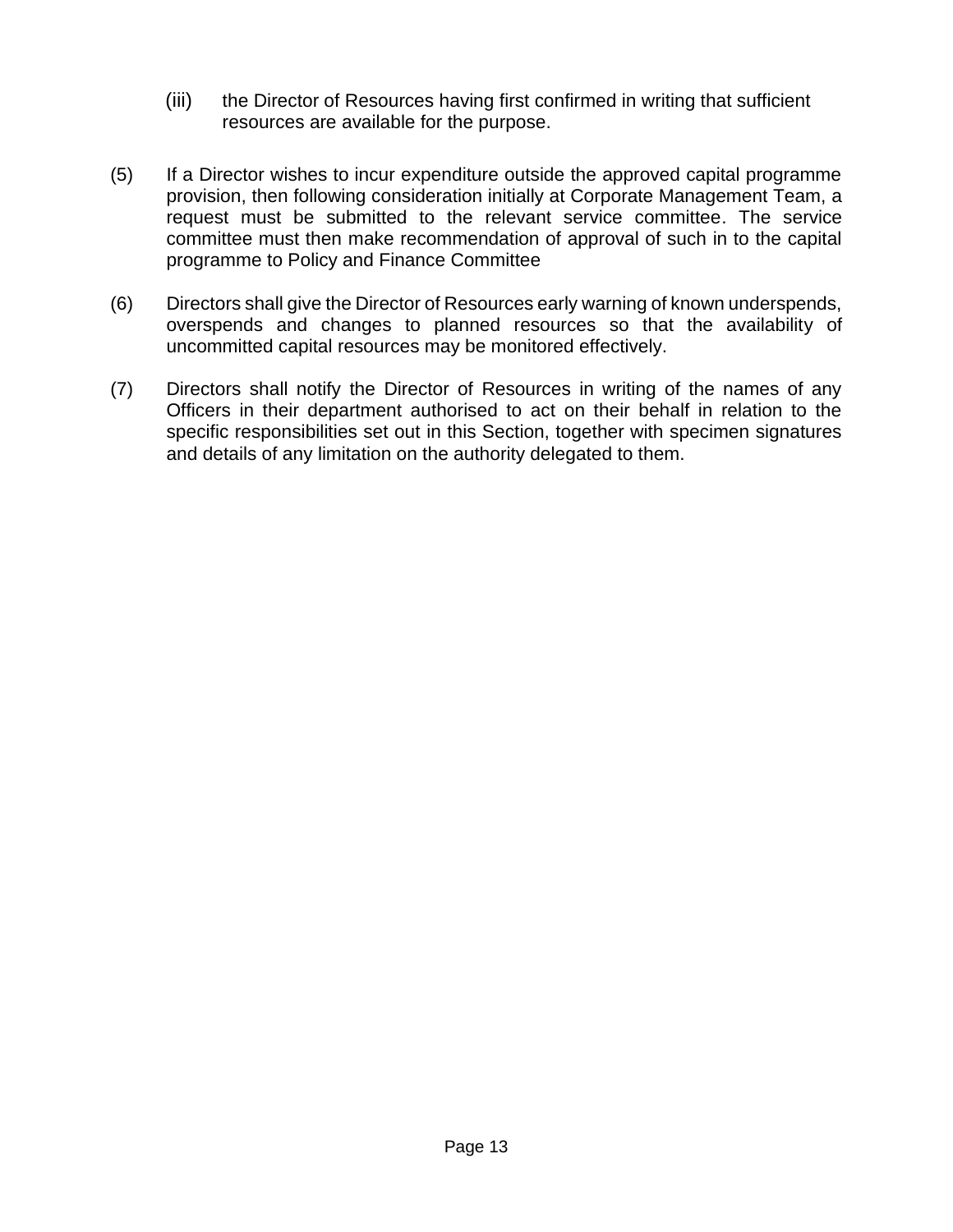### Section 6: Budgetary Control

#### WHY ARE THESE REGULATIONS IMPORTANT?

Budgetary control ensures that once Full Council has approved a revenue budget or a capital programme, the resources allocated are used for their intended purposes, i.e. the agreed priority areas, and are properly accounted for. It is a continuous process, enabling the authority to review and adjust its budget targets during the financial year to make the most effective use of resources in delivering the Council's policies and objectives. The budgetary control framework also sets out the accountabilities of managers for defined elements of the budget.

By continuously identifying and explaining variances against budgetary targets, the authority can identify changes in trends and resource requirements at the earliest opportunity.

To ensure that the authority as a whole does not over or underspend, each service is required to manage its own expenditure within approved resources and to identify any surplus resources for diversion to other programme areas. A mechanism is provided for switching funds between budget heads, including contingencies and reserves, where required, in order to maintain service levels and achieve policy objectives.

#### (1) Overall responsibility for budgetary control

The Director of Resources is responsible:

- (i) to the Council for the overall financial control of the revenue budget and capital programme
- (ii) for providing quarterly monitoring reports
- (iii) for subdividing service budgets within the overall budget framework according to Council structure and services, having regard to relevant Codes of Practice
- (iv) for allocating the revenue budget and capital programme wholly among responsible Directors
- (v) for supplying timely information on receipts and payments on each budget head and capital scheme, sufficiently detailed to enable managers to fulfill their budgetary control responsibilities.

#### (2) Responsibility for control of individual budgets

Directors are responsible: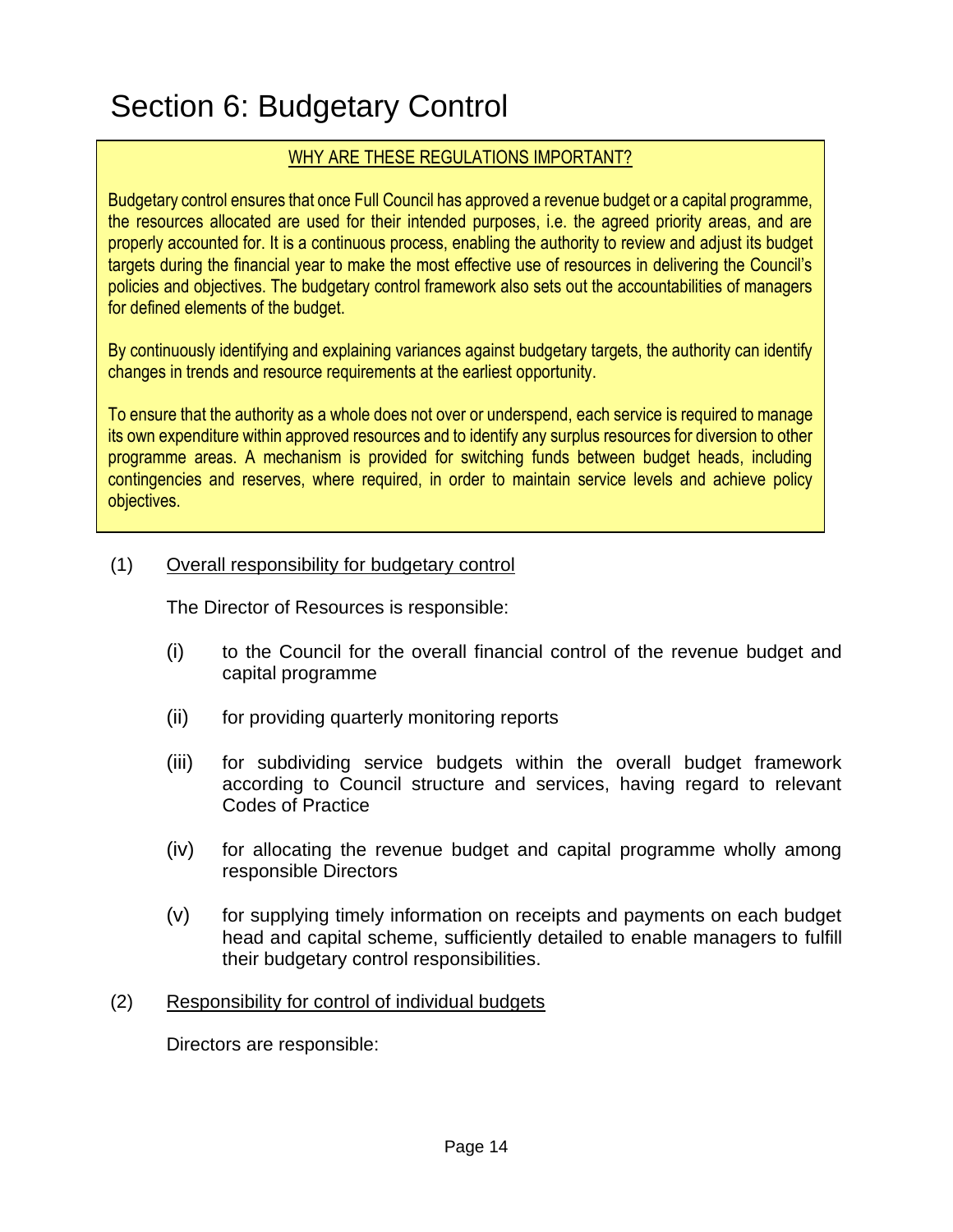- (i) for the revenue budgets and capital programmes allocated to them, for delivering the levels of service on which they were based, and for compliance with their financial obligations
- (ii) for monitoring levels of service and performance within services, as measured by expenditure and income incurred against relevant budget heads and capital programme provision
- (iii) for seeking virements, either to increase or to reduce the provision allocated to particular budget heads or capital schemes, in accordance with (4) below in order to maintain budget provisions in line with the service levels required and

#### Directors:

- (i) may exercise powers delegated to them to enter into new financial commitments, including commitments relating to recruitment and remuneration of staff, **only where adequate provision has been made** in the revenue budget or capital programme and where the revenue consequences for future financial years are in accordance with (6) below
- (ii) shall provide any additional information the Director of Resources may require.
- (3) Variances from budget

The Director of Resources is responsible

- (i) for reporting significant variances to the Policy and Finance Committee where a Director fails to take action under (4) to (6) below
- (ii) for agreeing annually:
	- (a) a list of expenditure proposals for which revenue budget provision had been made in the previous year and for which the particular goods or services had not been supplied before the financial year end.
	- (b) a list of expenditure proposals on capital schemes for which provision had been made in the capital programme for the previous year but which was under or overspent.

#### (4) Virements between budgets

Subject to appropriate consultation with the Director of Resources, budget allocations may be moved between revenue budget heads (including contingency provisions) for the purpose of maintaining approved service levels, in accordance with the following scheme of virements: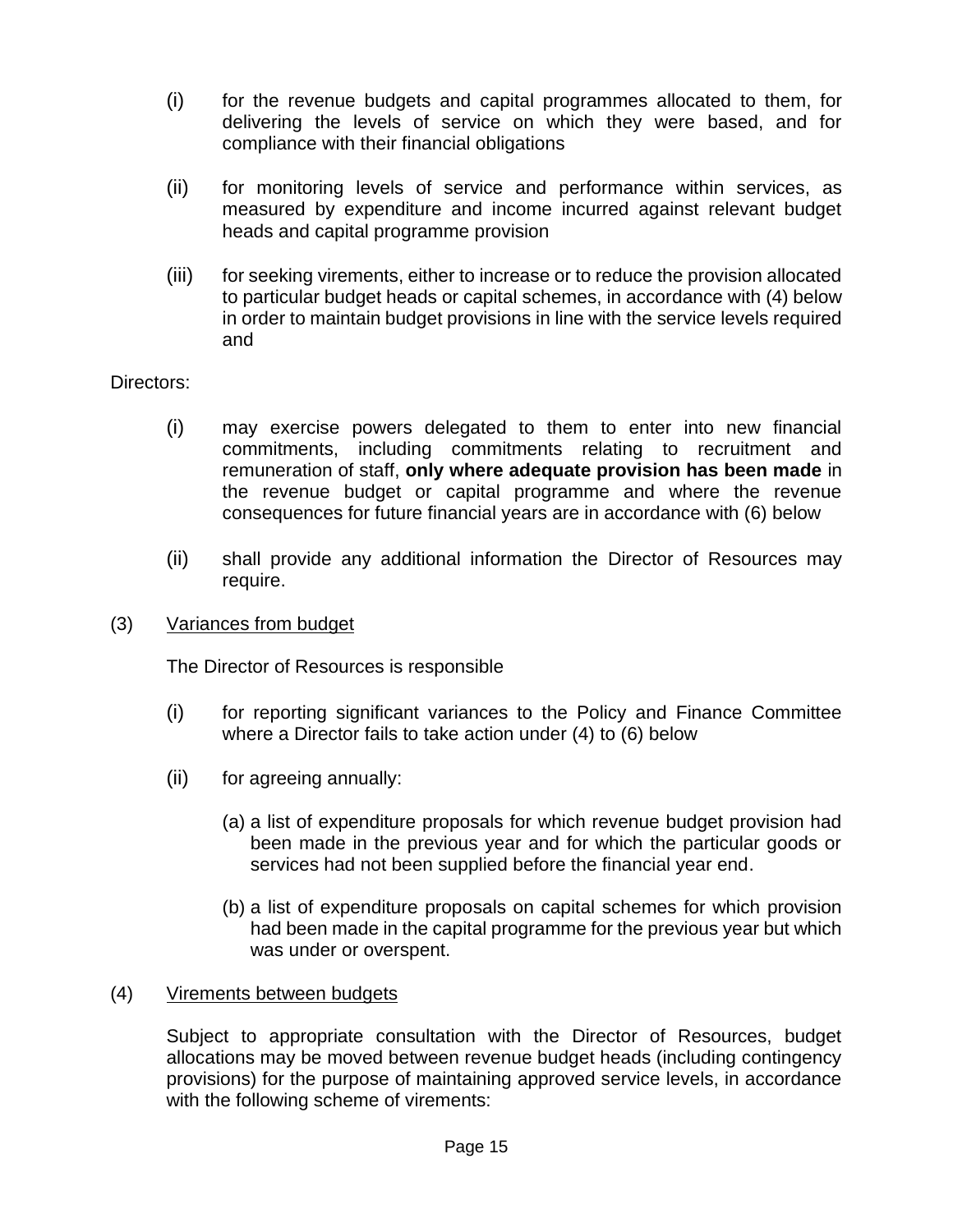#### (i) Revenue Budgets

All requests must be approved by the Service Director and also the Director of Resources. Further approval from committees must also be given in accordance with the details shown below

| Over £10,000 | also by the Service Committee        |
|--------------|--------------------------------------|
| Over £25,000 | also by Policy and Finance Committee |

#### (ii) Capital Budgets

Any request for virement between capital schemes must be approved by the service committee and Policy and Finance Committee.

No virement can take place between a revenue and a capital budget.

(iii) Virement Requests

Unless in circumstances seen as exceptional by the Director of Resources:

- approval will only be given to requests for virements made prior to the commitment of any expenditure. Virements should not be used as a retrospective tool
- virements will not be approved from budgets in respect of direct employee costs
- virements will only be considered from income budgets once the full year income budget has been achieved, or is certain of being achieved (i.e. through written grant approvals)
- virements will not be approved in respect of monies set aside in earmarked reserves.

In making any virement decision, due regard shall be had to any budget implications for future financial years.

#### (5) Supplementary estimates

(i) Revenue expenditure

Where no provision currently exists in the revenue budget, or where the provision made for an existing budget head is insufficient and a virement is not available under (4) above, then new or additional budget provision may only be established with the approval of the Policy and Finance Committee and in making any such decision, shall have due regard to any budget implications for future financial years.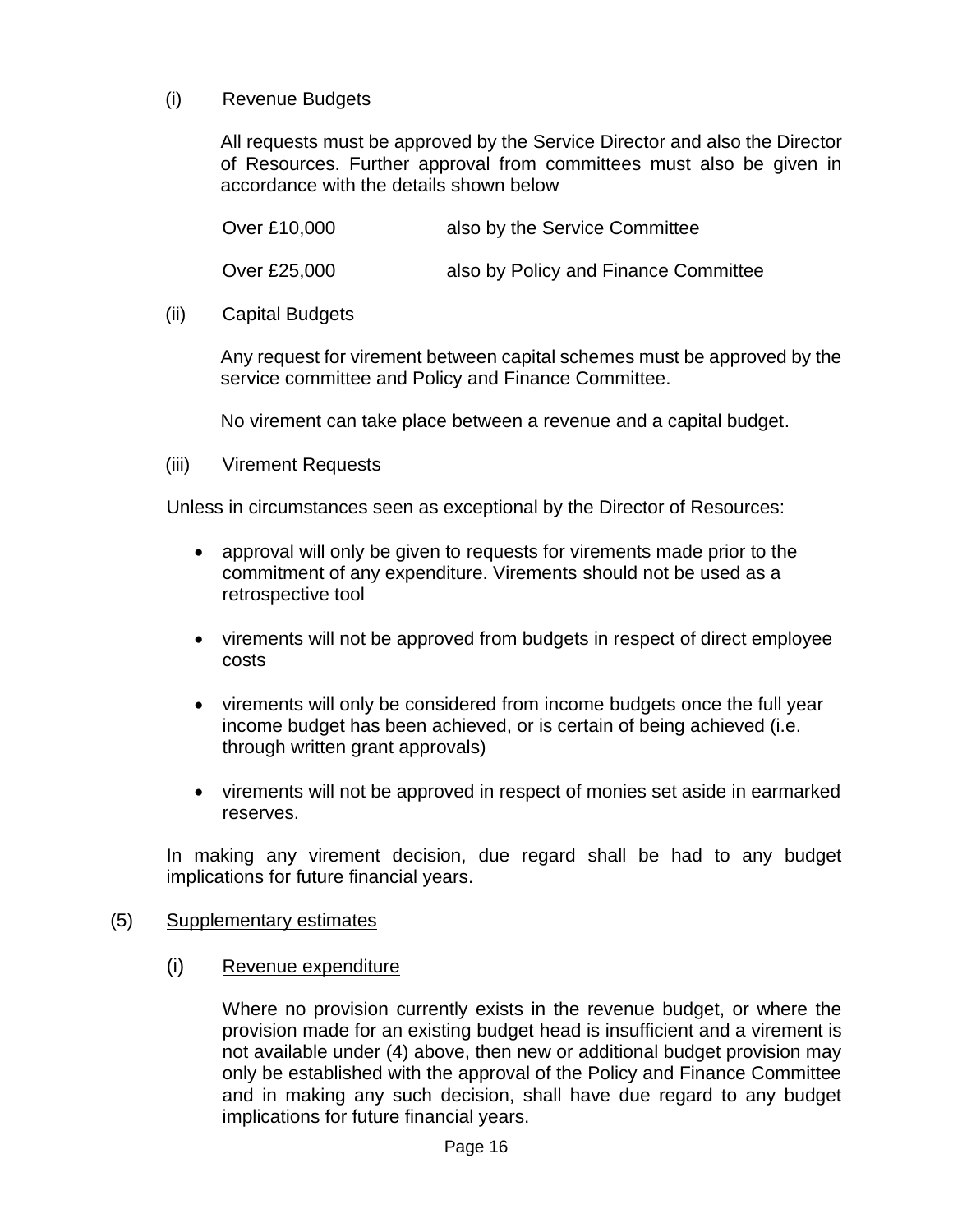Any request for a supplementary estimate must only be made by the relevant Service Director and with approval of the Director of Resources, and must first be requested from the service committee, with a reference then to be made to Policy and Finance Committee for approval.

Any identified areas of funding in support of a request for a supplementary estimate must be made clear.

#### (ii) Capital expenditure

Where no provision currently exists in the capital programme, or where an existing provision is insufficient and a virement is not available under (4) above, then, new or additional provision may only be established for the scheme with the approval of the Policy and Finance Committee, who in making any such decision, shall pay due regard to any implications for the capital programme or revenue budget in future financial years.

Any request for an additional approval must only be made by the relevant Service Director and with approval of the Director of Resources, and must first be requested from the service committee, with a reference then to be made to Policy and Finance Committee for approval

#### (iii) Partnership Expenditure and External Funding

Where no provision currently exists in the revenue budget or capital programme for specific projects or activities which are to be wholly or partly funded by external agencies or partners, then the above criteria for virements and supplementary estimates will apply to the value of the Council's net financial contribution to the revenue or capital cost of the project.

The Director of Resources is empowered to adjust revenue budgets and capital programmes to reflect the gross value of all such arrangements and transactions.

Directors and Heads of Service must liaise with the Director of Resources, and refer to Section 9 of these Regulations, **prior** to undertaking any bidding for external funding or setting up any partnerships.

#### (6) Commitments of revenue expenditure affecting future financial years.

The following arrangements shall apply in relation to the commitment of expenditure prior to the approval of the revenue budget for the financial year concerned: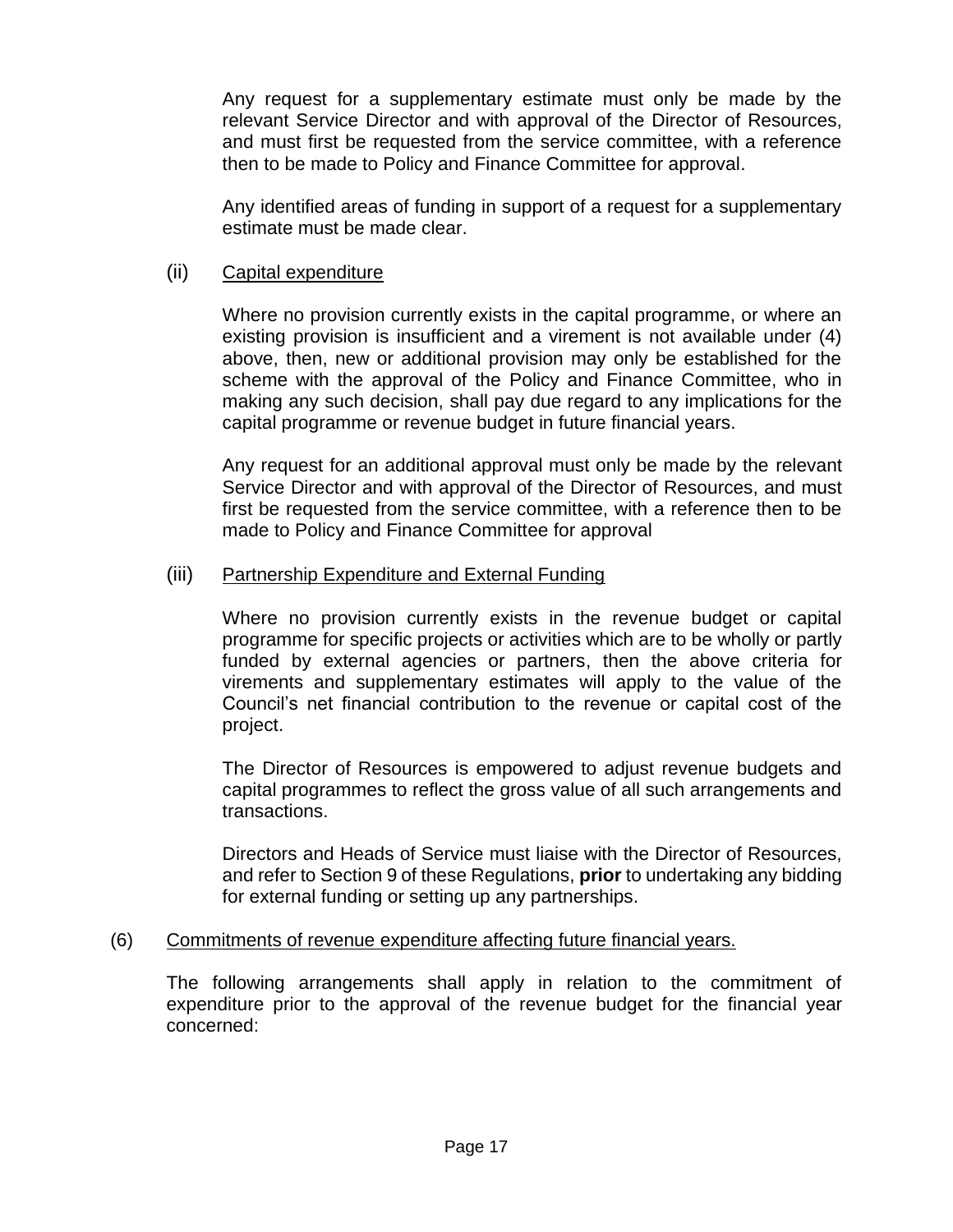- (i) Directors may commit expenditure affecting future financial years provided the estimated cost in real terms does not exceed the current year's budget provision and that the written consent of the Director of Resources is obtained.
- (ii) Directors may only commit expenditure on new or extended services with the approval of the relevant Service Committee and Policy and Finance **Committee**

#### (7) Delegation

Directors shall notify the Director of Resources in writing of the names of any Officers in their department authorised to act on their behalf in relation to the specific responsibilities set out in this Section, together with specimen signatures and details of any limitation on the authority delegated to them.

#### (8) Other matters affecting budgets

Directors are responsible for alerting the Director of Resources of any issues with the potential to affect revenue or capital budgets or resources in the current year or future years, and where significant the Director of Resources shall report such matters to the Policy and Finance Committee.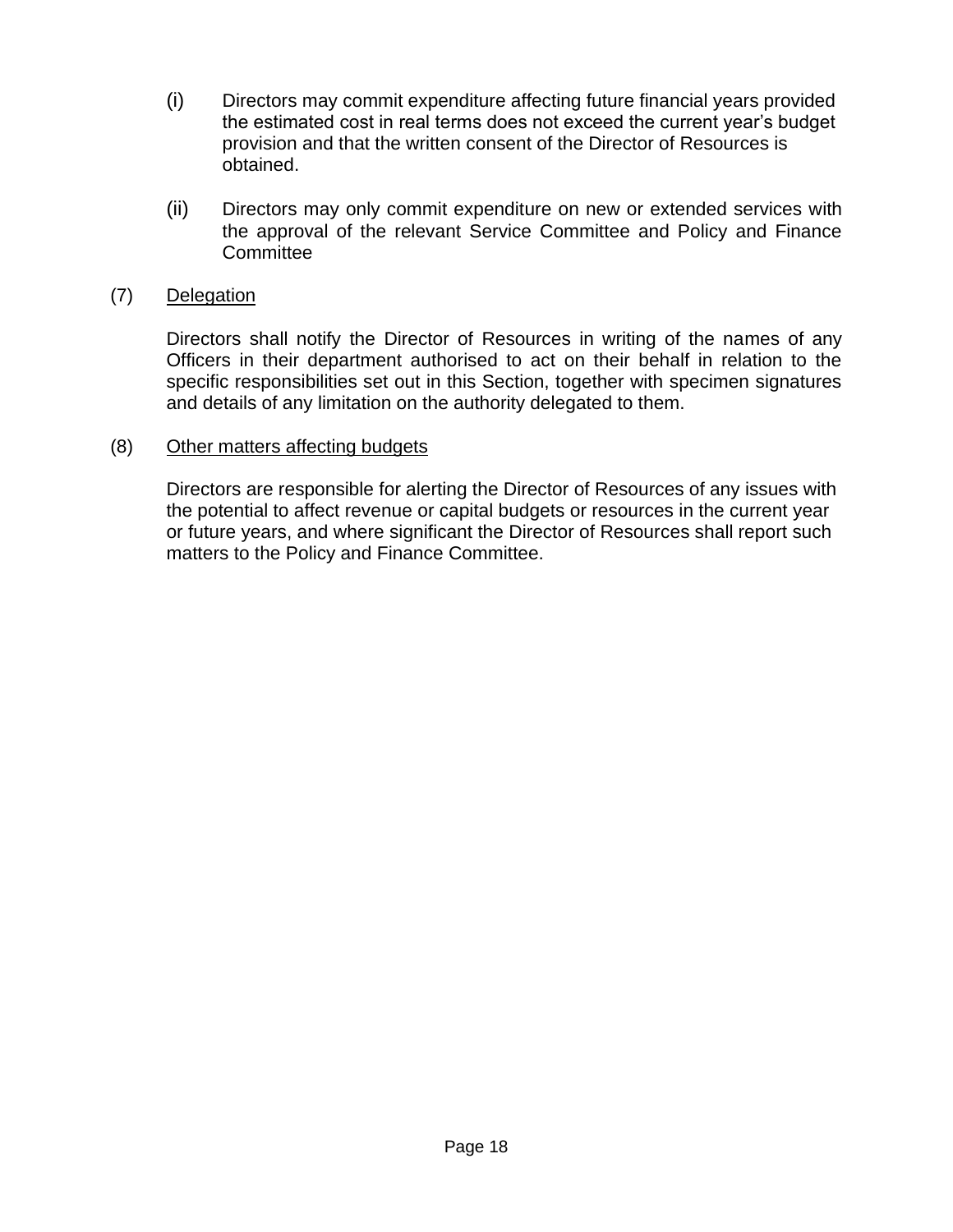### Section 7: Procuring and paying for Works, Supplies and Services

#### WHY ARE THESE REGULATIONS IMPORTANT?

The letting of public contracts should be done with demonstrable transparency and in accordance with Council policies, including the policy on fraud and corruption. It is essential for maintaining public confidence that the Council and its Officers are seen to act with complete fairness and impartiality in the letting of contracts.

The Council has a statutory duty to achieve best value, partly through economy and efficiency. There is also a local performance indicator measuring and reporting on the time taken by the Council to pay its creditors. The Council's procedures should help to ensure that services obtain value for money from their purchasing arrangements.

These Regulations should be read in conjunction with the Council's Contract Procedure Rules and its Procurement Strategy.

- (1) Placing Orders for Works, Supplies and Services
	- (i) Where, **over the anticipated lifetime of supply**, the estimated value of any works, supplies or services to be received by the Council exceeds £50,000 (excluding VAT), Directors shall invite tenders in accordance with the Contract Procedure Rules
	- (ii) Where, over the anticipated lifetime of supply, the estimated value of any works, supplies or services to be received by the Council is below £50,000 (excluding VAT), Directors may at their discretion invite tenders in accordance with the Contract Procedure Rules
	- (iii) In all other cases, Directors shall place orders, using the corporate purchasing system only, in accordance with arrangements determined by the Director of Resources and set out in the Contract Procedure Rules. In accordance with the thresholds listed in the Contract Procedure Rules, a Contract where the estimated value is:
		- a) £5,000 or less may be made without written competitive quotations as long as the Contract is not part of a larger Contract. However, it must still be ensured that the best price is secured and value for money is maintained.
		- b) over £5,000 but not exceeding £20,000 may be made after obtaining **at least** two written quotations;
		- c) over £20,000 but not exceeding £50,000 may be made after obtaining **at least** four written quotations;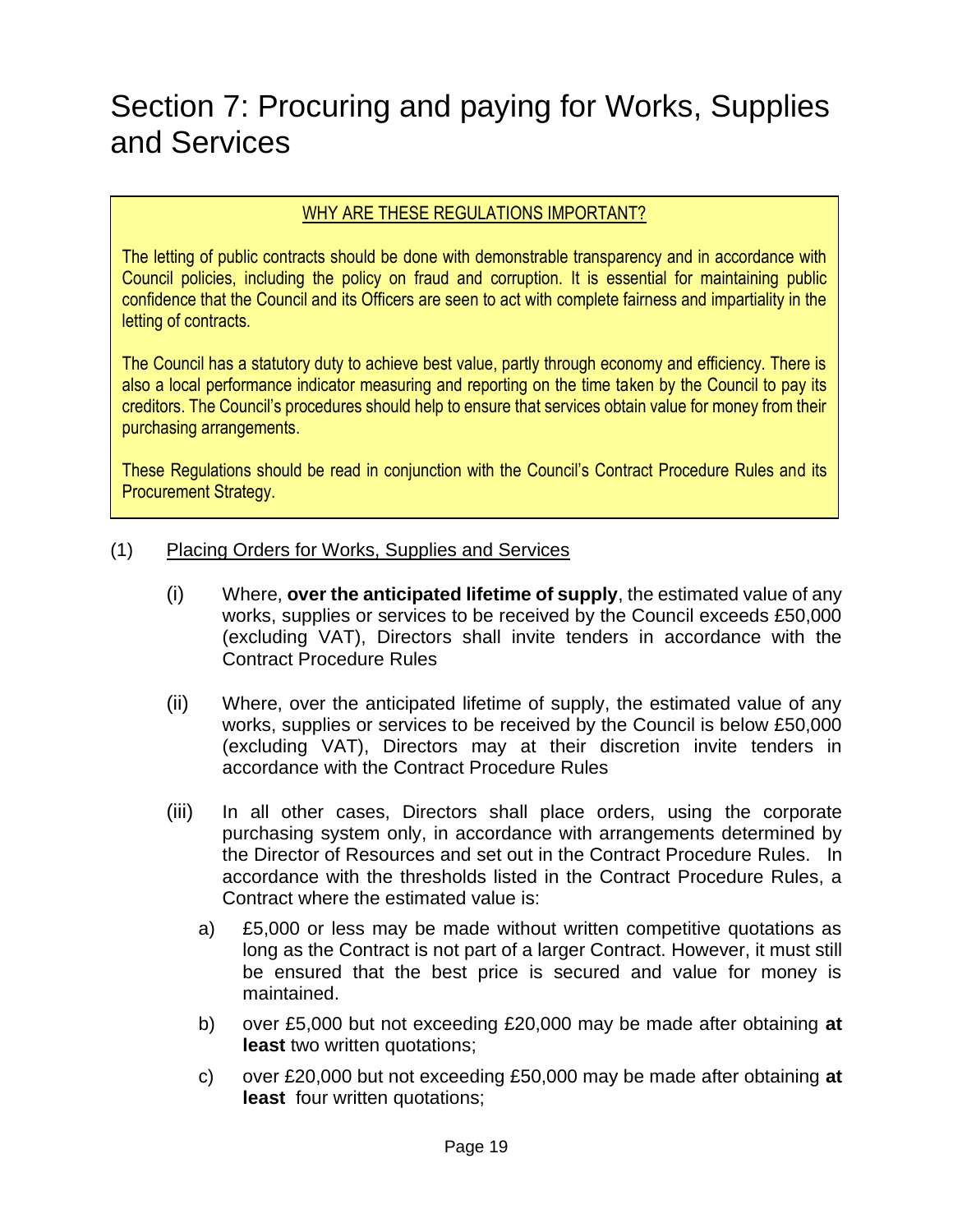#### (2) Other contract terms

Directors shall:

- (i) in consultation with the Director of Resources include in every contract appropriate clauses to cover financial and insurance requirements, and to provide sufficient security for due performance
- (ii) put in place adequate procedures for the effective cost control of all contracts.
- (iii) ensure the full involvement of the Head of Legal and Democratic Services and Procurement Assistant **prior** to commencement of the tender process.
- (3) Receipt of Works, Supplies and Services

Directors shall put in place adequate systems for verifying the performance of work or the receipt of supplies and services. In particular controls shall be established to ensure that:

- (i) work done or supplies and services received are as specified
- (ii) quality or workmanship is of the required standard
- (iii) appropriate entries are made in inventory, stock or other records.
- (4) Payment for Works, Supplies and Services
	- (i) Directors shall make adequate and effective arrangements approved by the Director of Resources for checking and certifying invoices and other requests for payment without undue delay
	- (ii) Unless covered by (iii) below or where otherwise approved by the Director of Resources, all payments shall be made by crossed cheque or automated bank transfer drawn on a bank account of the Council. Payments may only be made by direct debit or corporate credit card with the **prior** approval of the Director of Resources.
	- (iii) Minor items of expenditure, up to a limit set by the Director of Resources, may be paid under petty cash procedures.
- (5) Delegation

Directors shall notify the Director of Resources in writing of the names of any Officers in their department authorised to act on their behalf in relation to ordering and paying for works, goods or services, together with specimen signatures and details of any limitation on the authority delegated to them.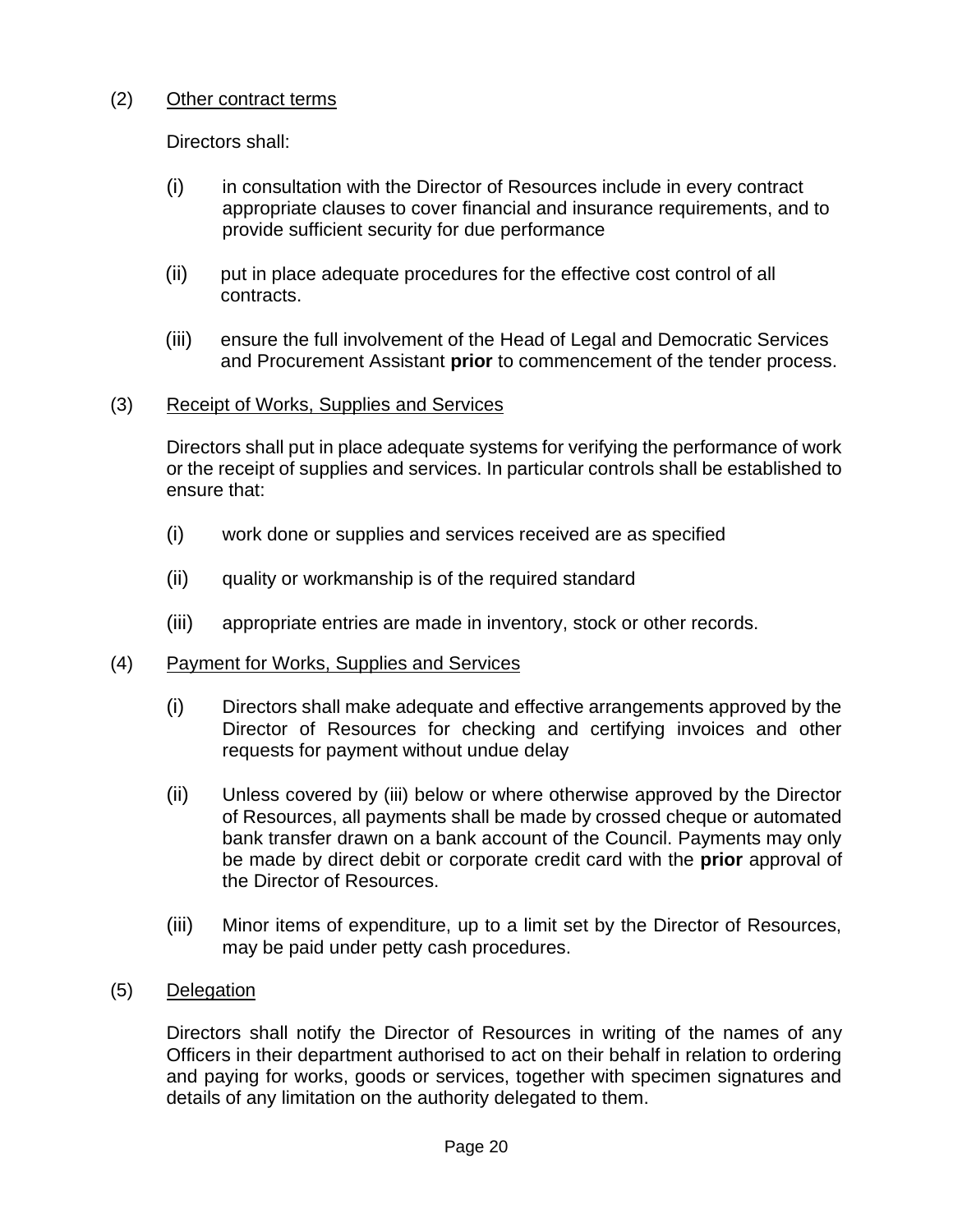#### (6) General

- (i) Every Member and Officer engaged in contractual or purchasing decisions on behalf of the Council shall declare to the Head of Legal and Democratic Services any links or personal interests they may have with purchasers, suppliers and contractors, and shall comply with the provisions of the appropriate codes of conduct.
- (ii) Directors shall ensure that as far as is practicable the duties of ordering works, supplies or services, receiving them and certifying payment are not performed by the same Officer.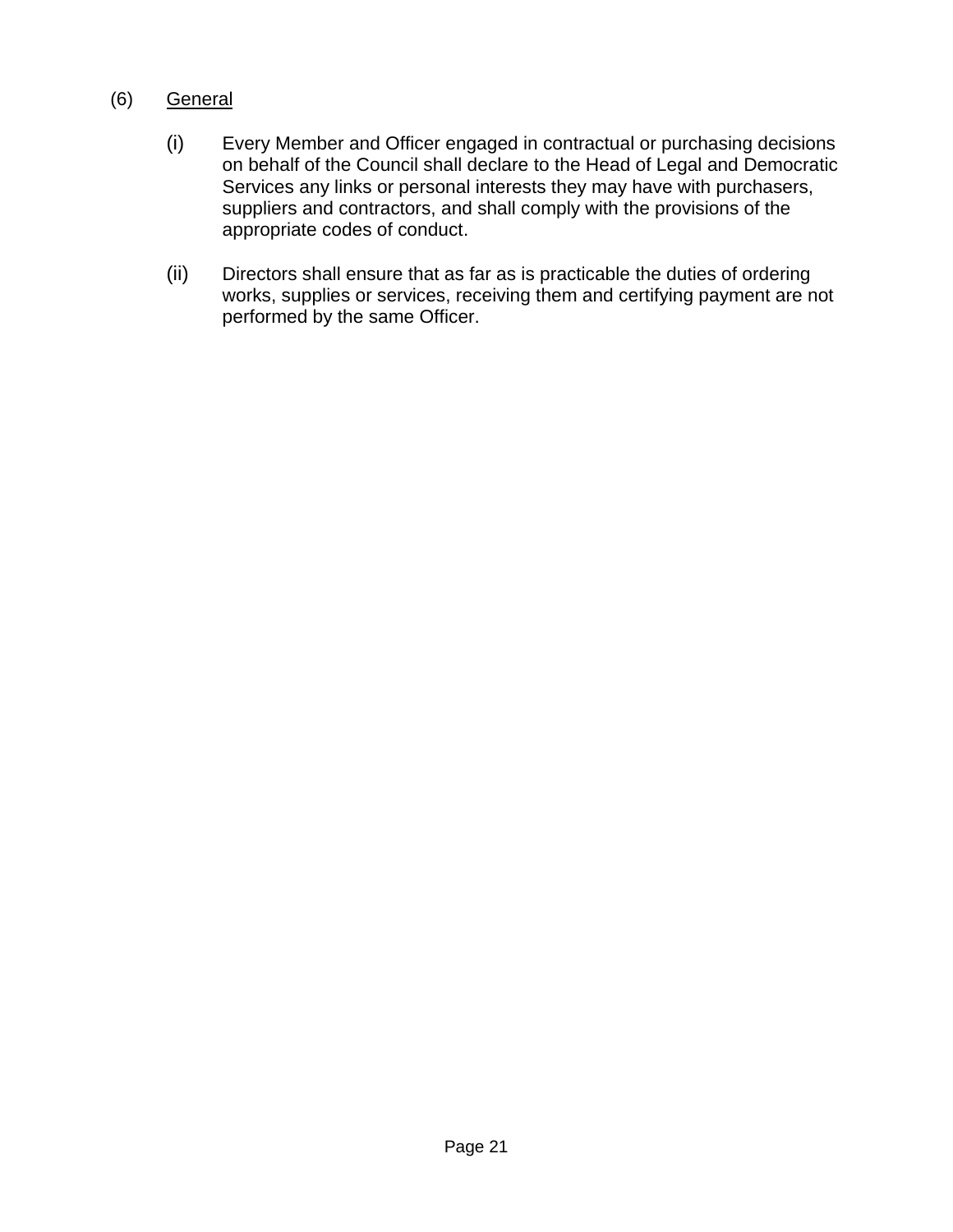### Section 8: Work carried out for others

#### WHY ARE THESE REGULATIONS IMPORTANT?

Legislation enables the Council to provide a range of services to other bodies. Such work may help maintain economies of scale and existing expertise. It may also be helpful to share the Council's facilities, expertise and resources with others under partnership arrangements. Effective controls should be in place to ensure that any risks associated with such work are minimised and that the work falls within the Council's statutory powers

- (1) Financial Regulations apply equally to any service carried out by the Council on behalf of the County Council or any other authority, body or person, and Directors shall not set up partnership or other arrangements with external parties to operate in conflict with these Regulations as far as this Council's involvement is concerned.
- (2) Directors shall:

.

- (i) properly assess the financial implications of the proposal prior to commitment following consultation with the Director of Resources.
- (ii) draw up contracts in consultation with the Head of Legal and Democratic Services, having regard to the Council's powers, relevant policies and protocols and in compliance with any insurance or other requirements of the Director of Resources.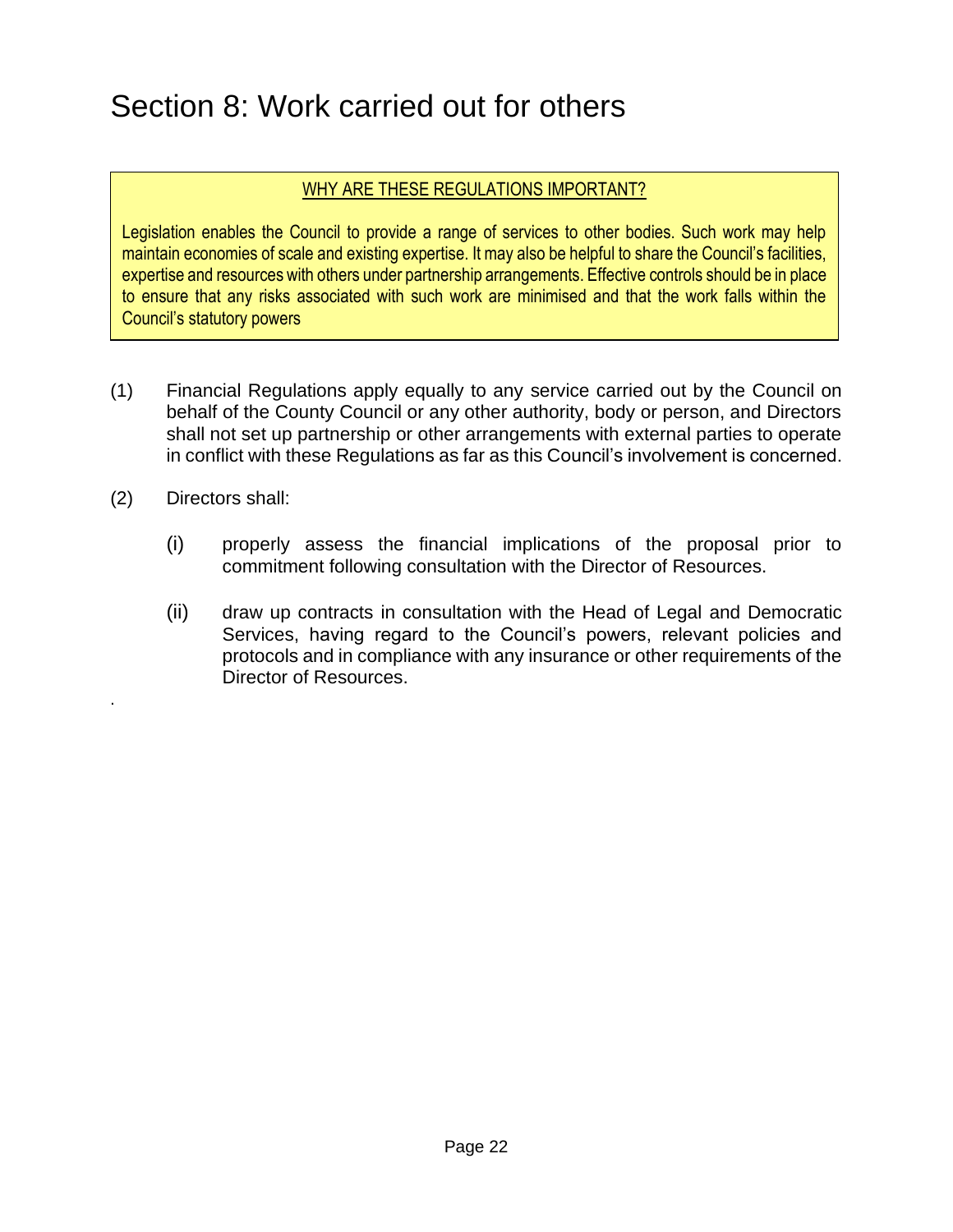### Section 9: External funding and partnership arrangements

#### WHY ARE THESE REGULATIONS IMPORTANT?

Partnerships play a key role in delivering community strategies and in helping to promote and improve the well being of the District. The Council works in partnership with others - public agencies, private companies, community groups and voluntary organisations - and its distinctive leadership role is to bring together the contributions of the various stakeholders. The Council will mobilise investment, bid for funds, champion the needs and harness the energies of local people and community organisations. It will be measured by what it achieves in partnership with others.

Partnerships can provide ways to access new resources and share risk. They can also lead to innovative and improved ways of delivering services whilst forging new relationships. Whilst external funding is a very important source of income, funding conditions need to be carefully considered to ensure they are compatible with the aims and objectives of the Council. In some instances, tight specifications may not be flexible enough to link to the authority's overall plan. Also, new ways of working can increase the Council's exposure to fraud and to irregularities in the operation of, for example, VAT, insurances, and pay.

#### (1) Bidding for external funding

- (i) Directors shall seek external resources only to further the priorities and aims of the Council's Corporate Strategy.
- (ii) Before making a bid for resources which, if successful, would require any financial commitment from the Council, Directors shall ensure that appropriate budgets have been approved or earmarked in accordance with these Regulations
- (iii) In working up bids, Directors shall use appropriate project appraisal processes to assess the viability of the project in terms of resources, staffing and expertise, to identify and assess all potential risks, and to ensure achievement of the required outcomes.
- (iv) Completion of any bidding application must be carried out in consultation with the Director of Resources
- (2) Setting up partnerships
	- (i) Directors shall agree and accept formally in writing the roles and responsibilities of each of the partners involved in a partnership project before the project commences. Any initial proposals must first be reported to and considered by the council's Corporate Management Team.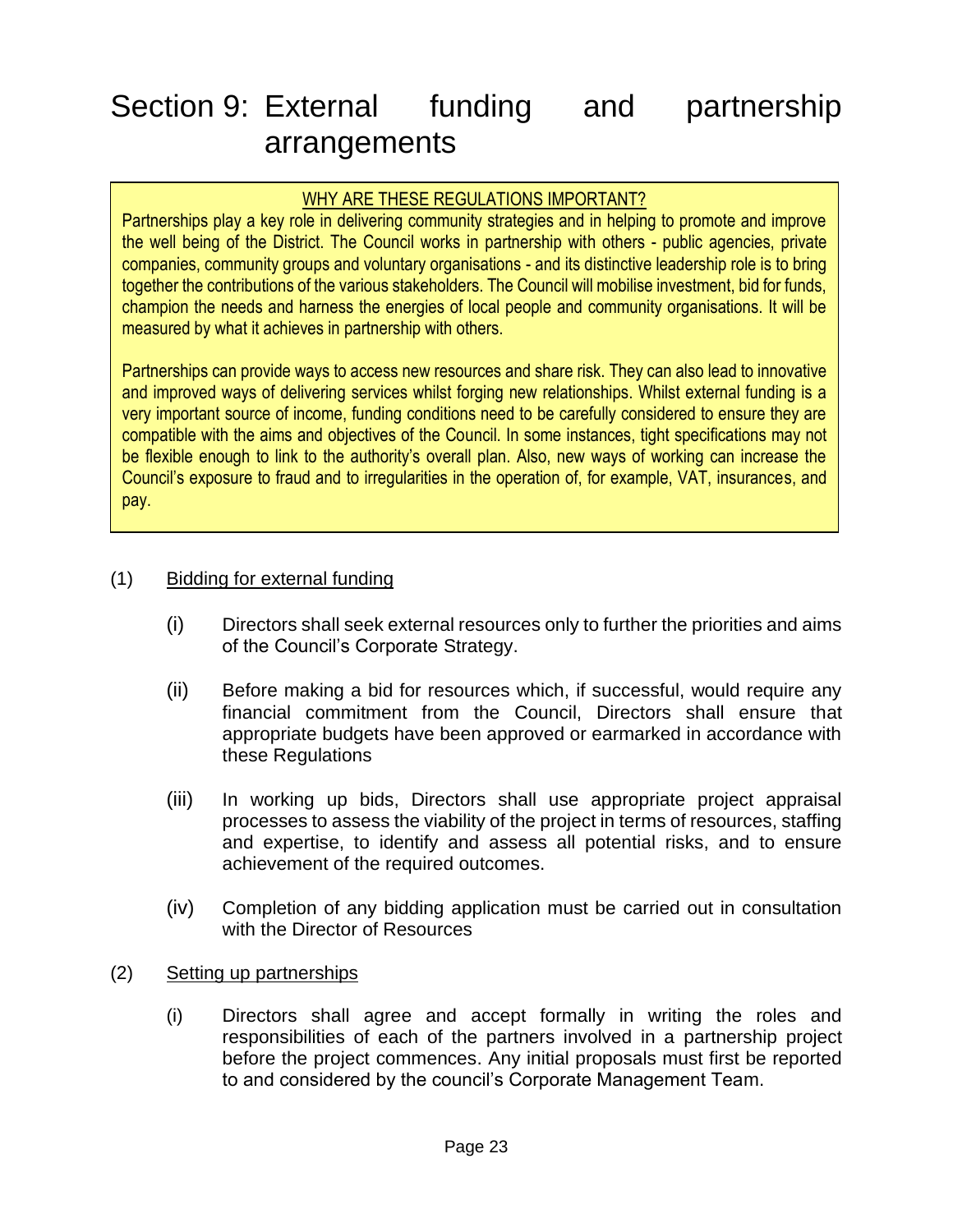- (ii) Where the Council is to be the lead partner, or the accountable body where other funds are involved, the responsibilities of the Council and the obligations of the various partners are to be clearly defined and understood through the involvement of the Director of Resources and the Head of Legal and Democratic Services prior to commencement of the project. The Council will only enter into such arrangements where the council has a direct interest in the partnership.
- (iii) Directors shall consult the Director of Resources on:
	- (a) any financial control, insurance, VAT implications and audit requirements to be incorporated in the partnership arrangements
	- (b) the overall financial implications for the Council
- (iv) Prior to entering into any commitment, the relevant Director shall ensure that any match funding or other financial obligations of the Council are provided for within revenue or capital programmes and that arrangements are made for future years' financial provisions to reflect these obligations. This should include any audit and other consequential fees as appropriate.
- (v) Unless otherwise approved by the Director of Resources in writing, where the Council is to act as accountable body, banking arrangements will be through the Council's main bank account and all transactions will be processed through the Council's financial systems.
- (3) Working with partners
	- (i) **These Financial Regulations and the Council's Contract Procedure Rules shall apply equally to any orders for works, goods or services which are the responsibility of the Council under the partnership arrangements**
	- (ii) The relevant Director shall comply with any key conditions of funding and any statutory requirements
	- (iii) Any variation in resources to be contributed by the Council, or in the overall resources of the partnership where the Council is the accountable body, shall be dealt with in the same way as other budget variations as set out in Section 6 (Budgetary Control)
	- (iv) The relevant Director shall ensure that any financial control, insurance and audit requirements of the partnership are met
	- (v) The relevant Director shall communicate regularly with the other partners throughout the project so that problems are identified and shared to achieve their successful resolution.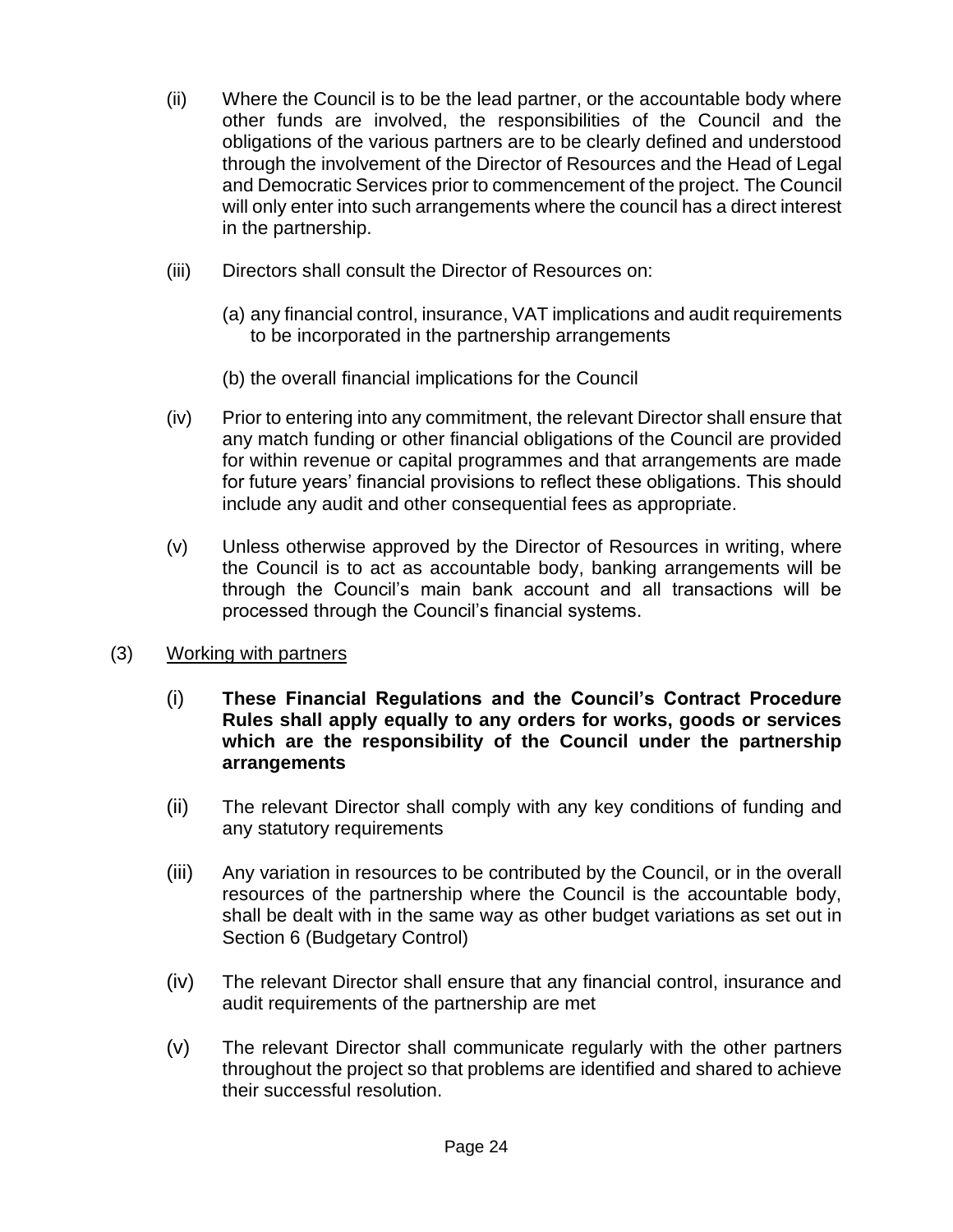#### (4) Delegation

Directors shall notify the Director of Resources in writing of the names of any Officers in their department authorised to act on their behalf in relation to the specific responsibilities set out in this Section, together with specimen signatures and details of any limitation on the authority delegated to them.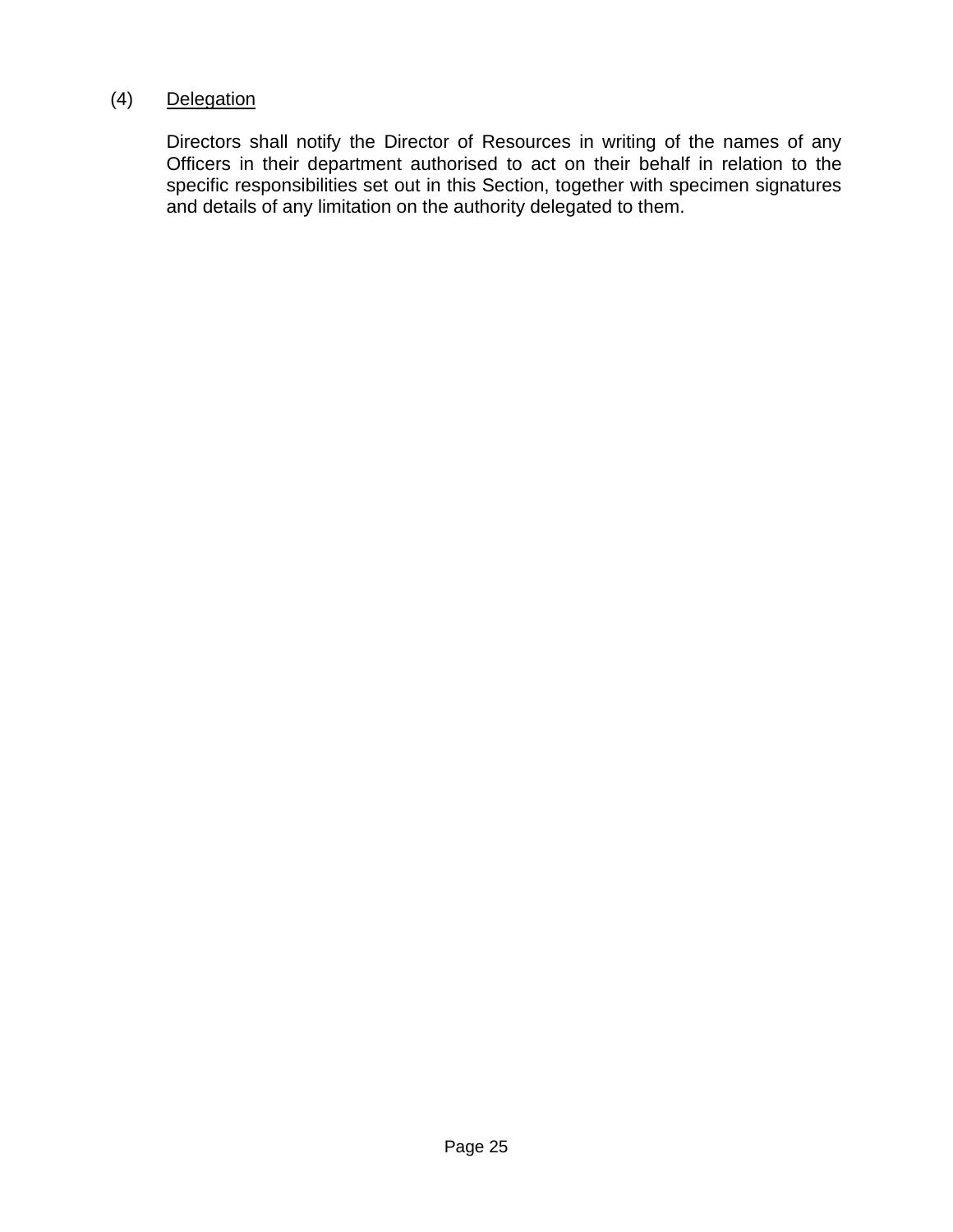### Section 10: Income

#### WHY ARE THESE REGULATIONS IMPORTANT?

It is essential that **all** income due to the Council is identified, collected, receipted and banked promptly. To achieve this it is necessary to put effective income systems in place. It is preferable to obtain income in advance of supplying goods or services as this improves the authority's cash flow and also avoids the time and cost involved in administering debts.

#### (1) General

Directors shall implement arrangements made by them under this Section only with the approval of the Director of Resources.

#### (2) Prompt identification of sums due to the Council

Directors shall make adequate and effective arrangements for the prompt identification of all sums due to the Council.

#### (3) Prompt recording in the Council's accounts of all sums due

- (i) Directors shall make adequate and effective arrangements for recording all sums due in the Council's accounts
- (ii) Accounts for sums due may only be raised on the Council's corporate Sundry Debtors system, unless alternative arrangements have been approved in writing by the Director of Resources.

#### (4) Collection and receipting of all income

All income received by the Council must be acknowledged by the issue of an official receipt or by another approved method indicating payment has been received. Preference must always be given to collecting sums due through the raising of invoices through the corporate Sundry Debtors system where possible.

All money received by an officer on behalf of the Council must be paid to the Council's bank account as the Director of Resources may determine and at intervals taking in to account the security of the premises. No deductions are to be made from such monies and personal cheques are not to be cashed out of monies held on behalf of the Council. Any refunds must be made only through the council's official payments system, unless agreed by the Director of Resources.

Arrangements for opening incoming mail must ensure that any money received is immediately recorded and paid in to the cash office.

The council's cash handling procedures shall be followed by all officers.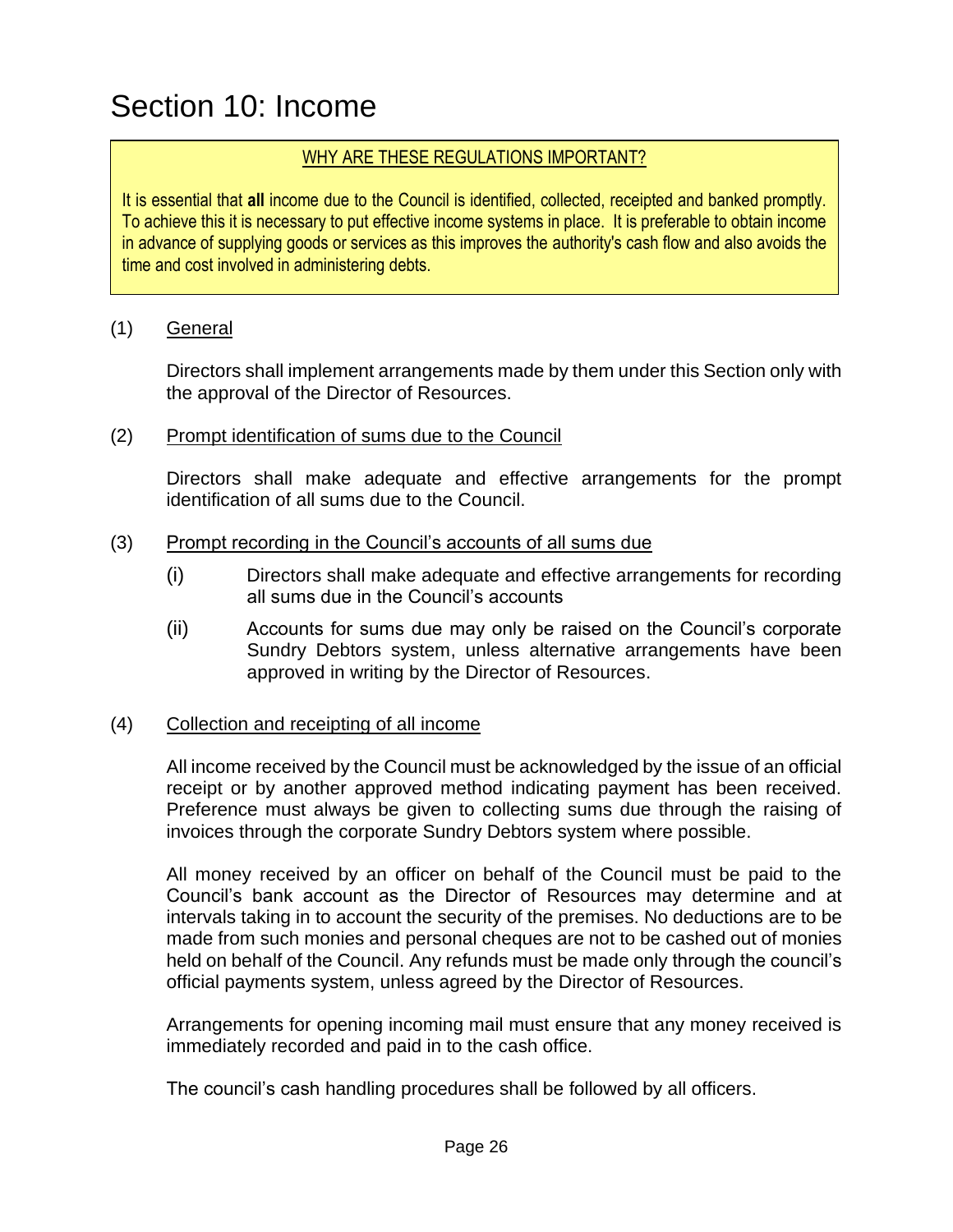Directors shall make adequate and effective arrangements for the collection and receipting of all income and for the security of all cash and other valuables having regard to agreed insurance limits for locked safes.

#### (5) Control of Tickets and Receipts

Official receipt books, tickets, tokens, etc., shall be ordered, controlled and issued only under arrangements approved by the Director of Resources.

#### (6) Banking of income

The Director of Resources shall make arrangements for the prompt and secure transfer of cash from the Council's offices to the Council's bankers.

#### (7) Reconciliation of income

Directors shall make adequate and effective arrangements for the sums collected and banked to be reconciled with the records of sums due. Such records and ICT systems will also be reconciled to the corporate accounting system.

#### (8) Debt recovery

In all cases Directors shall take prompt and appropriate actions to recover all sums overdue to the Council and ensure that the corporate debt recovery policy is followed.

#### (9) Writing off sums due

- (i) Directors are responsible for recommending the write off of irrecoverable debts to the Director of Resources and for ensuring that the corporate debt write-off policy is followed.
- (ii) Where an individual debtor owes the Council no more than £1,000, the Director of Resources may approve the write off of that debt where there is satisfactory evidence that it is irrecoverable. In any other case, the debt may be written off only with the approval of the Policy and Finance Committee.

#### (10) Reviews of fees and charges

Directors shall, in consultation with the Director of Resources, review all fees and charges at least annually in accordance with guidelines approved by the Policy and Finance Committee. On completion of each review, the relevant schedule of proposed fees and charges shall be presented to the appropriate Service Committee for approval.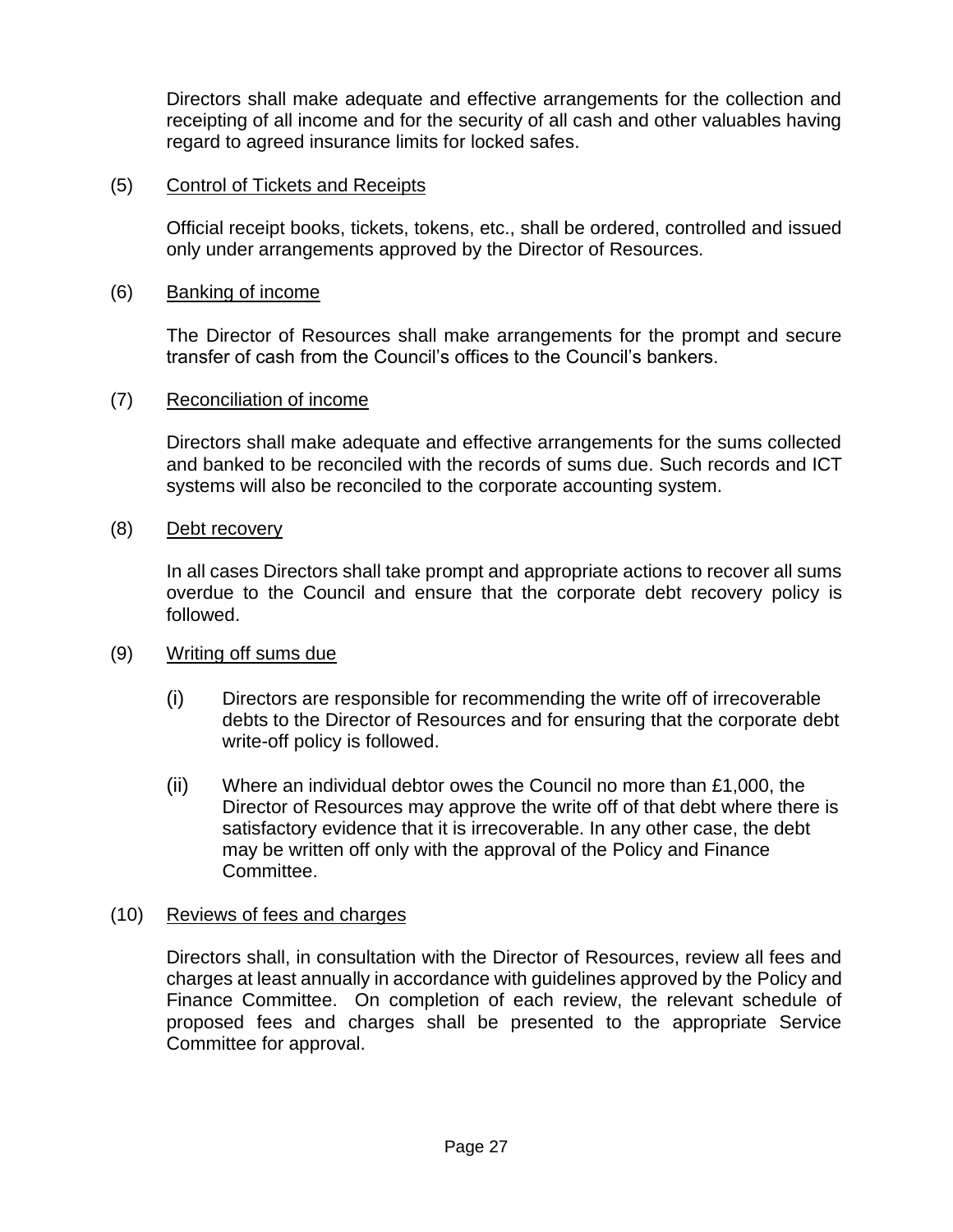#### (11) Segregation of duties

The duty of providing information, calculating, checking and recording sums due to or from the Council shall be separated as completely as possible from the duty of collecting such sums.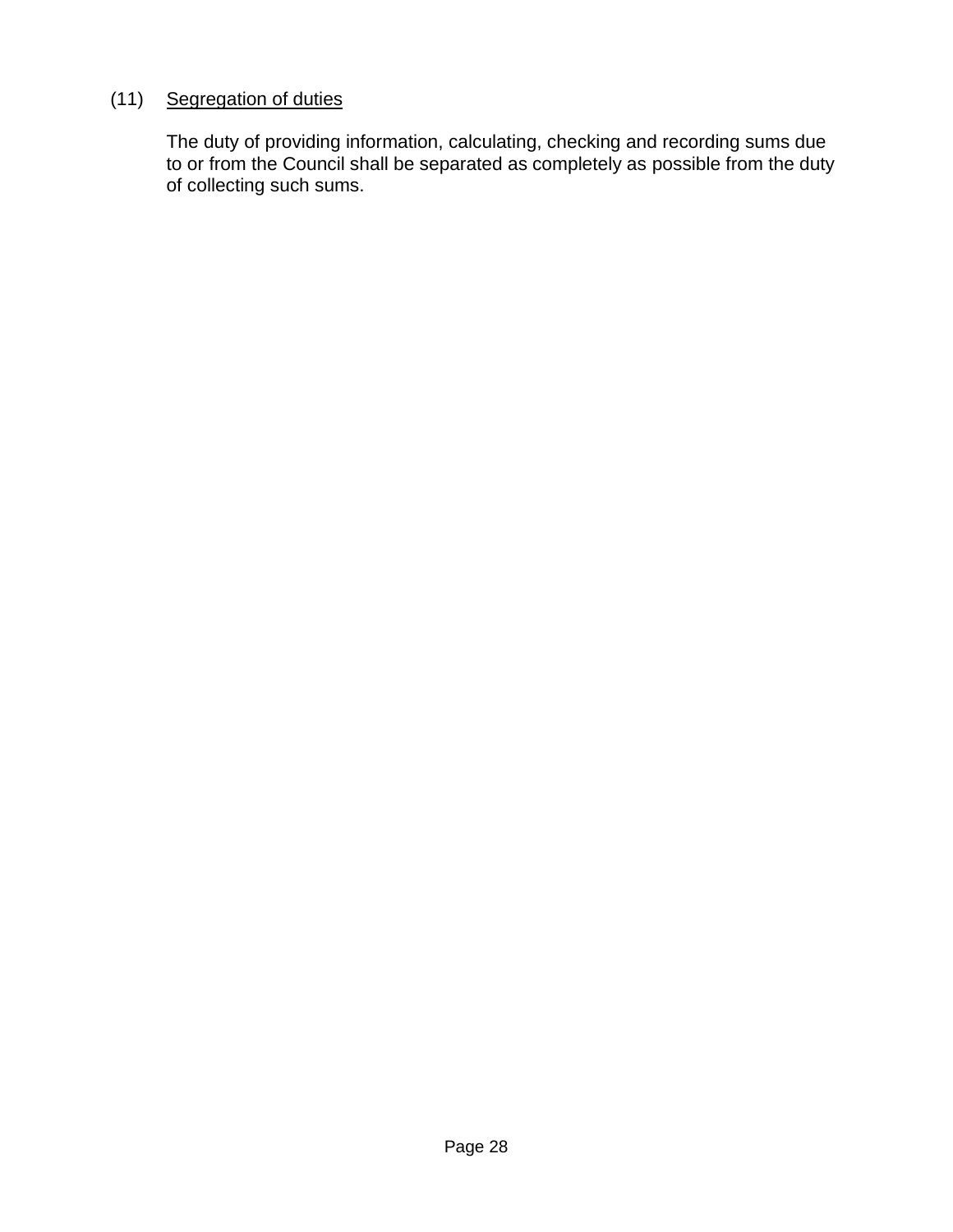### Section 11: Value Added Tax

#### WHY ARE THESE REGULATIONS IMPORTANT?

Value Added Tax (VAT) is a tax applied to many of the goods and services the Council either buys in or supplies to others. VAT therefore impacts on many of the Council's financial transactions. Whilst generally speaking the Council is able to reclaim the VAT it pays on buying in goods and services, this ability is limited in relation to certain types of services made by the Council. VAT is a very complex tax, particularly where it relates to land and property transactions and partnership arrangements. It is essential that the VAT implications of all major projects, partnership arrangements and land and property transactions be evaluated well in advance of commitments being made. If this is not done the Council could be faced with a substantial irrecoverable VAT bill that is both unplanned and unbudgeted. HM Revenue & Customs also have the power to impose penalties (fines) for late or non-compliance with VAT rules.

- (1) The Director of Resources is responsible for the determination of all arrangements for the collection, recording, payment and recovery of VAT.
- (2) The Director of Resources shall:
	- (i) maintain complete and accurate accounting records of all the Council's VAT transactions
	- (ii) submit the Council's VAT return to HM Revenue and Customs monthly in accordance with statutory deadlines
	- (iii) prepare the Council's partial exemption calculation as at the end of each financial year and monitor the Council's partial exemption position.
	- (iv) conduct all negotiations with HM Revenue and Customs in respect of VAT matters affecting the Council
	- (v) provide guidance, advice and training to Council staff on all aspects of VAT as they affect the Council
	- (vi) publish and regularly update appropriate VAT guidance notes on the Council's intranet.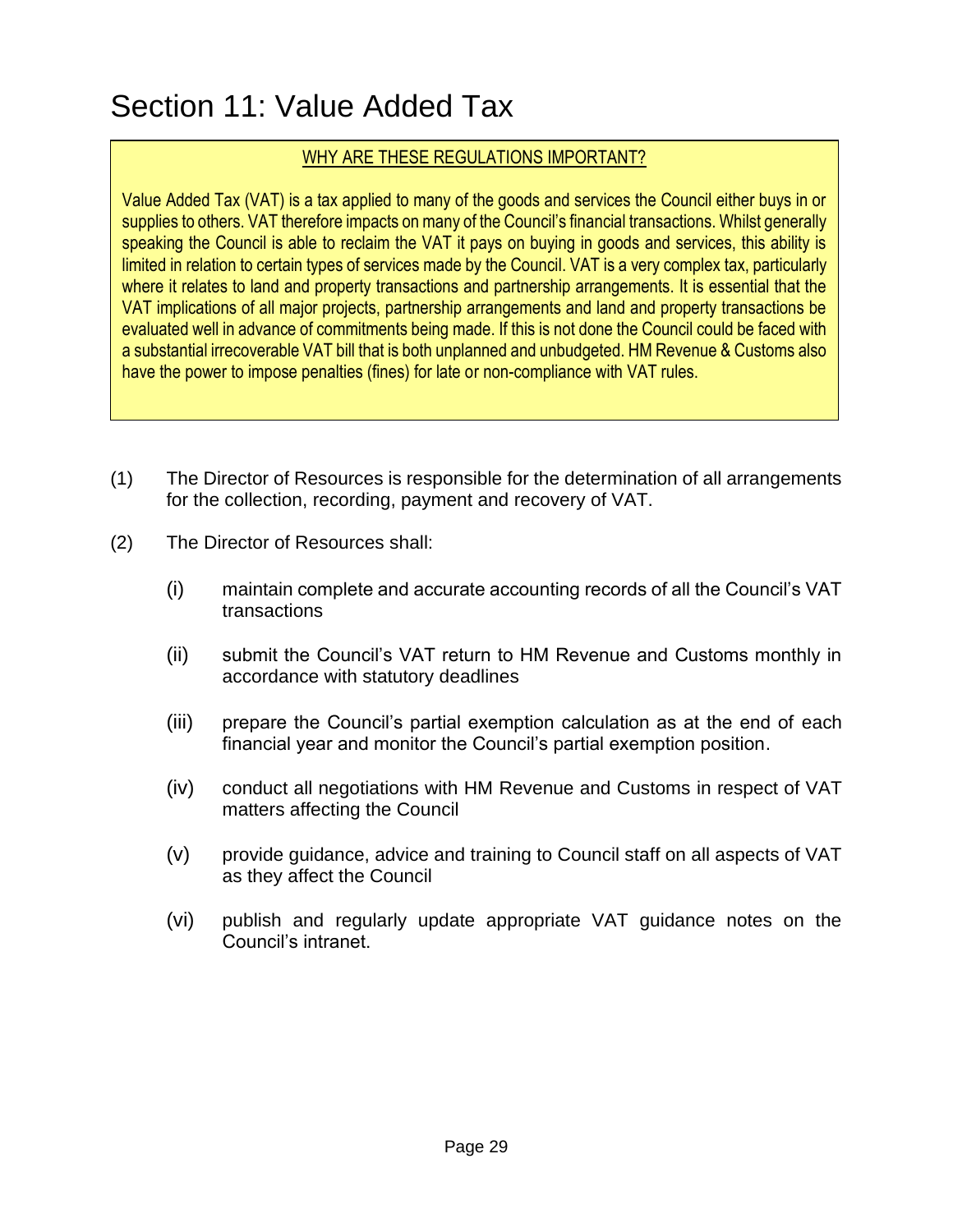- (3) Directors shall:
	- (i) properly account for VAT on all transactions under arrangements determined by the Director of Resources
	- (ii) consult the Director of Resources in all cases where the VAT treatment of any transaction is unclear so that the matter can be reviewed and appropriate treatment determined
	- (iii) consult the Director of Resources in all cases where new projects, schemes or services are proposed, well in advance of commitments being made, so that any impact on the Council's VAT position can be assessed and any necessary action taken to protect the Council's VAT recovery position
	- (iv) co-operate with any VAT inspector and give access at all reasonable times to premises, personnel, documents and assets which they consider necessary for the purposes of their work.

#### *Examples of activity with potential VAT implications*

*Examples of the types of new activity that could have an impact on the Council's VAT position are shown below. However, this list is not exhaustive and consultation should take place when any new or innovative scheme is proposed: -*

- *a new service*
- *a significant extension to an existing service*
- *a capital new-build scheme*
- *a land or property transaction, including any involving a land exchange*
- *a new or extended partnership arrangement*
- *a scheme involving third party funding*
- *an agency arrangement*
- *any scheme where there is consideration in kind*
- *- a project where the council is to act as accountable body, or project manager*
- *- a new capital scheme in a service area where a large proportion of income is exempt from VAT (i.e. leisure services)*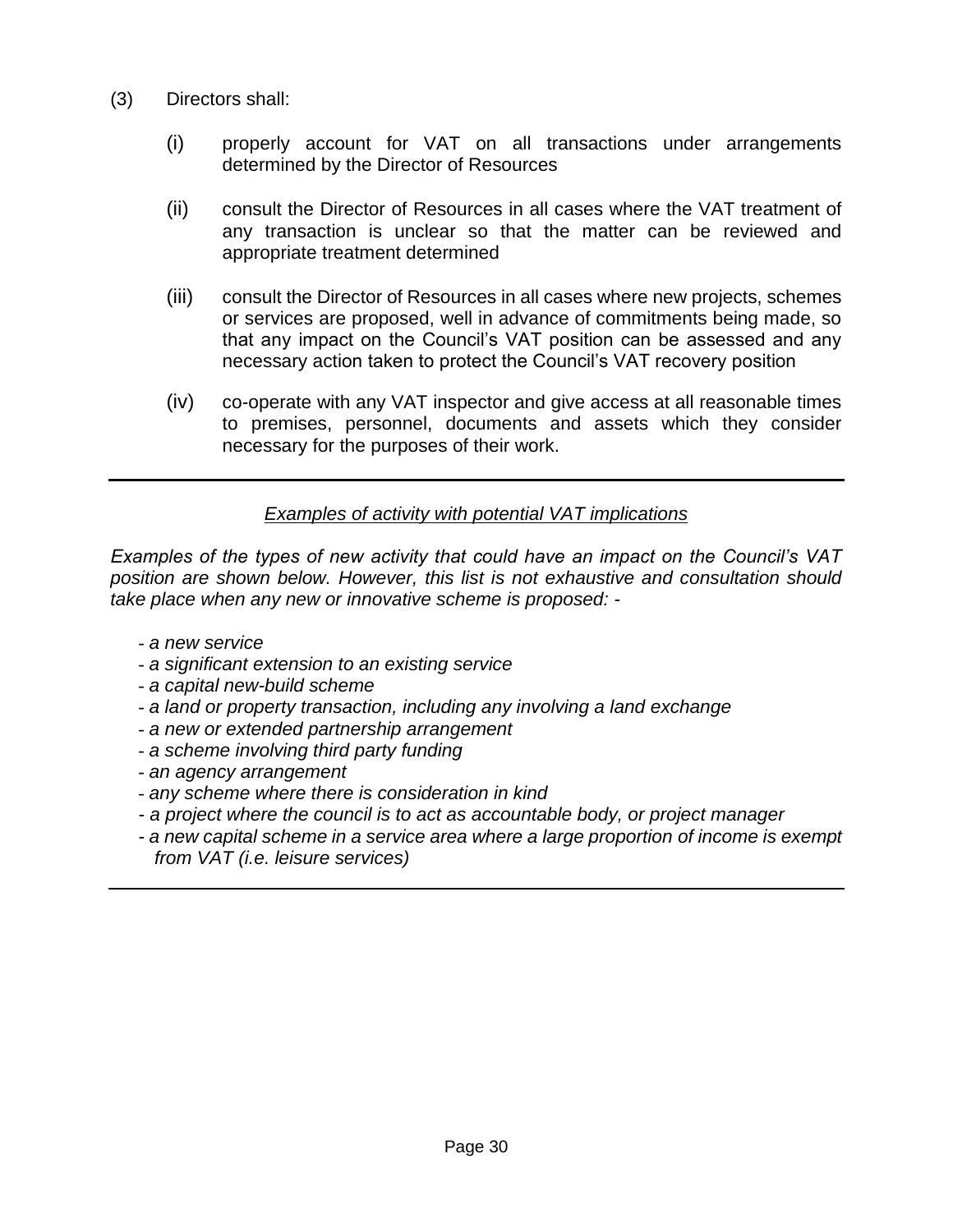### Section 12: Banking and Cheques

#### WHY ARE THESE REGULATIONS IMPORTANT?

The Council has a duty to ensure that all monies are properly safeguarded and only utilised for authorised purposes. It is therefore necessary to have controls to ensure the proper authorisation and control of all bank accounts, all payments made from them and all income deposited.

#### (1) Operation of bank accounts

- (i) The Director of Resources is responsible for opening, closing and operating all bank accounts and related facilities in the Council's name
- (ii) All communications with the Council's bankers concerning its bank accounts and any changes in banking arrangements shall be made under arrangements approved by the Director of Resources.
- (iii) No bank accounts shall be opened in any name other than the Council's name, unless approved in writing by the Director of Resources. The signatories on any such approved bank accounts must also be approved by the Director of Resources in writing.
- (2) Authorisation of signatories

Only Officers personally mandated by the Director of Resources and approved by the Policy and Finance Committee may sign cheques and other documents transferring funds out of the Council's bank accounts.

- (3) Payments from Council bank accounts
	- (i) All payments from the Council's bank accounts shall be, so far as is practicable, by crossed cheque or automated bank transfer but the Director of Resources may exclude from this regulation such payments as may be considered appropriate from time to time.
	- (ii) No payments shall be made from the Council's bank accounts unless approved personally by a signatory authorised in accordance with (2) above.
- (4) Custody of cheques
	- (i) All cheques and related stationery shall be ordered and controlled by the Director of Resources
	- (ii) The safe custody and issue of cheques and related stationery shall be carried out under arrangements made by the Director of Resources.
- (5) Banking of income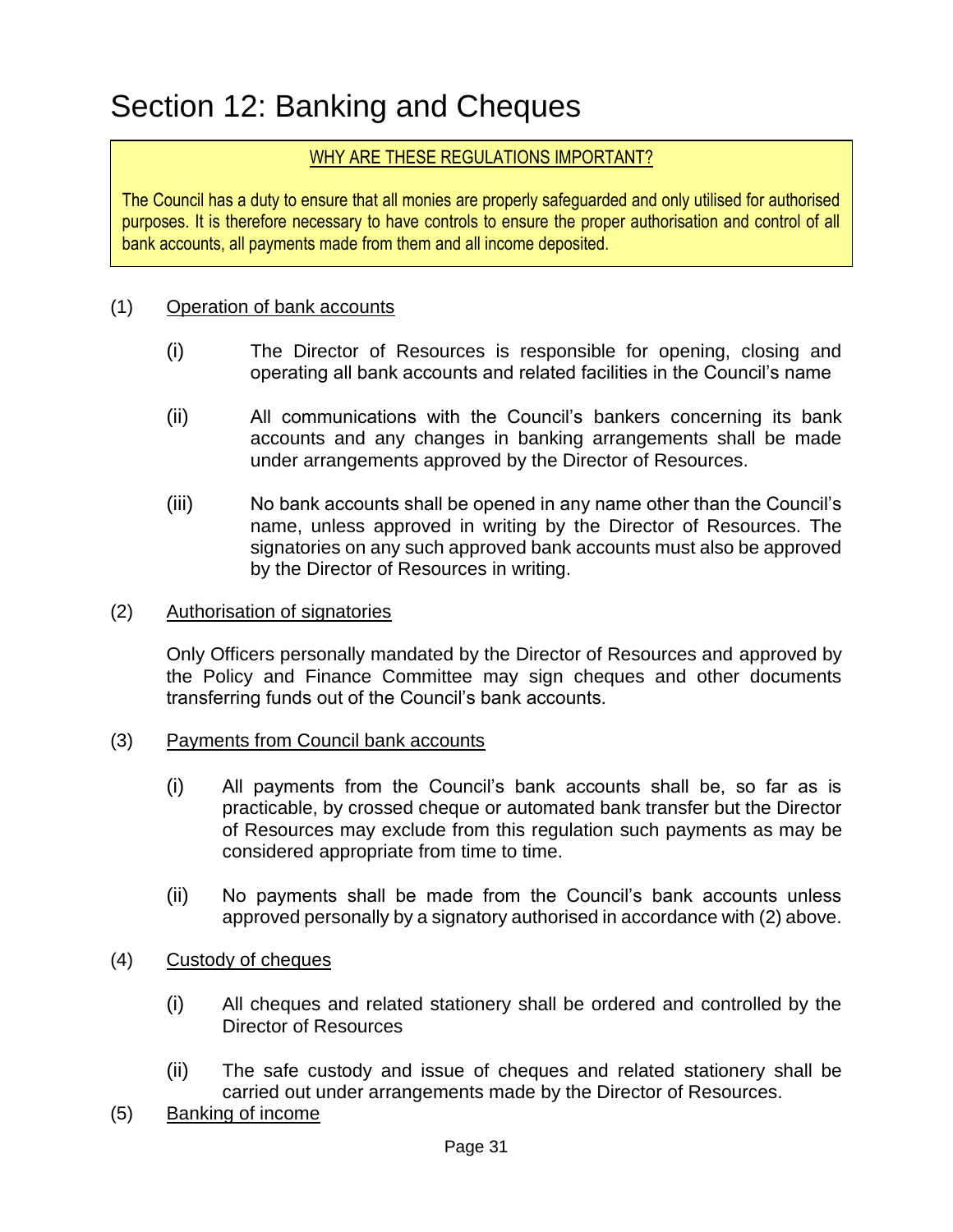The Director of Resources shall make arrangements for the prompt and secure transfer of cash from the Council's offices and facilities to the Council's bankers.

(6) Reconciliation

The Director of Resources shall regularly reconcile the Council's bank accounts with the accounting records.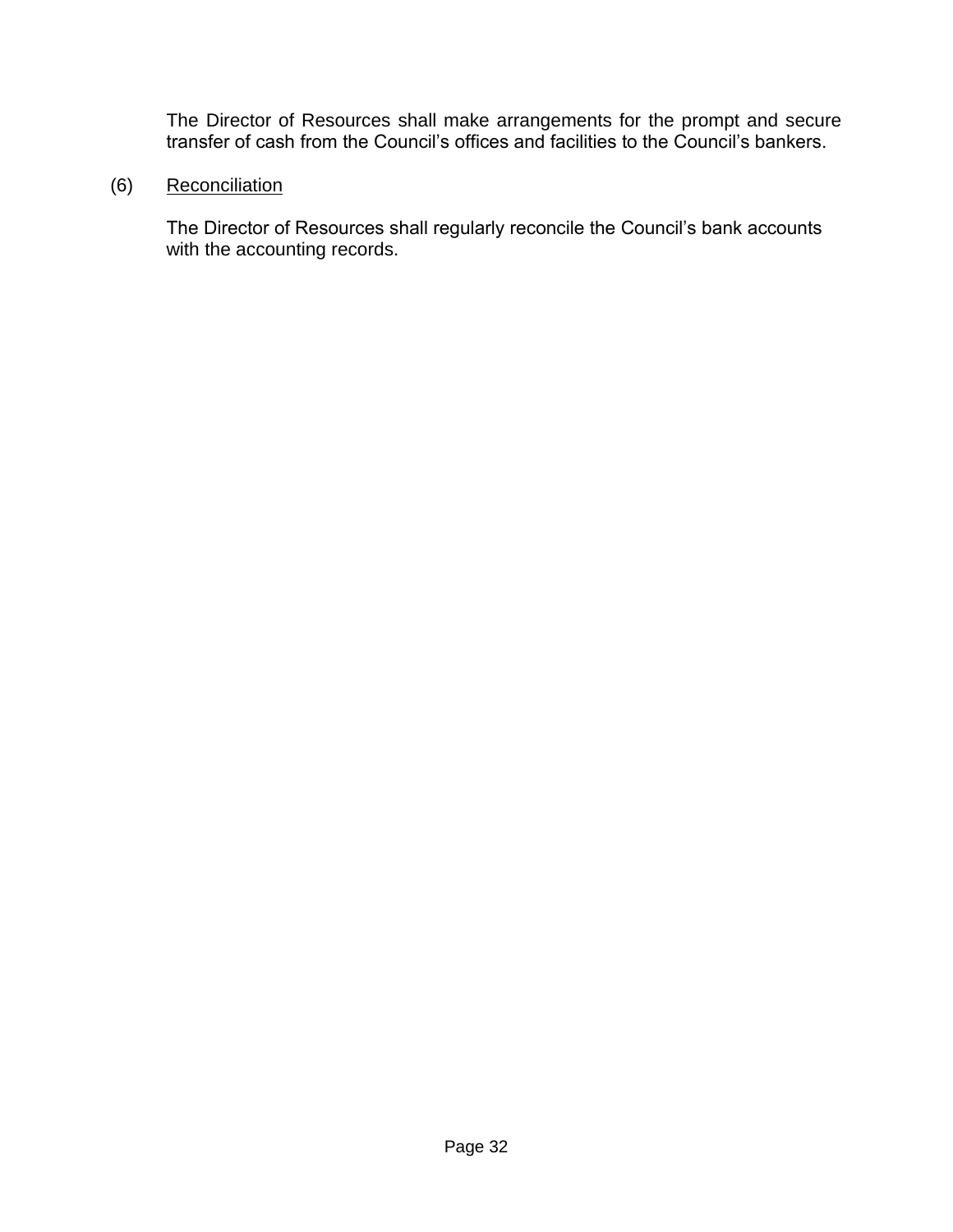### Section 13: Assets

#### WHY ARE THESE REGULATIONS IMPORTANT?

The authority holds assets in the form of land and buildings, fixed plant, vehicles and machinery, furniture and equipment, software and data, cash and other items of value such as stocks and stores, tickets and vouchers. It is important that assets are used efficiently in service delivery, that they are adequately insured and that there are arrangements for the security of both assets and information required for service operations. Up to date records are a prerequisite for sound asset management. See also Sections 14 (Computer Systems) and 15 (Insurances).

#### 1) Proper use of the Council's resources

Resources are to be used solely for the purposes of the authority unless authorised otherwise by the Council, and are to be properly accounted for.

2) Asset register

The Chief Executive is responsible, in consultation with other Directors, for the compilation and maintenance of an asset register covering land and property and other fixed assets

- 3) Inventories
	- (i) Each Director is responsible for maintaining an inventory of moveable assets under procedures determined by the Director of Resources
	- (ii) Inventories are to be reviewed at least once each year and an updated copy supplied to the Director of Resources.

#### 4) Security

Directors shall make proper arrangements for:

- (i) the security of all buildings and other assets under their control
- (ii) the safe custody of all documents held as security.
- 5) Disposal of Assets

The Council has a duty to obtain the best price reasonably obtainable when any assets are disposed of.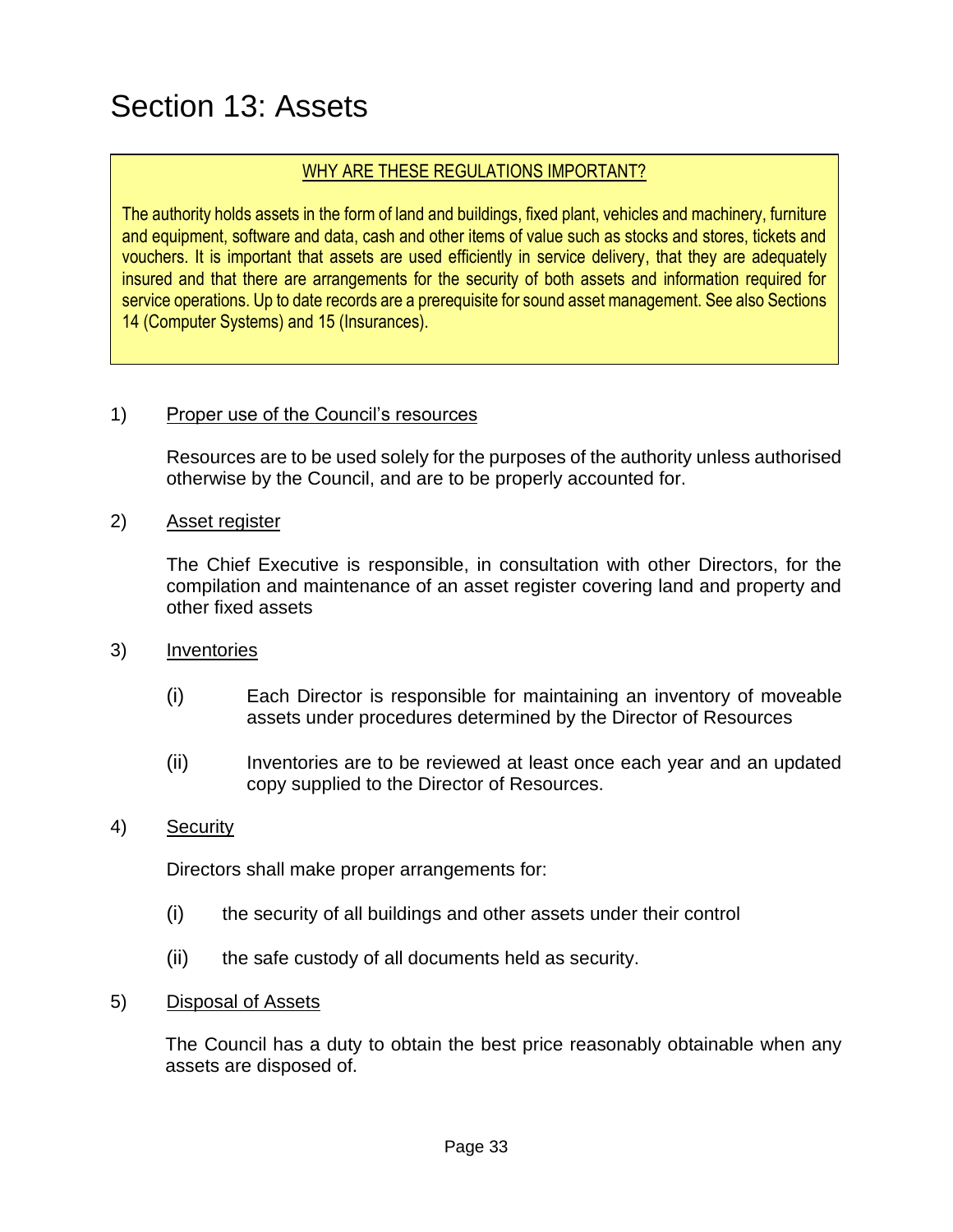The Head of Legal and Democratic Services may approve the disposal of any land and property below the value of £50,000. Approval must be sought from the relevant service committee and Policy and Finance Committee for the disposal of any land and property of £50,000 or above.

The Director of Resources must also be consulted on any proposed method of disposal for any assets in order to ensure that such methods meet the best interests of the Council and would maximise any financial return to the Council.

Each Director is responsible for ensuring that asset disposals are in accordance with these procedures.

#### (6) Receipt, Control and Custody of Stocks and Stores

Directors shall make adequate and effective arrangements for the custody, care and physical control of all stocks and stores in their departments.

- (7) Stocks and Stores Records
	- (i) In consultation with the Director of Resources, Directors shall maintain adequate records of all issues and other movements of stocks and stores
	- (ii) Directors shall provide to the Director of Resources each year a stock certificate detailing stocks and stores in hand at 31 March.

#### (8) Maintenance of stocks

- (i) Directors shall maintain stocks at reasonable levels and subject them to a regular independent physical check
- (ii) All discrepancies shall be investigated, pursued to a satisfactory conclusion and removed from the authority's records by making stock adjustments as necessary. Gains and losses resulting from stock adjustments shall only be written off or adjusted in the records under arrangements approved by the Director of Resources.

#### (9) Disposal of surplus, obsolete or redundant stocks

Directors shall ensure that all stocks and stores no longer required are disposed of economically under arrangements approved by the Director of Resources.

(10) Delegation

Directors shall notify the Director of Resources in writing of the names of any Officers in their department authorised to sign stock certificates and other related matters on their behalf, together with specimen signatures and details of any limitation on the authority delegated to them.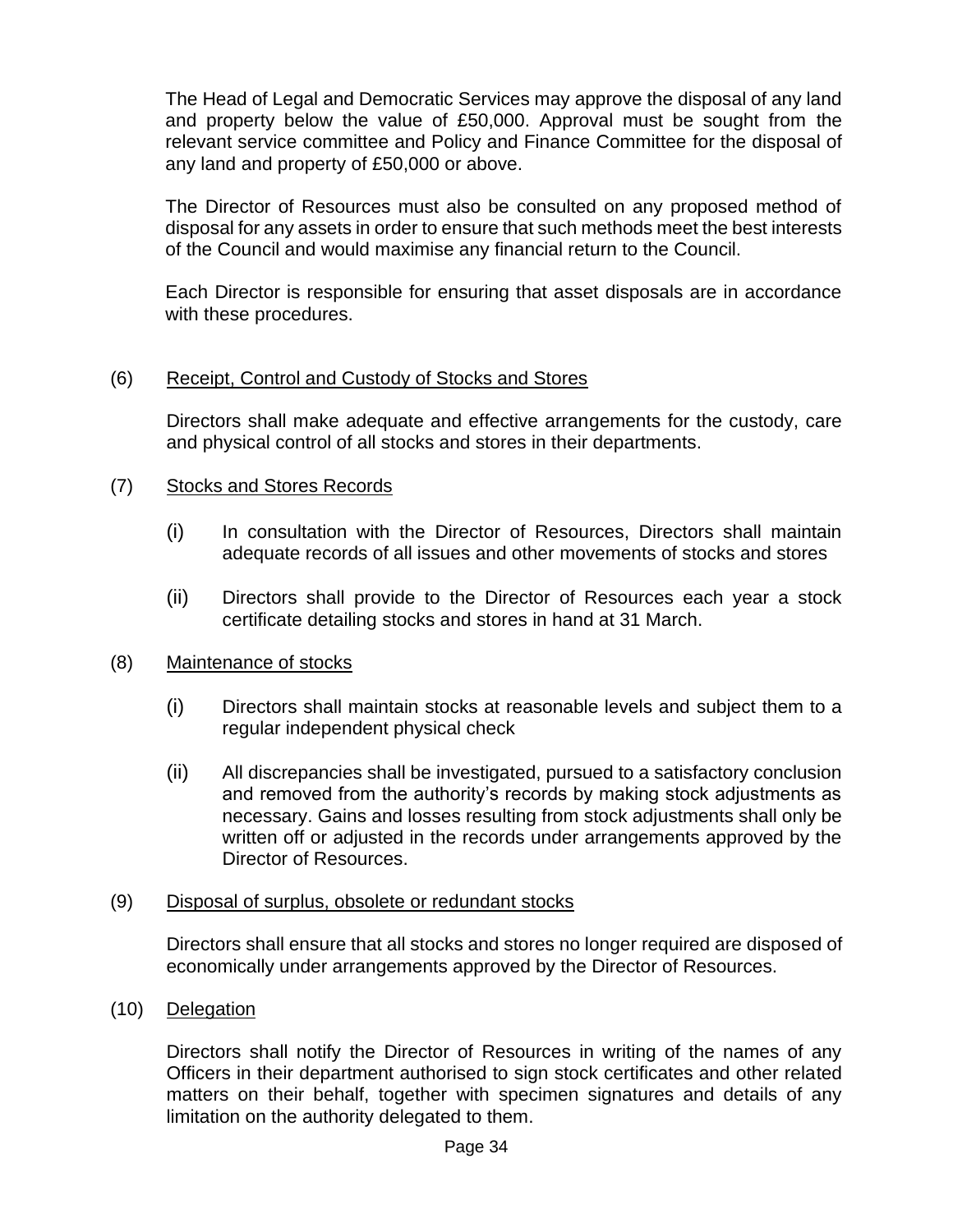### Section 14: Computer Systems

#### WHY ARE THESE REGULATIONS IMPORTANT?

A very high reliance is placed on computer systems for all aspects of the Council's business, including financial and management information. Systems therefore need to be fit for purpose, well managed and secure. The information stored must be accurate, the systems and the supporting infrastructures secure, and procedures sound and well administered.

- (1) New computer systems and changes to existing systems shall only be introduced with the approval of the ICT Manager and, for financial systems or those that interact with such systems, with the additional approval of the Director of Resources.
- (2) The Head of Financial Services, together with the ICT Manager shall:
	- (i) ensure that any new or significantly changed system is in accordance with the Council's ICT strategy.
	- (ii) assist in the selection of all new computer systems, manage effectively the technical process of implementation and assist in ensuring that all staff are properly trained in their use.
	- (iii) ensure that the Council's infrastructure, systems and data are secure
	- (iv) make proper arrangements to protect central computer equipment against loss or damage through theft or misuse
	- (v) put in place a documented and tested disaster recovery system and review it regularly
	- (vi) issue mandatory standards and guidelines governing the use of all computer systems and monitor their use to ensure that they are adhered to.
	- (vii) make proper arrangements to dispose of redundant ICT equipment securely.
- (3) Directors shall:
	- (i) ensure that computer systems are fit for the purpose of their business function
	- (ii) make staff aware of and ensure that they comply with the Council's ICT standards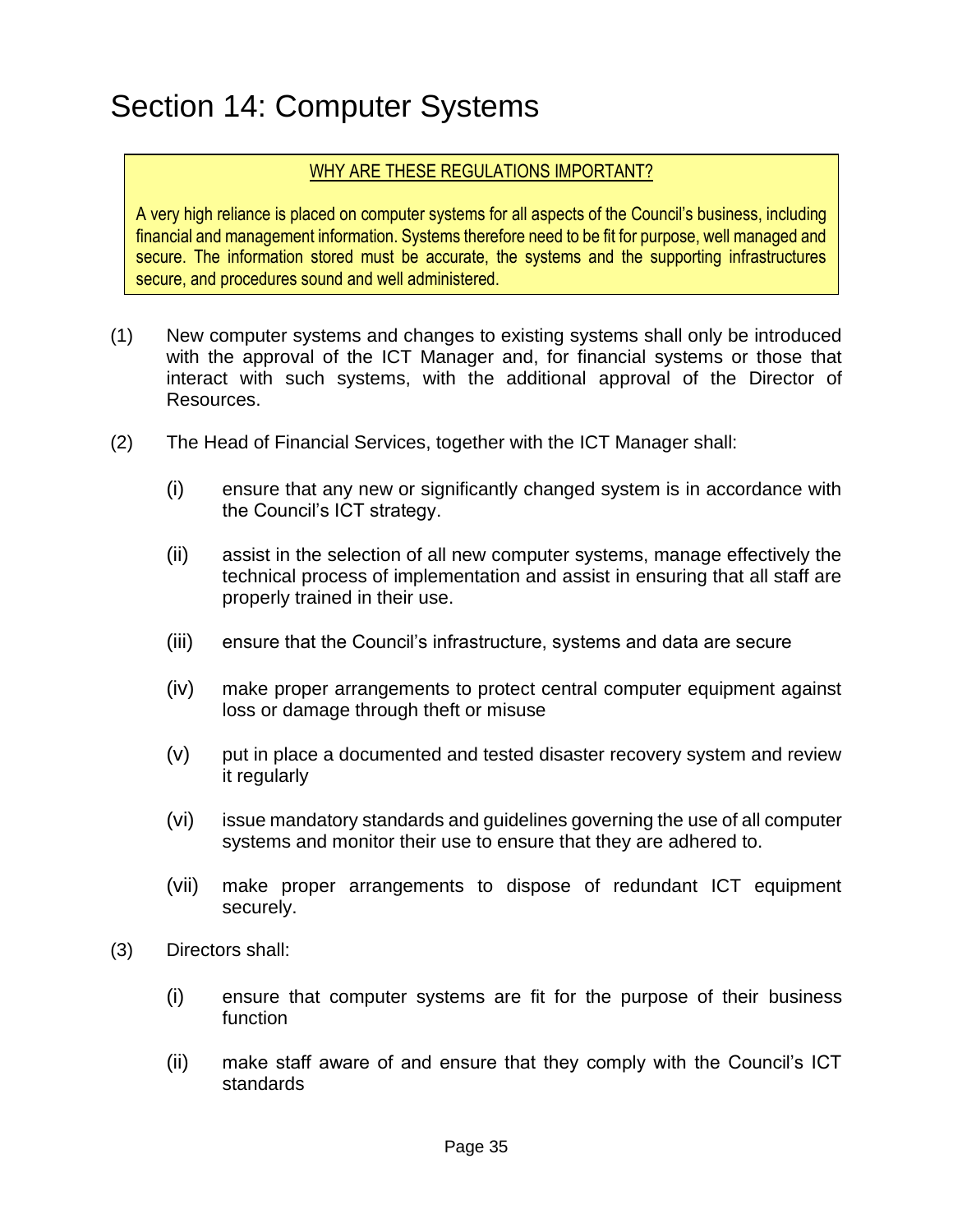- (iii) train all staff in the proper and effective operation of any computer systems they are required to use and ensure that system administrators/system champions are appointed, trained and managed
- (iv) restrict user access to systems and data held on computer systems as appropriate
- (v) ensure that processing is genuine, complete, accurate and timely and that an audit trail exists to original documentation
- (vi) ensure that information generated by computer systems is accurate and complete and that it is communicated to appropriate managers on a timely basis
- (vii) put in place appropriate and effective contingency arrangements to maintain services in the event of any potential computer failure
- (viii) register any personal information in accordance with data protection legislation and make staff aware of their responsibilities under the relevant law
- (ix) make proper arrangements to protect departmental computer equipment against loss or damage through theft or misuse
- (x) comply with data protection, computer misuse, software licensing, copyright, design and patent legislation and any other relevant legislation, and in particular ensure that only software that is properly acquired is installed and used on computers.

#### (4) Security of Information

Directors shall maintain proper security, privacy and use of information held in computers and all other recording systems, including manual systems, under their control and ensure all employees are aware of and comply with the Council's Information Governance Framework and associated policies.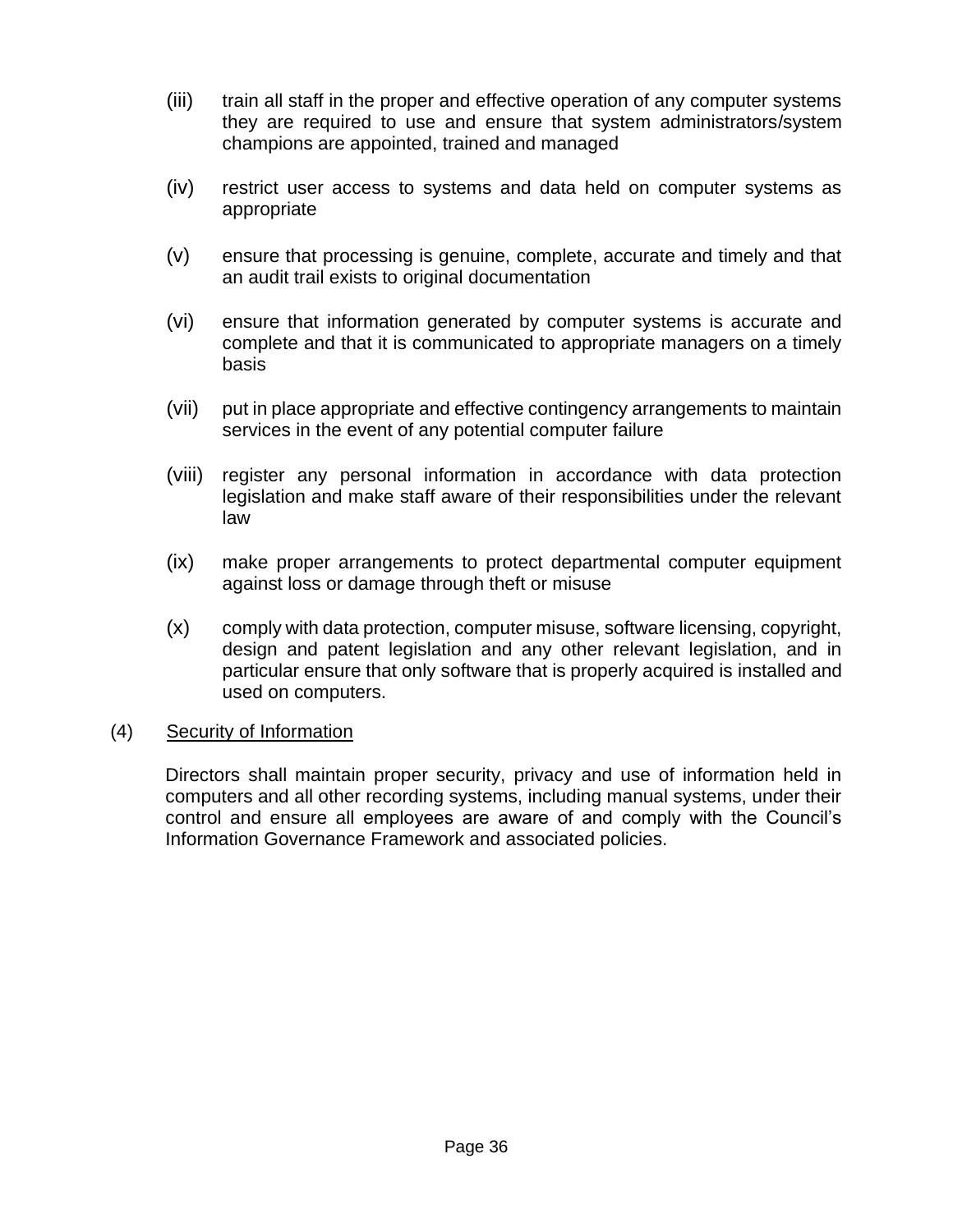### Section 15: Insurances

#### WHY ARE THESE REGULATIONS IMPORTANT?

The provision of insurance cover is one of the major methods of responding to corporate and service risks identified under the Council's risk management arrangements (see Section 16). Cover can be arranged either externally (with major insurance companies) or through an internal insurance pool. Accurate record keeping and timely provision of information are essential if the Council's insurance cover is to be effective. This Section should be read in conjunction with that relating to Risk Management.

- (1) The Director of Resources is responsible for:
	- (i) effecting all insurance cover on a corporate basis, through external insurance or through internal self-insurance arrangements as considered appropriate
	- (ii) negotiating all claims, in consultation with relevant Directors where necessary.
- (2) Directors shall notify the Director of Resources immediately in writing:
	- (i) of all new risks, properties, vehicles or other assets that require insurance;
	- (ii) of any alterations to such risks or assets affecting existing insurances;
	- (iii) should any of the authority's assets be damaged, lost or stolen;
	- (iv) of any loss, liability, damage or personal injury that may lead to a claim against the authority.

and shall provide any related information or explanation required within time scales determined by the Director of Resources.

- (3) Directors shall ensure that no employee or other person covered by the authority's insurances admits liability (orally or in writing) or makes any offer to pay compensation, because this may prejudice a proper assessment of the Council's liability.
- (4) Directors shall maintain proper records relating to insurances effected by the authority, under arrangements approved by the Director of Resources.
- (5) Directors shall consult the Director of Resources and seek legal advice from the Head of Legal and Democratic Services on the terms of any indemnity that the authority is requested to give.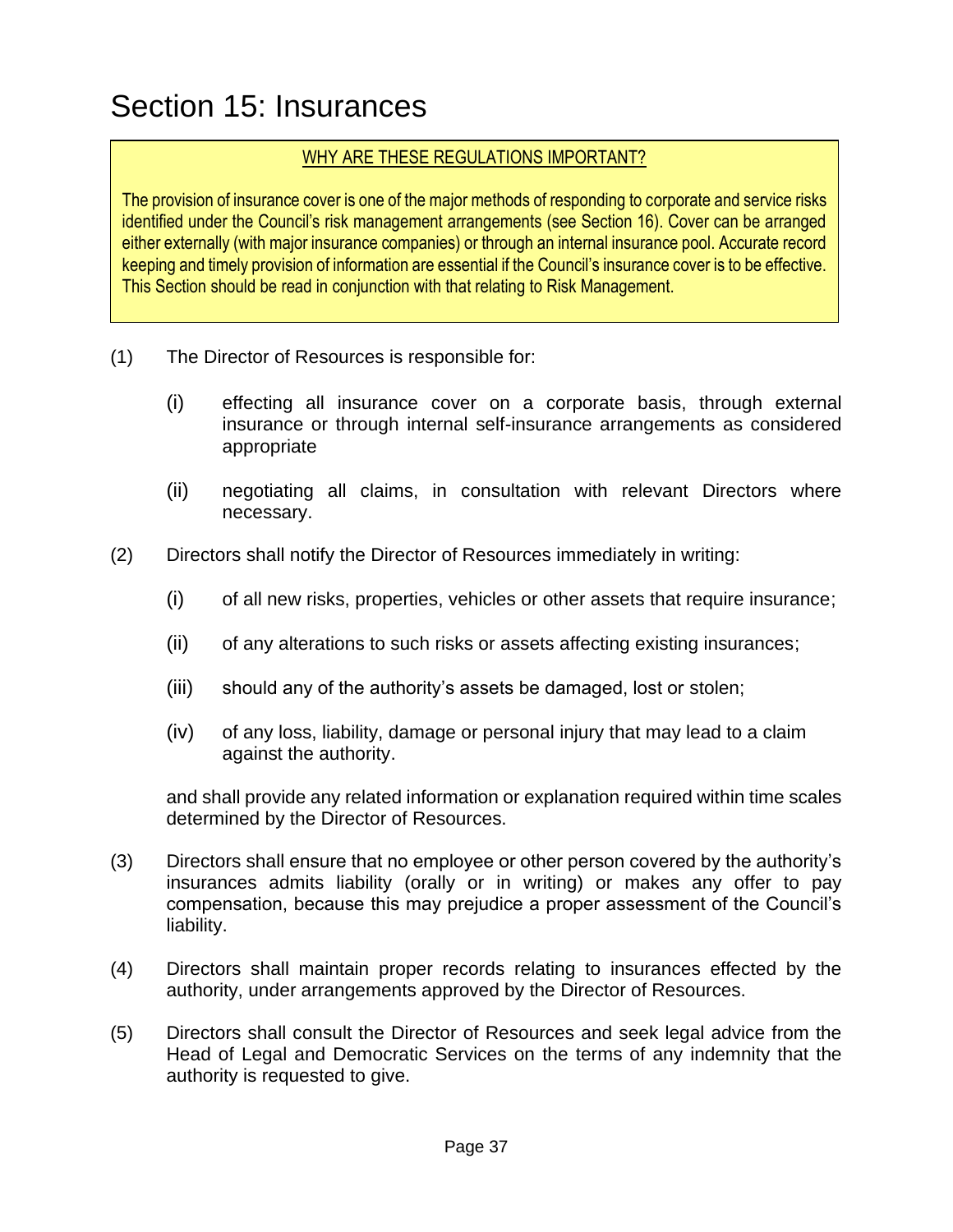(6) Directors shall consult the Director of Resources to determine the minimum level of insurance cover required of any person or body (including all Council contractors) to indemnify the Council or to effect insurance cover in accordance with the Council's requirements.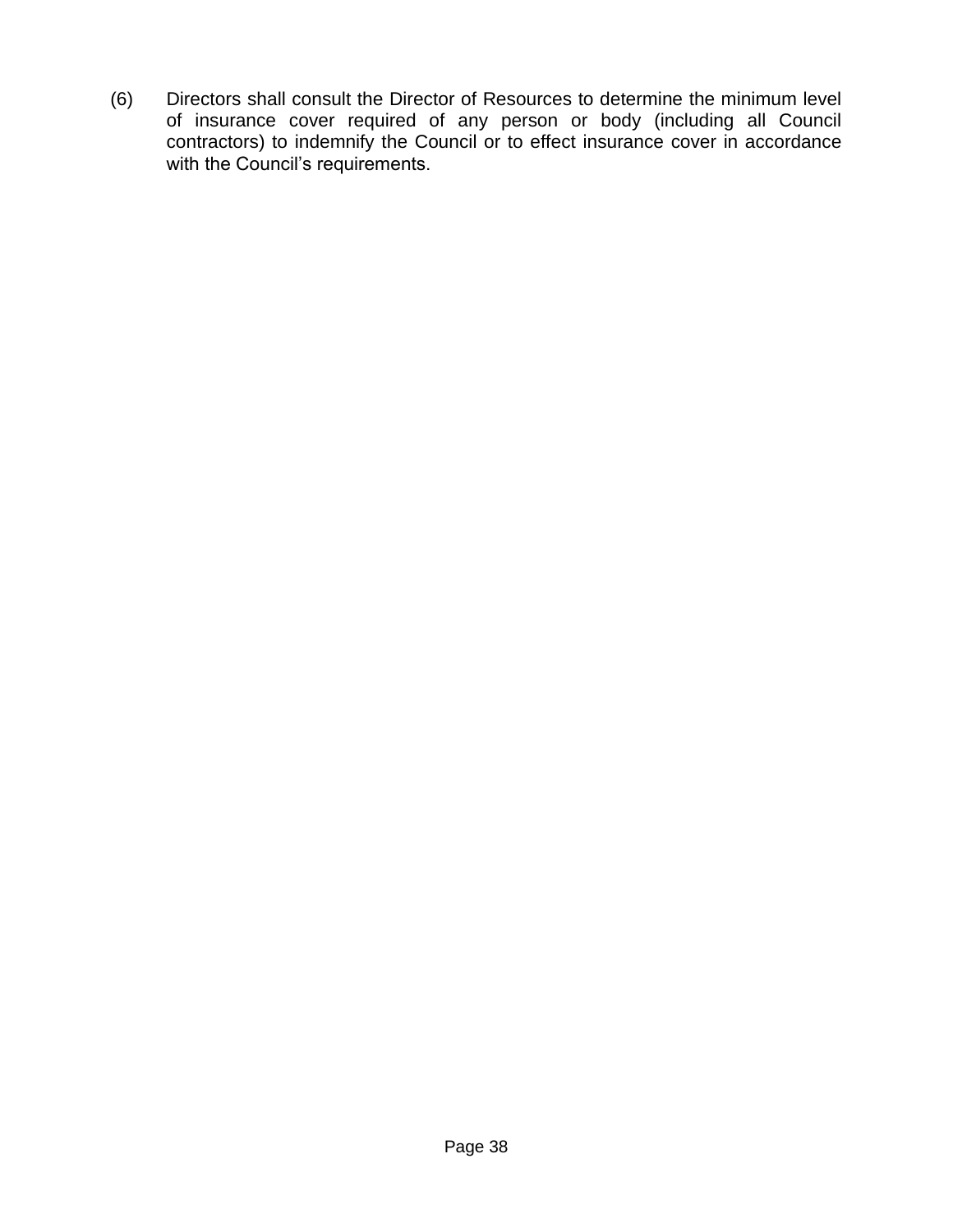### Section 16: Risk Management

#### WHY ARE THESE REGULATIONS IMPORTANT?

The Council faces numerous risks: to people (including its employees), to property, to its reputation and to continuity of service delivery. Risk is the threat that an event or action will adversely affect the Council's ability to achieve its objectives and to successfully execute its strategies. This will include both external and internal risks. Risk Management is the process by which risks are identified, evaluated and controlled. Risk management seeks to protect the Council and enable us to achieve our stated aims and objectives. It also seeks to maximise the rewards that can be gained through effectively managing risk. It is the responsibility of the Accounts and Audit Committee to approve the Council's risk management policy and strategy and to promote a culture of risk management awareness throughout the organisation.

This Section should be read in conjunction with that relating to Insurance (see Section 15), which is just one tool used in the control of organisational risk.

- (1) The Accounts and Audit Committee shall approve and promote the authority's corporate risk management policy and strategy.
- (2) The Director of Resources shall:
	- (i) develop risk management processes and procedures to assist in the identification, assessment, reduction and control of material risks
	- (ii) undertake regular monitoring and review of the corporate and service arrangements for effective risk management.
- (3) Directors are responsible:
	- (i) for risk management within all areas under their control, having regard to appropriate advice from the Director of Resources.
	- (ii) for carrying out regular reviews of risk, risk reduction strategies and the operation of appropriate controls (including business continuity plans) within their departments.
- (4) Directors shall consult the Director of Resources and seek legal advice from the Head of Legal and Democratic Services on the terms of any indemnity that the authority is requested to give.
- (5) Directors shall promptly notify the Director of Resources of all new risks that are material, as they are identified.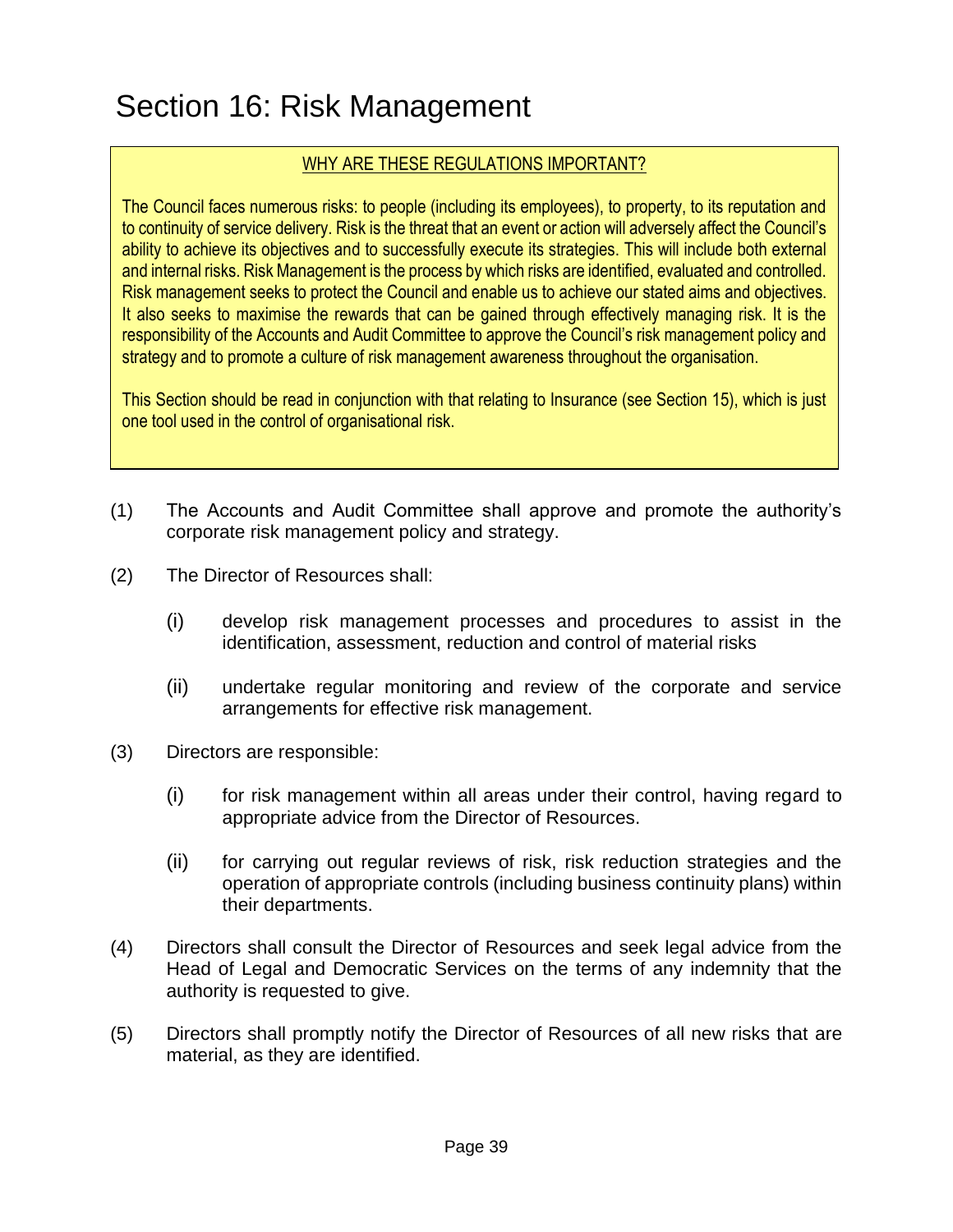### Section 17: Internal Audit

#### WHY ARE THESE REGULATIONS IMPORTANT?

The requirement for an internal audit function for local authorities is implied by section 151 of the Local Government Act 1972, which requires that authorities "make arrangements for the proper administration of their financial affairs". The Accounts and Audit Regulations 2015 more specifically require that a "relevant body must undertake an adequate and effective internal audit of its accounting records and of its system of internal control in accordance with the proper practices in relation to internal control".

Accordingly, internal audit provides one aspect of an independent and objective assurance in the review of the system of internal control as a contribution to the proper, economic, efficient and effective use of resources. In fulfilling this responsibility the internal audit service comply with best practice as set out in the Public Sector Internal Audit Standards and the associated CIPFA Local Government Application Note

- (1) The Director of Resources shall ensure that the internal audit service is independent in its planning and operation.
- (2) The Director of Resources or their authorised representative shall have authority to enter at all reasonable times any offices, premises or land under the control of the Council and shall have unrestricted access to all records, documents and correspondence relating to any matter under consideration, without limitation.
- (3) All staff shall provide such information and explanations as the Director of Resources considers necessary and shall produce upon demand cash, stores, documents or other property of the Council under their control.
- (4) Directors, Heads of Service and other staff shall immediately notify the internal audit service on behalf of the Director of Resources upon discovery or suspicion of any financial irregularity, whether affecting cash, stores, property, financial records or otherwise. The Director of Resources shall notify the Chief Executive in all significant cases.
- (5) The Council sets out in policy documents its approach to fraud and corruption and to "whistleblowing".
- (6) The internal audit service has direct access to the Chief Executive, to all levels of management and to elected Members.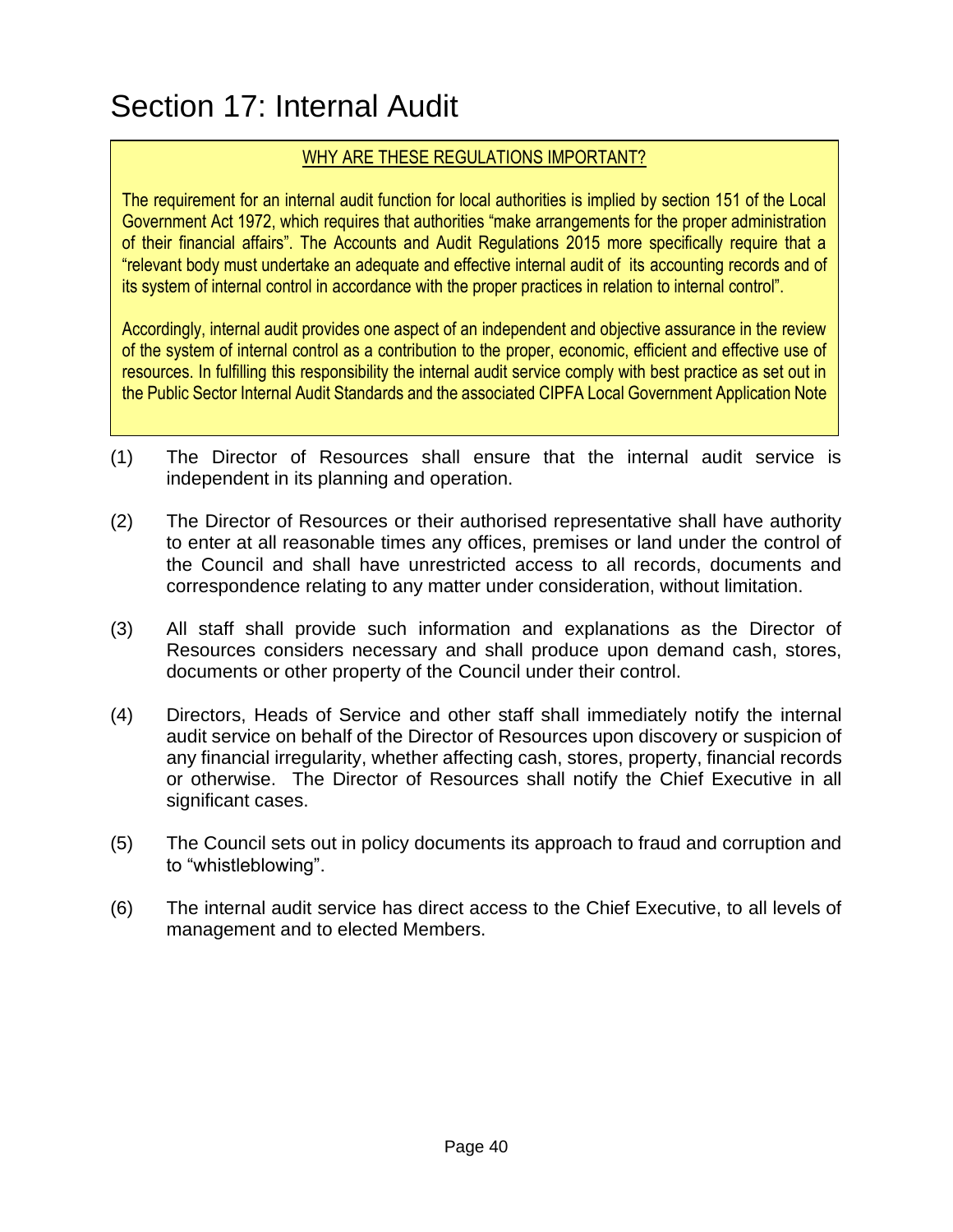### Section 18: External Audit and Inspection

#### WHY ARE THESE REGULATIONS IMPORTANT?

The basic duties of the external auditor are governed by statute. In fulfilling their responsibilities the external auditor works to a set code of audit practice.

The authority may from time to time also be subject to audit, inspection or investigation by various other external bodies. Government department inspectorates and bodies such as HM Revenue and Customs have statutory rights of access. Rights of access are also sometimes granted under contractual arrangements, including partnerships where the Council is not the lead body. It is important that all Officers of the Council respond to external scrutiny in a timely, professional and helpful manner.

- (1) The Director of Resources shall facilitate the coordination of the work of internal and external audit together with ensuring appropriate consideration of external audit reports by management and/or Members.
- (2) Co-ordination of all other inspection and independent review work shall be the responsibility of the relevant Director.
- (3) Directors shall give external auditors and inspectors access at all reasonable times to premises, personnel, documents and assets which they consider necessary for the purposes of their work.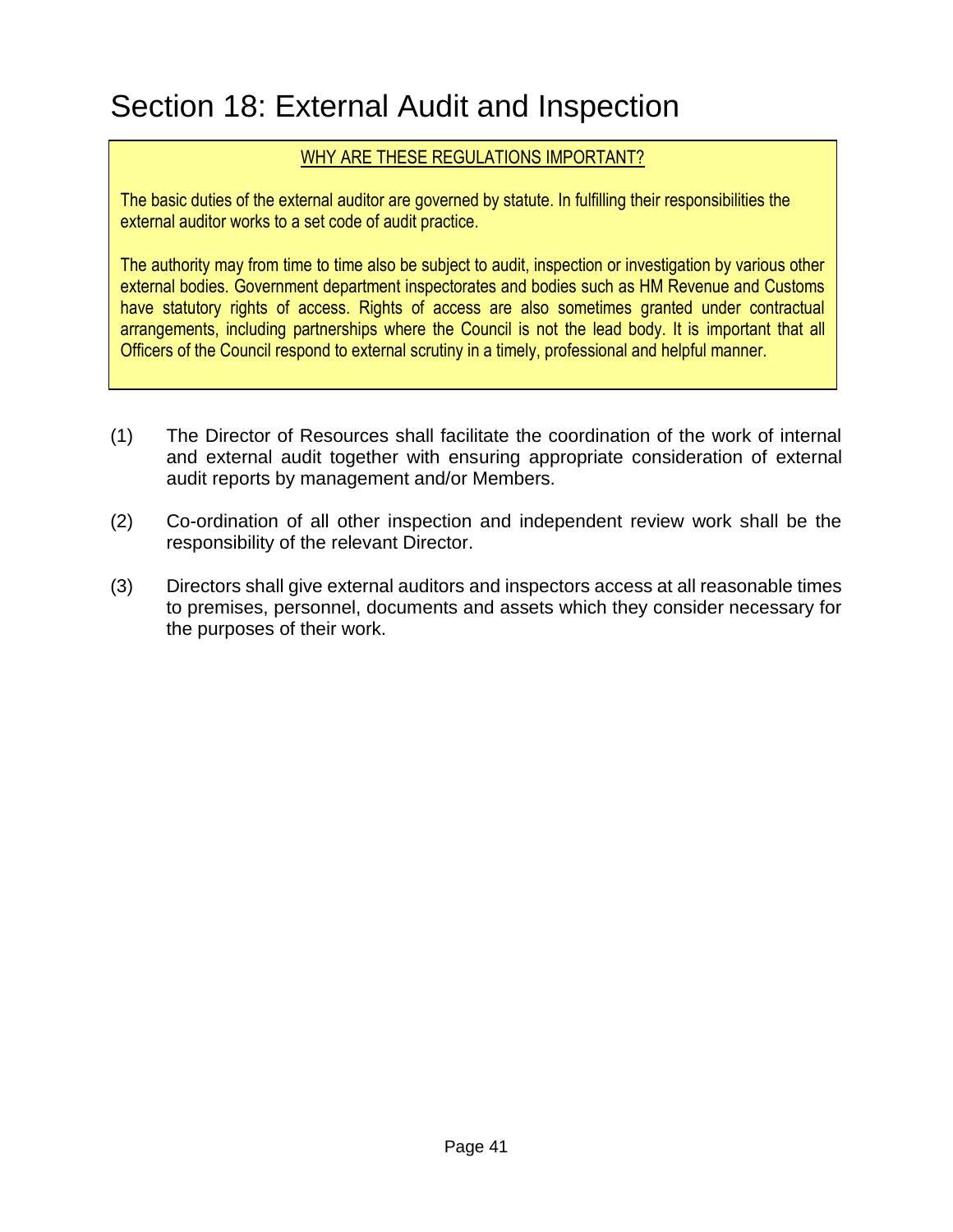### Section 19: Treasury Management and Leasing

#### WHY ARE THESE REGULATIONS IMPORTANT?

Treasury Management is in place to provide assurance that the authority's money and overall cash flow are properly managed, in a way that balances risk with return but with overriding consideration being given to the security of investments.

The signing of leases and other forms of credit can have a wider financial impact than just the rental payments. It is therefore necessary that the Director of Resources be given the opportunity to evaluate the costs of any potential agreement before it is legally binding.

#### (1) General

The Director of Resources is responsible for all investment, borrowing and leasing undertaken in the name of this authority.

#### (2) Treasury Management

The Director of Resources shall:

- (i) prepare annually a Treasury Management Policy Statement covering all aspects of treasury management for consideration by the Policy and Finance Committee and recommendation to Full Council
- (ii) prepare annually a Treasury Management Strategy setting out the Council's strategy for consideration and approval by the Policy and Finance Committee and recommendation to Full Council.
- (iii) prepare annually an Investment Strategy for consideration and approval by the Policy and Finance Committee and recommendation to Full Council.
- (iv) prepare annually a Capital Strategy for consideration and approval by the Policy and Finance Committee and Full Council.
- (v) recommend to Full Council before the commencement of each financial year a range of Prudential Indicators, including borrowing limits, to be set for that financial year in accordance with statute and the CIPFA Prudential Code.
- (vi) provide regular treasury management monitoring reports to Policy and Finance Committee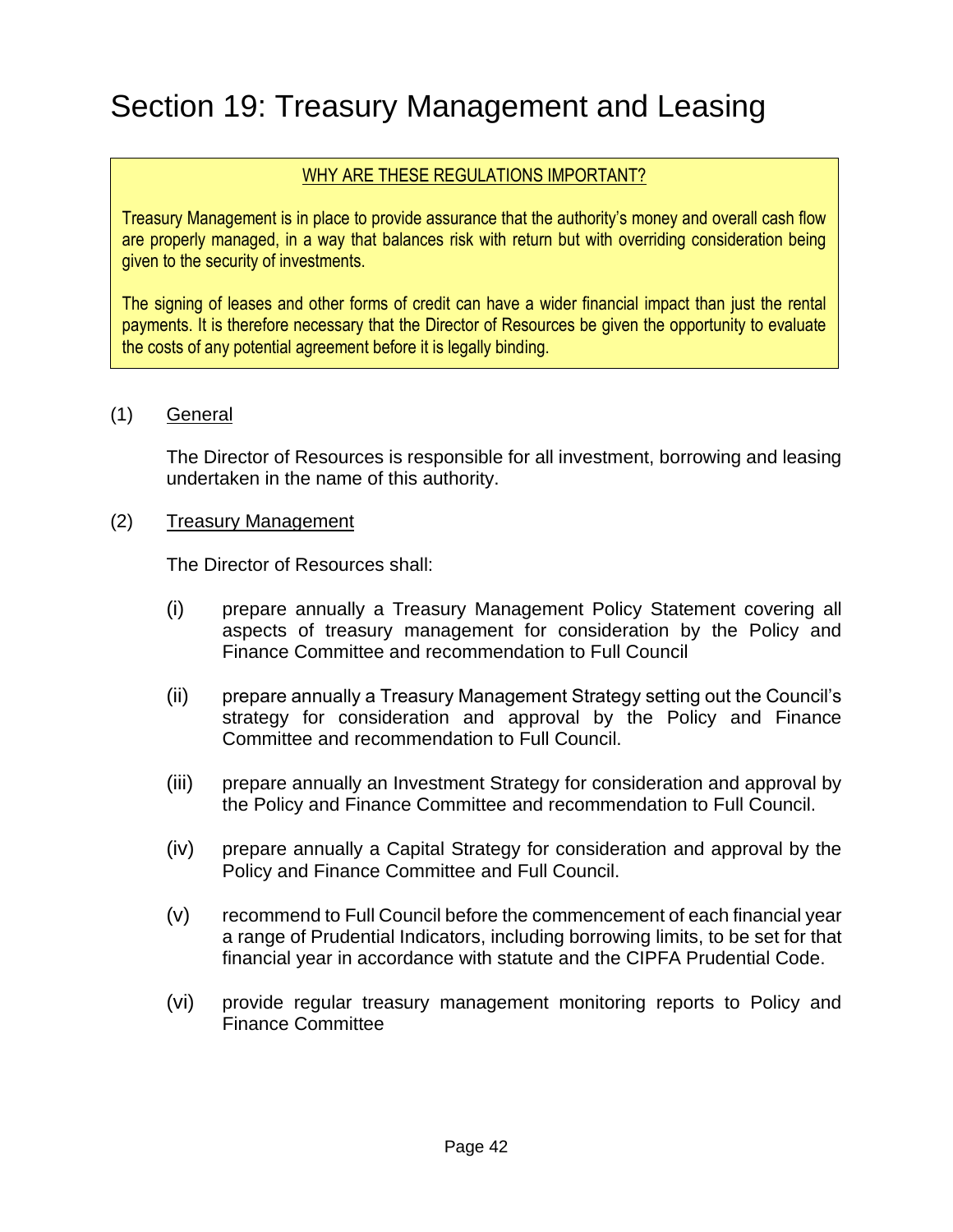- (vii) arrange the borrowing and investments of the authority in such a manner as to comply with the CIPFA Code of Practice on Treasury Management and the authority's Treasury Management Policy Statement and its annual **Strategy**
- (viii) make all investments, borrowings and other financing transactions only in the name of the authority or in the name of nominees approved by Full Council.

#### (3) Leasing and Similar Arrangements

Leasing and other similar arrangements, including new or extended leases of land and property, may only be entered into with the written consent of the Director of Resources. Such arrangements may be defined for this purpose as any lease, contract hire or other contract or series of contracts under which the use of an asset is obtained in exchange for a series of payments which extend beyond the end of the following financial year.

#### (4) Delegation

The Director of Resources shall maintain in writing a list of the names of any Officers in their department authorised to act on their behalf in relation to the specific responsibilities set out in this Section, together with specimen signatures and details of any limitation on the authority delegated to them.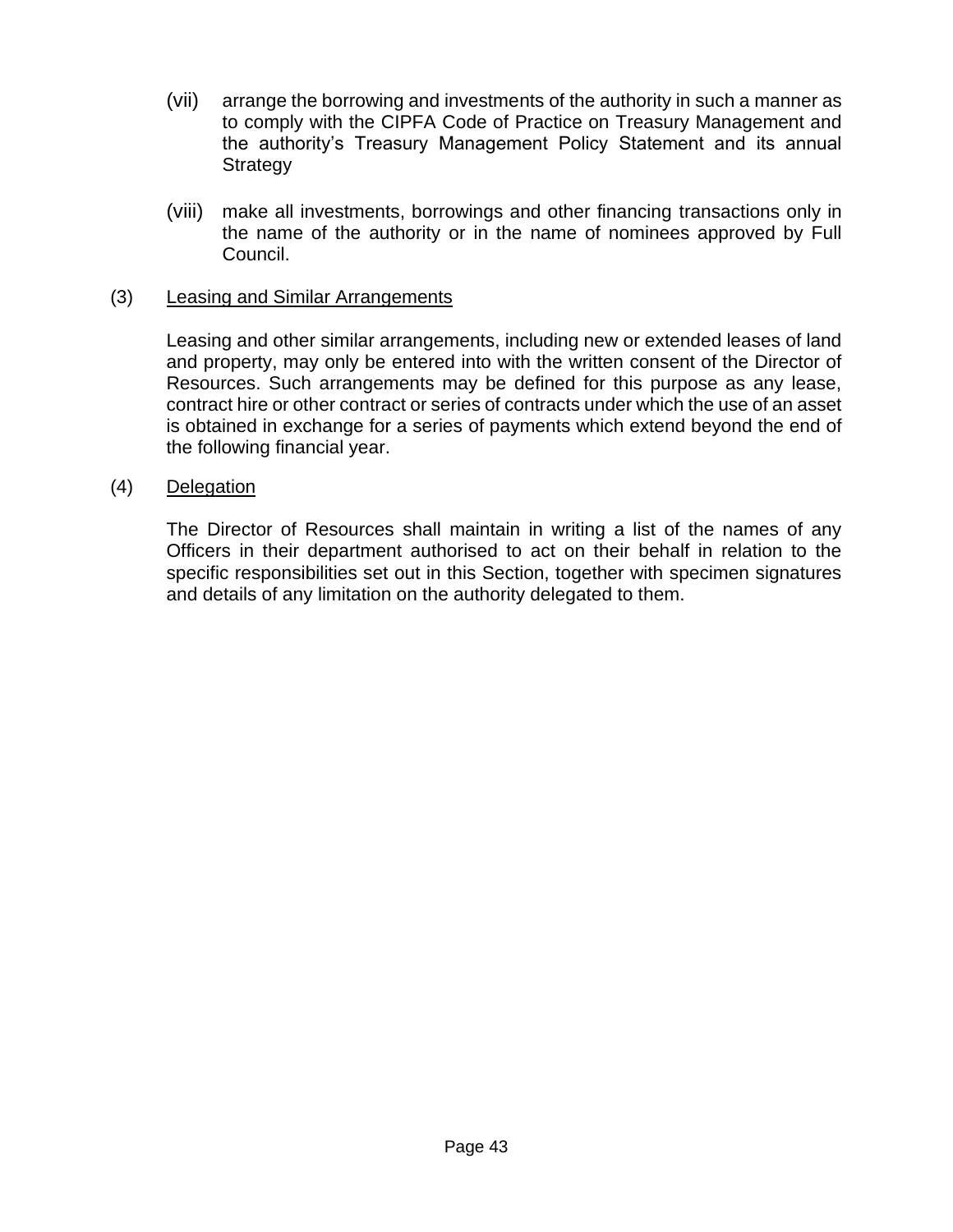### Section 20: Pay and Conditions of Employment

#### WHY ARE THESE REGULATIONS IMPORTANT?

Staffing costs are the largest single item of expenditure for most Council services. It is therefore important that payments are accurate, timely, made only where they are due and that payments accord with individuals' conditions of employment. It is also important that all payments are accurately and completely recorded and accounted for and that Members' allowances are paid in accordance with the scheme adopted by Full Council.

Like all organisations, the Council is responsible for ensuring its tax affairs are in order. Tax issues are often very complex and the penalties for incorrectly accounting for tax can be severe. It is therefore important for all Officers to be aware of their role.

#### (1) General

Terms and conditions of employment are to be determined by the Council and the Personnel Committee. The Director of Resources is responsible for the administration of all arrangements for the payment of salaries, wages, pensions, and car loans to eligible employees, travel and subsistence claims and other emoluments to existing and former employees, and for all related matters.

#### (2) Deductions from Pay

The Director of Resources shall make proper arrangements for all statutory and other deductions from pay, including tax, national insurance and pension contributions, and payment of such sums to the bodies concerned.

#### (3) Terms of employment

Directors, in consultation as necessary with the Head of Human Resources, shall promptly notify the Director of Resources of:

- (i) the terms and conditions applying to new contracts of employment
- (ii) any changes or events affecting the salaries, wages or emoluments of the Council's employees
- (iii) all resignations, retirements and terminations of employment.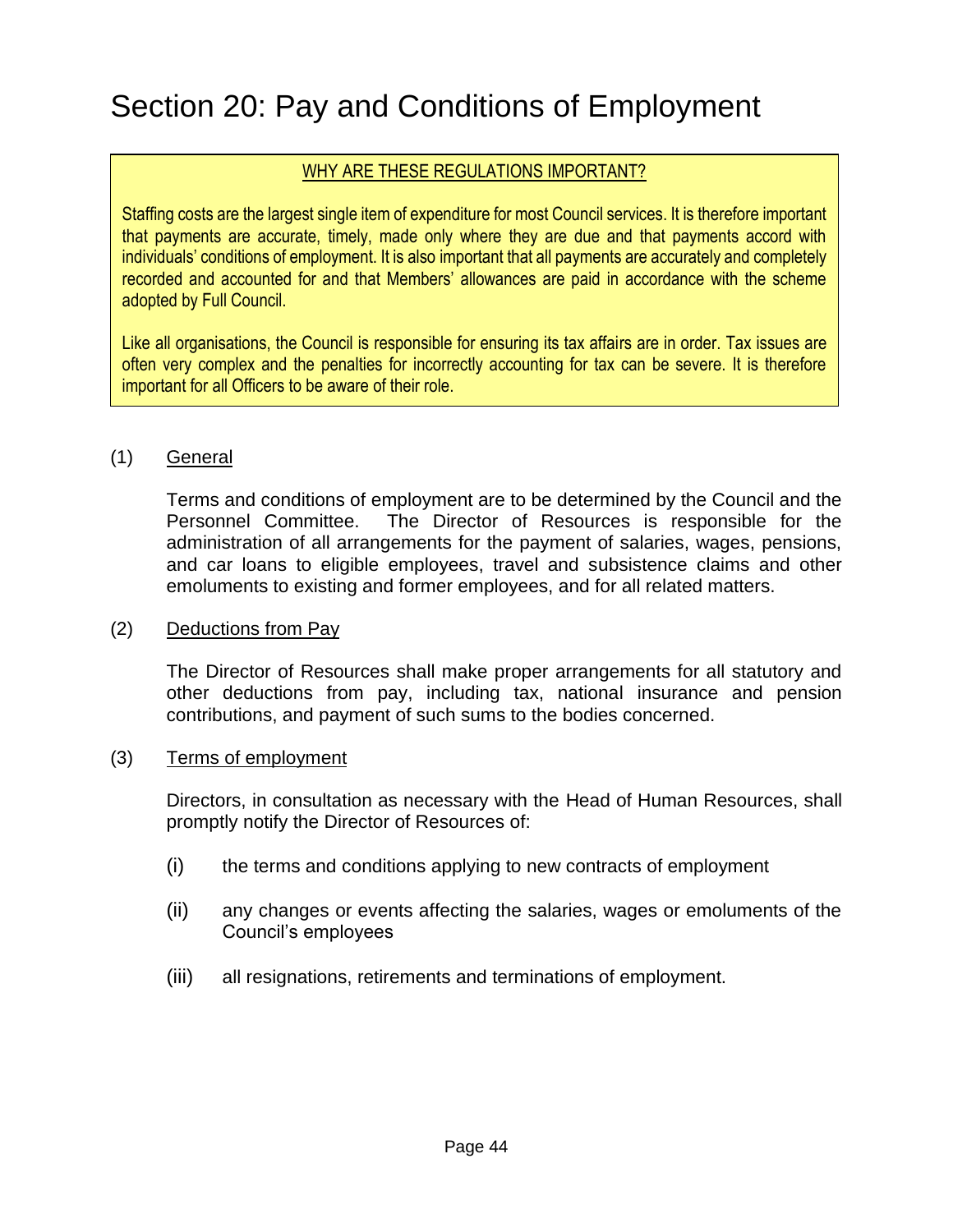#### (4) Provision of Information

Directors shall provide to the Director of Resources:

- (i) all relevant information, including notifications of sickness absence, in an agreed format and within agreed time scales to enable the prompt and accurate payment of all elements of pay
- (ii) notification of the impending departure of any employee involved with the custody of cash or stores.

#### (5) Members' Allowances

Payments to elected Members of the Council shall be made by the Director of Resources in accordance with the Council's approved scheme.

(6) Delegation

Directors shall notify the Director of Resources in writing of the names of any Officers in their department authorised to act on their behalf in relation to the specific responsibilities set out in this Section, together with specimen signatures and details of any limitation on the authority delegated to them.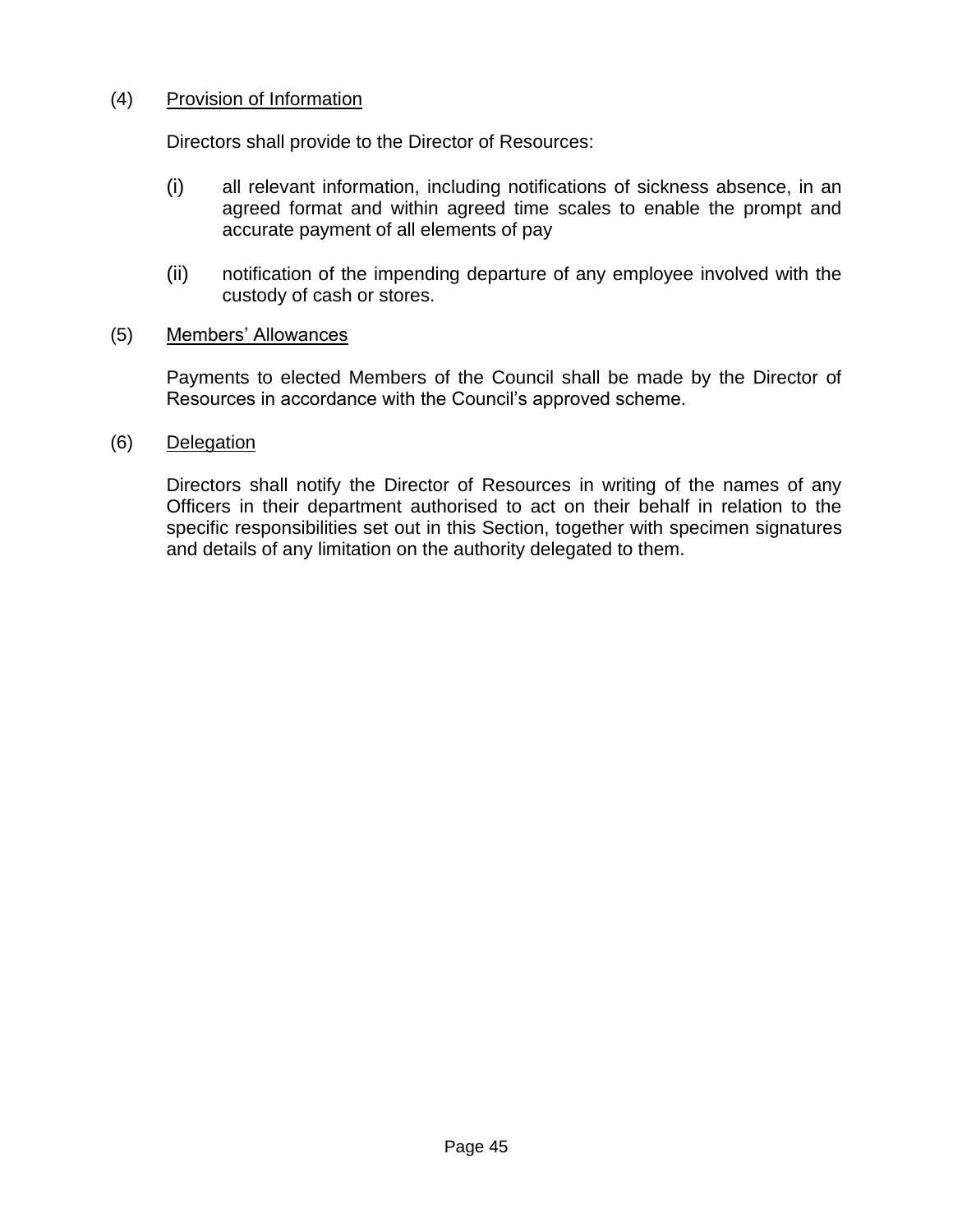### Section 21: Reports to Members

#### WHY ARE THESE REGULATIONS IMPORTANT?

New and changing policies of the Council result from consideration of reports, either from Members or Officers. Policies could therefore be set on the basis of insufficient or misleading information if both the financial and risk management implications have not been considered, and if commitments are made these could lead to financial difficulties for the Council.

- (1) Reports shall only be put before the Council, Committees, or Working Groups if a risk assessment on Resources, Technical, Environmental, Legal, Political, reputational, Equality and Diversity issues for the Council have been considered and presented fairly in the report. Informal advice to Members shall also have regard to any significant financial or legal implications.
- (2) Consultation shall take place as appropriate between the authors of reports, the Director of Resources and any other Directors affected, in good time for any financial, risk management and legal implications to be properly identified.
- (3) Where there are no financial risk management or legal implications or they are negligible, the report shall say so.

#### *Examples of proposals with potential financial implications*

\_\_\_\_\_\_\_\_\_\_\_\_\_\_\_\_\_\_\_\_\_\_\_\_\_\_\_\_\_\_\_\_\_\_\_\_\_\_\_\_\_\_\_\_\_\_\_\_\_\_\_\_\_\_\_\_\_\_\_\_\_\_\_\_\_\_\_\_\_\_

*Broadly speaking any actual or proposed action or decision that affects the Council's finances in any way has a financial implication.*

Listed below are examples of actions or decisions that are likely to have a financial *implication. However this list is not exhaustive and it should be borne in mind that other areas of action or decision will undoubtedly have financial implications too.*

- *Anything that affects the current year's budget or capital programme, for example:*
	- *a new service*
	- *an improved service level*
	- *cessation of a service*
	- *a reduction in service level*
	- *a new capital project*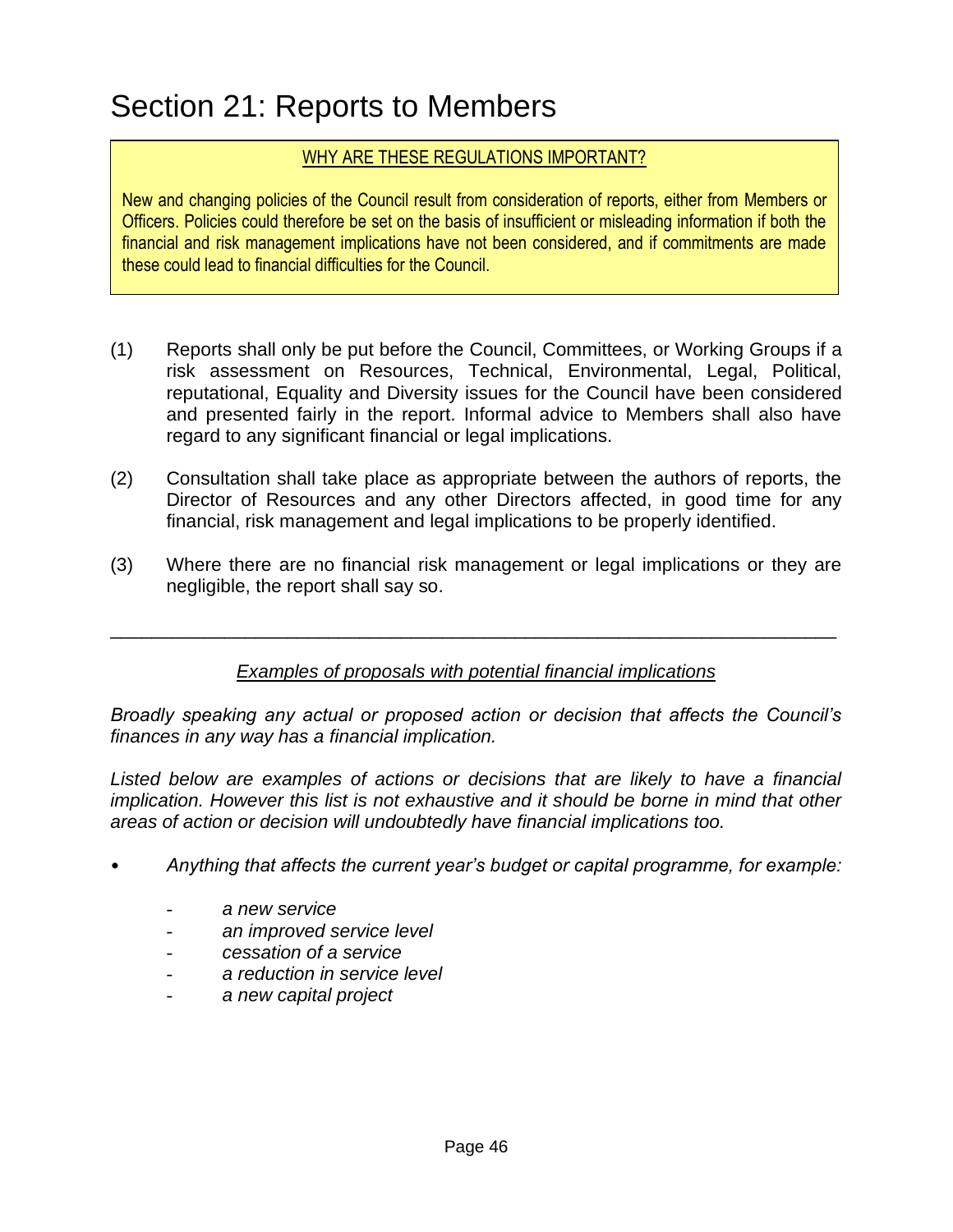- *Anything that affects the budget or capital programme of future years, for example:*
	- *ongoing net cost of a new or improved service*
	- *ongoing net revenue cost of a new capital project*
	- *reduced ongoing effect of service cessation or reduction*
	- reduced ongoing effect of the sale or disposal of a capital asset
- *Anything that affects the Council's level of income, for example:*
	- *an increase or reduction in charges*
	- introduction of a charge for a service currently provided free
	- *free provision of a service currently provided at a charge*
- *Anything that affects the Council's ability to recover VAT, for example:*
	- *provision of a new exempt or partly exempt service*
	- a new capital project or existing capital asset to be used for exempt or partly *exempt purposes*
	- *transfer of a service or undertaking to another body*
- *Anything that affects the Council's entitlement to government grant, for example:*
	- *action which may result in an increase or reduction of grant entitlement*
- *Anything that enables the Council to attract outside funding from any source, for example:*
	- *a new partnership*
	- *a new third party funding arrangement*
	- *a new agency arrangement*
- *Anything that could potentially expose the Council to legal action, government surcharge or other financial penalty, for example:*
	- an action which could be subject to legal challenge
	- an action which could lead to fines or penalties being imposed on the *Council*
- *Any action that may result in the payment of redundancy or other staff severance costs, for example: -*
	- *cessation of a service leading to a surplus of staff*
	- *reduction in a service level leading to a surplus of staff*
	- externalisation of a service (including where TUPE applies)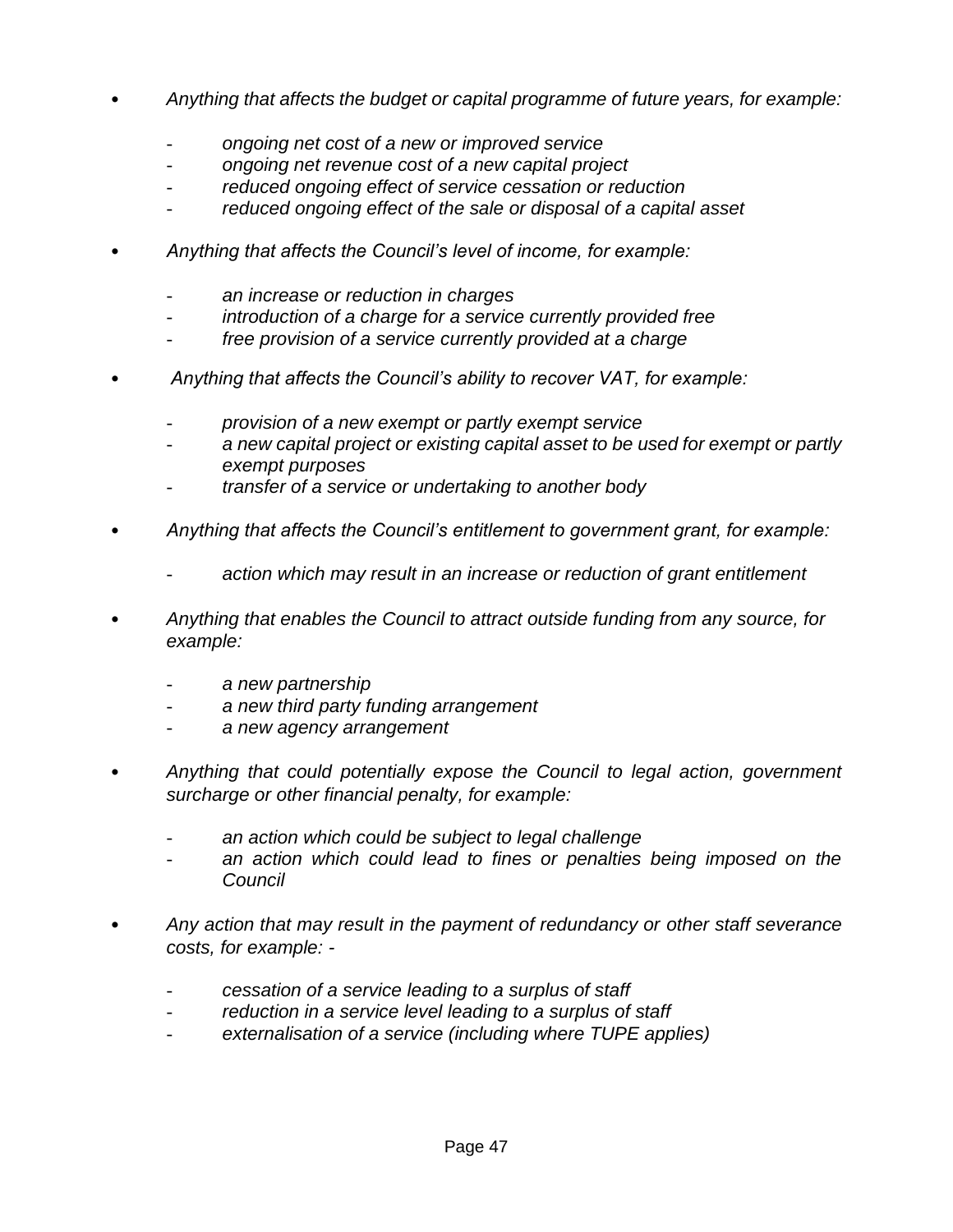- *Any action that would affect the market value of a Council asset, for example:*
	- *a reduction in the maintenance level of an asset leading to a lower asset value*
- *Any action likely to increase the Council's insurance costs, for example:*
	- *the use of a Council asset for what is perceived to be a higher risk purpose*
	- *a worsening claims record*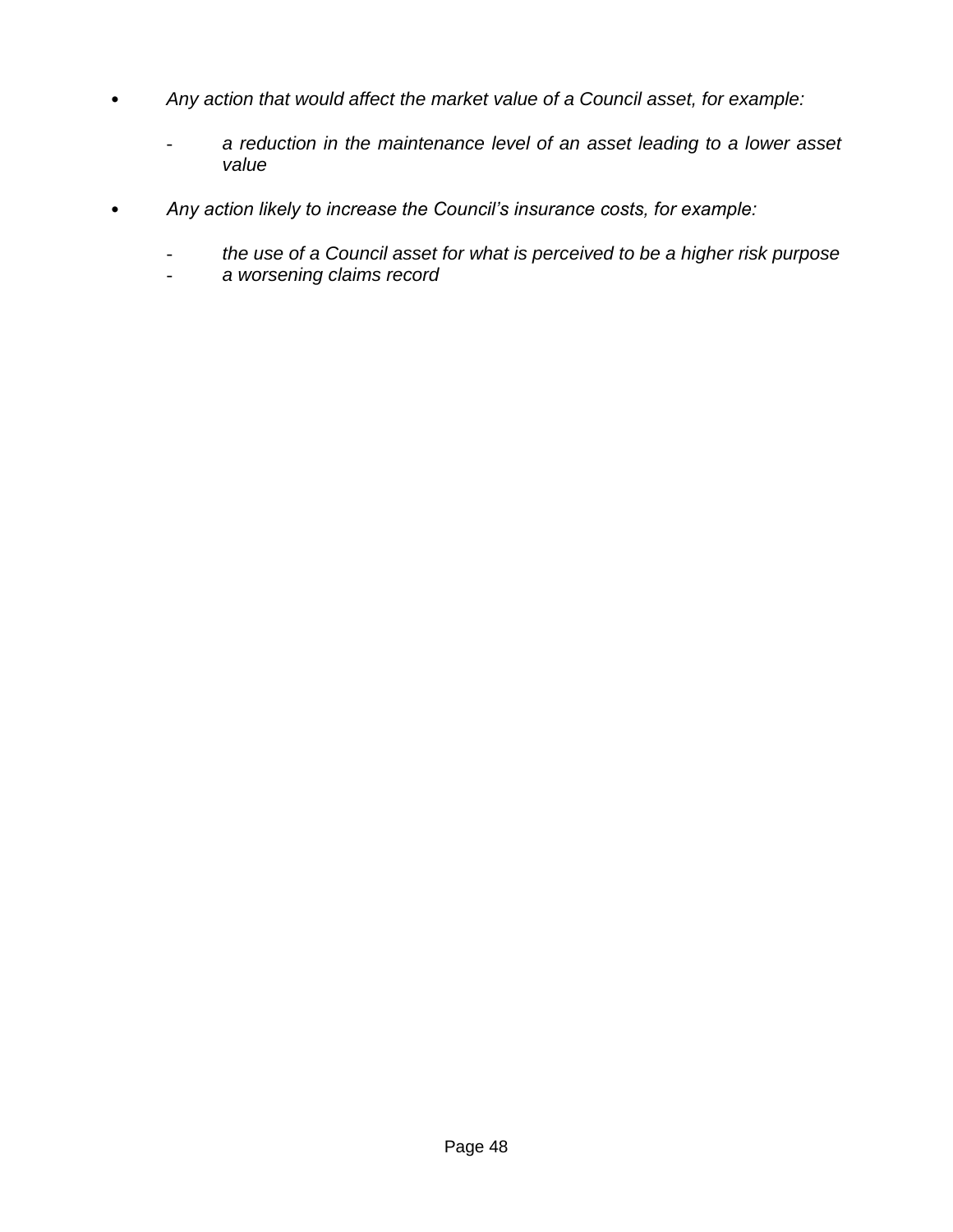### **Glossary**

#### Asset register

A detailed listing of land, buildings, vehicles and major items of plant and equipment (assets). Asset registers are important because they enable an effective assessment of the management of assets to be made through a comprehensive record of attributes. They are also a useful basis for arranging appropriate insurance cover and substantiating insurance claims in the event of fire, theft or other loss.

#### Budget

A statement expressing the Council's policies and service levels in financial terms for a particular financial year. In its broadest sense it includes both the revenue budget and the capital programme and any authorised amendments to them. It does not however include the forward financial forecast, which is for financial planning purposes only.

#### Budget Book

The publication in which the Council sets out its budget for a particular financial year.

#### Budgetary control

The continual review of expenditure and income, both revenue and capital, against planned levels of expenditure and income to help ensure that service objectives are achieved and the overall resources of the Council are not over or underspent. This process is aided by the use of budget profiles.

#### Budget provision

The amount approved by the Council for a particular budget head.

#### Capital contributions

Sums contributed by external persons and bodies towards the cost of capital schemes to be carried out by the Council. These can derive from planning agreements with developers in the form of S106 agreements but also include sums recovered from or contributed by third parties.

#### Capital expenditure

This generally relates to expenditure on the acquisition or enhancement of fixed assets which will be of use or benefit to the authority in providing its services for more than one year. It also includes grants to other persons and bodies for spending by them on similar purposes.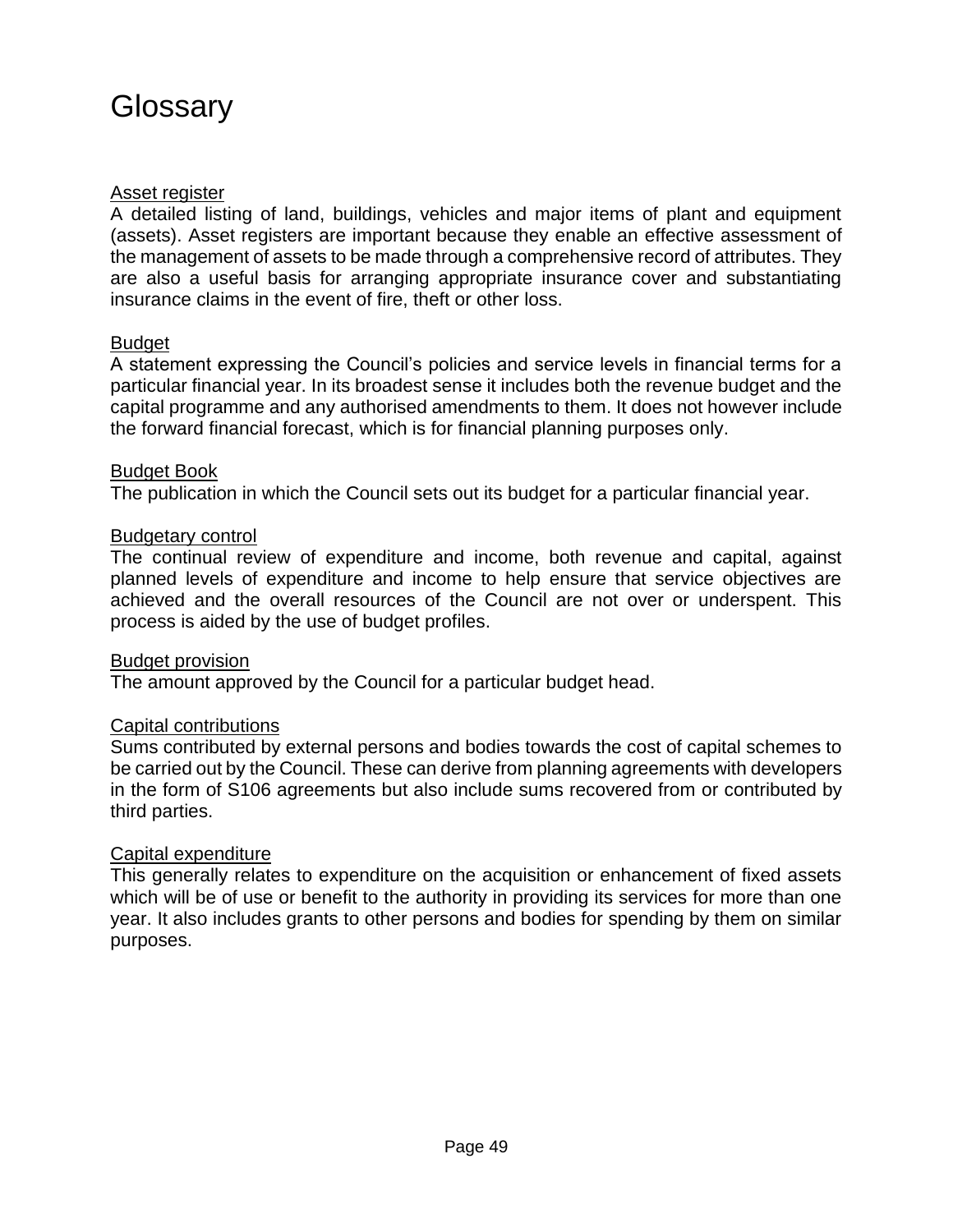#### Capital programme

The Council's financial plan covering capital schemes and expenditure proposals for the current year and a number of future years. It also provides estimates of the capital resources available to finance the programme and a statement of any under- or overprogramming.

#### Capital receipts

The proceeds from the disposal of land and other assets which are available to finance new capital expenditure. Statute prevents capital receipts being used to finance revenue expenditure.

#### Capital resources

The resources earmarked either by statute or by the Council to meet the cost of capital expenditure instead of charging the cost directly to revenue. The definition covers borrowing, capital receipts, and grants and contributions from external persons and bodies given for capital purposes. The Council may also contribute revenue resources to the financing of capital expenditure, and for as long as these are included in the capital programme, they are regarded similarly as capital resources.

#### Capital Strategy

The capital strategy sets out the long term context in which capital expenditure and investment decisions are made and gives due consideration to both risk and reward and impact on the achievement of priority outcomes.

#### CIPFA

The Chartered Institute of Public Finance and Accountancy (CIPFA) is the leading professional body for accountants employed in the public sector. It issues Codes of Practice and other guidance as appropriate on matters which are addressed by these Regulations.

#### Codes of conduct

The protocols within which Members and Officers will work as set out in parts of the **Constitution** 

#### Codes of practice

Guidance issued normally by professional bodies in relation to standards which are not regulated by statute. For example, CIPFA have issued Codes of Practice giving detailed guidance on accounting standards and treasury management.

#### Collection Fund

The fund into which Council Tax and Business Rates are paid and out of which the precepts of Lancashire County Council, Police and Crime Commissioner for Lancashire, Lancashire Combined Fire Authority, and Ribble Valley Borough and Parish Councils are met. Any surplus or deficit is shared between the various authorities, other than Parish Councils, on the basis of precepted amounts.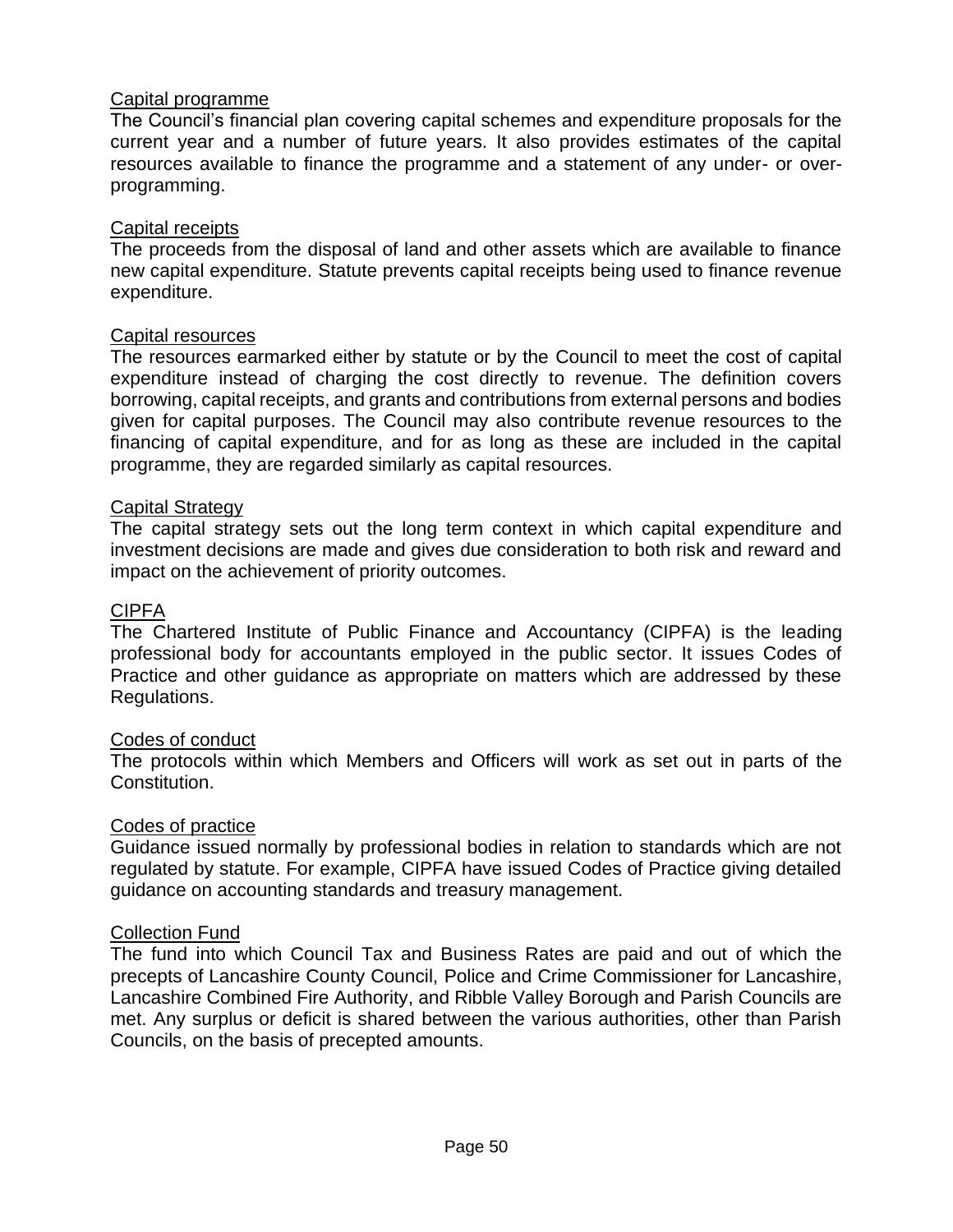#### Computer systems

Commercially available software which might be acquired for use on Council computers, whether mainframe, local PC or networks. For the purposes of these Regulations, the definition is not intended to cover applications to which such systems might be put.

#### Contingency provisions

Money set aside in the budget to meet the cost of unforeseen items of expenditure or shortfalls in income and to provide for changes in inflation and interest rates compared with the assumptions on which the rest of the budget was set.

#### Contract Procedure Rules

The Council's rules relating to the procurement of works, supplies and services as set out in the Constitution. These are supported by Section 7 of these Regulations.

#### Corporate governance

The system by which local authorities direct and control their functions and relate to their communities.

#### Corporate Strategy

A statement made by a local authority setting out its long-term aims for the community it serves, the organisational aims of the Council and the main values which underpin its work for the community.

#### Council Tax

A local tax based on the capital value of residential properties. The level set by an authority for a particular year will be broadly determined by its expenditure on General Fund services less other income, use of Council reserves and government grant.

#### Council Tax base

A figure calculated annually to represent the number of dwellings over which the Council Tax for the following financial year may be collected. All dwellings within the District are valued by the Valuation Office Agency and classified into one of eight bands (A to H), each of which is expressed as a proportion of Band D. The Council Tax base is the number of dwellings expressed in terms of a Band D average, after making allowance for discounts, premiums and exemptions. An adjustment is made for the estimated collection rate. When the Council sets the level of Council Tax for that year, it is expressed as an amount due from Band D properties.

#### **Creditors**

A person or body to whom the Council owes money.

#### **Debtor**

A person or body who owes the Council money. The debt may derive from a number of sources such as Council Tax, Business Rates, sundry debtors or where an account has been rendered for a service provided by the Council.

Earmarked Reserves *See "Reserves"*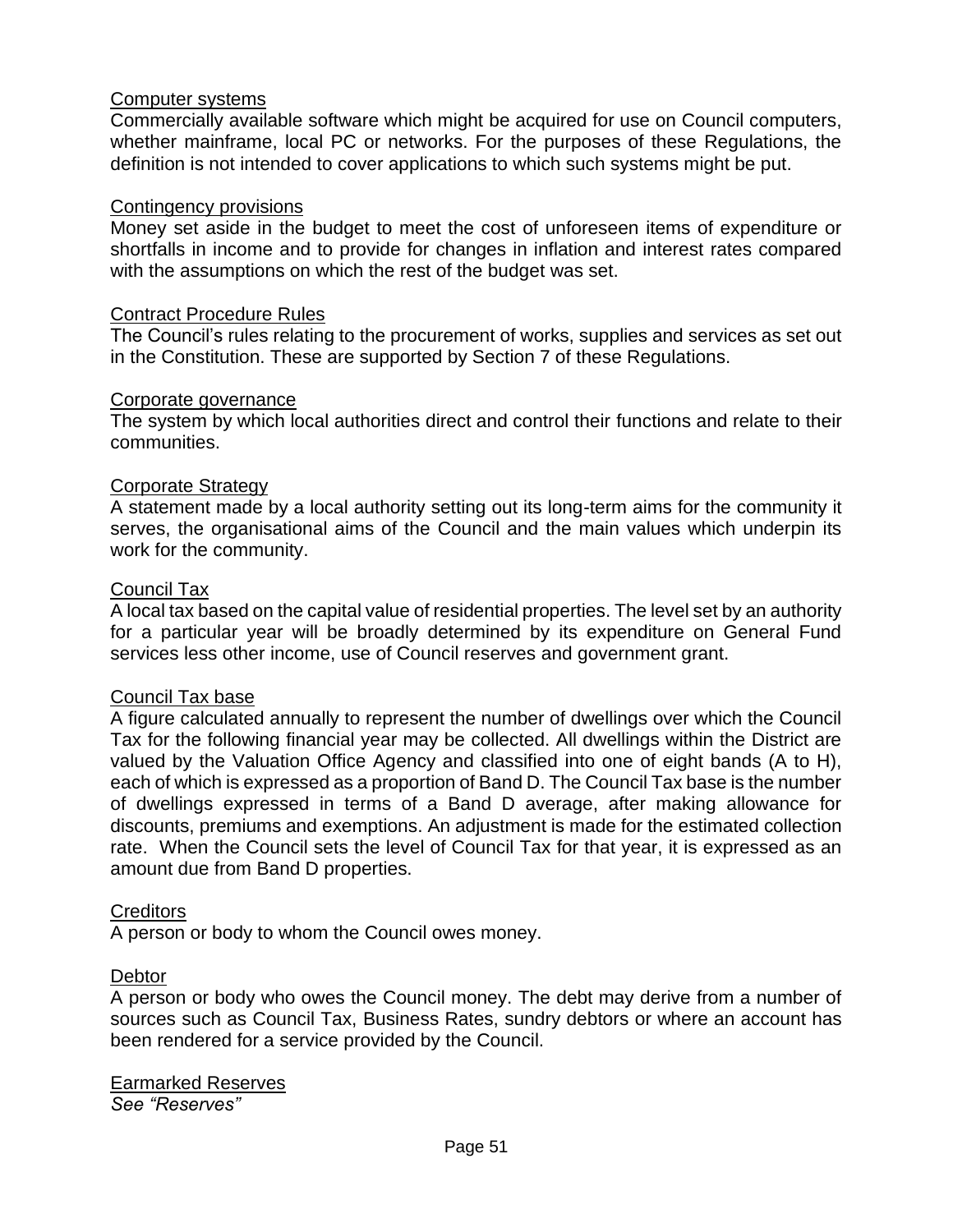#### **Estimates**

The amounts which are expected to be spent, or received as income, during an accounting period. The term is also used to describe detailed budgets which are being prepared for the following financial year or have been approved for the current year. The "original estimate" for a financial year is that approved as part of the budget prior to the start of that year and the "revised estimate" is an updated revision for that year.

#### External Audit

An independent examination of the activities and accounts of local authorities to ensure the accounts have been prepared in accordance with legislative requirements and proper practices and to ensure the authority has made proper arrangements to secure economy, efficiency and effectiveness in its use of resources.

#### Fees and charges

Charges made to the public for Council services and facilities.

#### Financial Regulations

That part of the Council's Constitution which provides an approved framework for the proper financial management of the authority.

#### Financial year

The period of twelve months commencing on 1 April.

#### Forward financial forecast

The estimated revenue budget for the two financial years immediately following the budget year, or the totals of such estimates. The forecast conveys no authority to spend, and is made for financial planning purposes only.

#### General Fund

The revenue fund of the Council covering day-to-day expenditure and income on services. The net cost on this account is met by Council Tax.

#### Internal audit

An independent appraisal function for review of the internal control system of an organisation. It objectively examines, evaluates and reports on the adequacy of internal controls as a contribution to the proper, economic, efficient and effective use of resources.

#### **Inventory**

A detailed listing of all goods, materials, furniture and equipment in the ownership or use of a particular service, other than those held in stocks and stores records. Inventories are normally maintained in sufficient detail as to description, location, age, value etc. to enable any material loss arising from a fire, theft or other event to be identified and to support any insurance claim.

#### Investment Strategy

A statement of policies for determining the type, value and length of investments that the Council will use to place its surplus funds and also for determining appropriate third parties with whom these investments will be placed.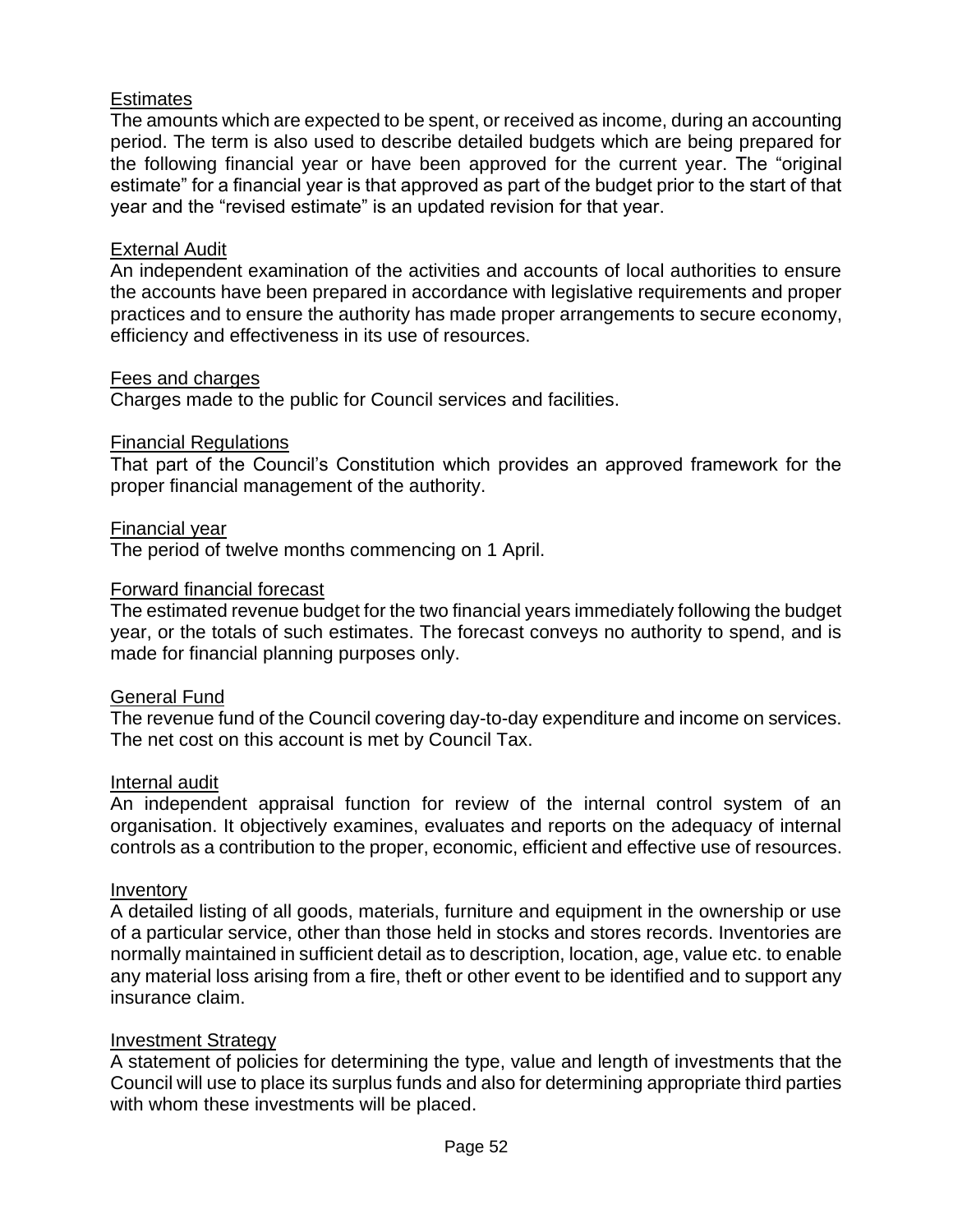#### Leasing

A method of acquiring the use of capital assets which is similar to renting. Normally this kind of arrangement is only suitable for vehicles, plant and equipment. Ownership of the asset remains with the leasing company and the annual rental is charged directly to the Council's revenue accounts.

#### Members' Allowances

A scheme of payments to elected Members of the Council in recognition of the duties and responsibilities assumed by them.

#### Precept

The amount that Councils and certain other public authorities providing services within Ribble Valley require to be paid from the Collection Fund to meet the cost of their services.

#### Prudential Indicators

The Prudential Indicators are designed to support and record local decision making regarding capital investment. The CIPFA 'Prudential Code for Capital Finance in Local Authorities' requires each local authority to agree and monitor mandatory prudential indicators.

#### Reserves

A Council's accumulated surplus income in excess of expenditure. Reserves are available at the discretion of the Council to meet items of expenditure in future years, and may be earmarked or held for general purposes. An example of an earmarked reserve is the Capital Reserve Fund.

#### Revenue

A term used to describe the day-to-day costs of running Council services and income deriving from those services. However, it also includes charges for the repayment of debt, including interest, and may include direct financing of capital expenditure.

#### Risk

Risk is the chance or possibility of loss, damage, injury or failure to achieve objectives caused by an unwanted action, event or occurrence.

#### Risk management

Risk management is the adoption of a planned and systematic approach to the identification, evaluation and management of risk.